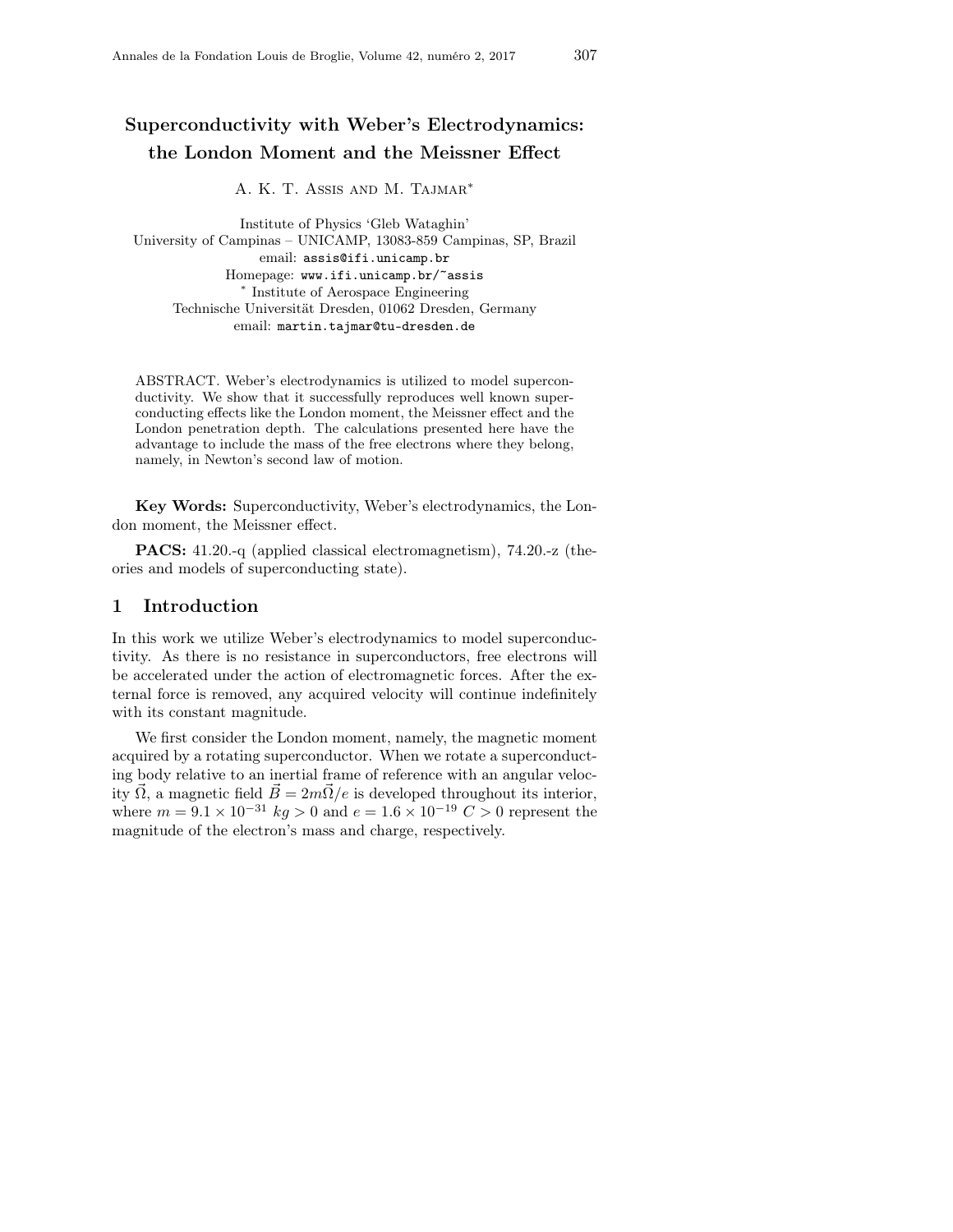We then consider the Meissner effect [1]. Experiments show that the net magnetic field inside superconductors in the presence of an external applied magnetic field decreases exponentially from the surface inwards with a characteristic length called London penetration depth,  $\lambda_L$ . A surface current is induced in the superconductor material creating an induced magnetic field inside it which completely opposes the external applied magnetic field. This phenomenon is called the Meissner effect.

It is shown here how to deduce these two effects, the London moment and the Meissner effect, from Weber's force coupled with Newton's second law of motion. The usual theoretical treatment of these subjects is based on the works of Becker, London and co-authors [2, 3, 4, 5]. In these earlier works the mass of the free electrons was introduced ad hoc in purely electrodynamic equations describing the magnetic field of the superconducting material. In the model presented in this work, on the other hand, the mass of the test particle appears where it really belongs, namely, in Newton's second law of motion. This is the main advantage of the present calculations.

The existence or not of an electric field penetration depth in superconductors will not be considered in the present work [6, 7]. It should be emphasized that the London equations and the Meissner effect can also be derived in purely classical terms based on the principle of minimum action [8, 9].

# 2 Weber's Force

Consider an inertial frame of reference S with origin O and a point particle 1 electrified with charge  $q_1$ . Let  $\vec{r}_1 = x_1 \hat{x} + y_1 \hat{y} + z_1 \hat{z}$  be its position vector relative to the origin O of S, while  $\vec{r}_2 = x_2 \hat{x} + y_2 \hat{y} + z_2 \hat{z}$ is the position vector of another point particle 2 electrified with charge  $q_2$ . The velocities and accelerations of these charges in S are given by, respectively:  $\vec{v}_1 = d\vec{r}_1/dt, \ \vec{v}_2 = d\vec{r}_2/dt, \ \vec{a}_1 = d\vec{v}_1/dt = d^2\vec{r}_1/dt^2$  and  $\vec{a}_2 = d\vec{v}_2/dt = d^2\vec{r}_2/dt^2.$ 

The position vector pointing from  $q_2$  to  $q_1$  will be defined by  $\vec{r}_{12} \equiv$  $\vec{r}_1 - \vec{r}_2 \equiv \vec{r}$ . We also define in this reference frame the relative vector velocity  $\vec{v}_{12}$  and the relative vector acceleration  $\vec{a}_{12}$  by the following expressions:  $\vec{v}_{12} \equiv \vec{v}_1 - \vec{v}_2$  and  $\vec{a}_{12} \equiv \vec{a}_1 - \vec{a}_2$ . The charges are separated by a distance  $r_{12} \equiv r \equiv \sqrt{(x_1 - x_2)^2 + (y_1 - y_2)^2 + (z_1 - z_2)^2}$ . The unit vector  $\hat{r}$  pointing from 2 to 1 can be written as  $\hat{r}_{12} \equiv \hat{r} \equiv (\vec{r}_1 - \vec{r}_2)/r$ .

In the International System of Units and in vector notation Weber's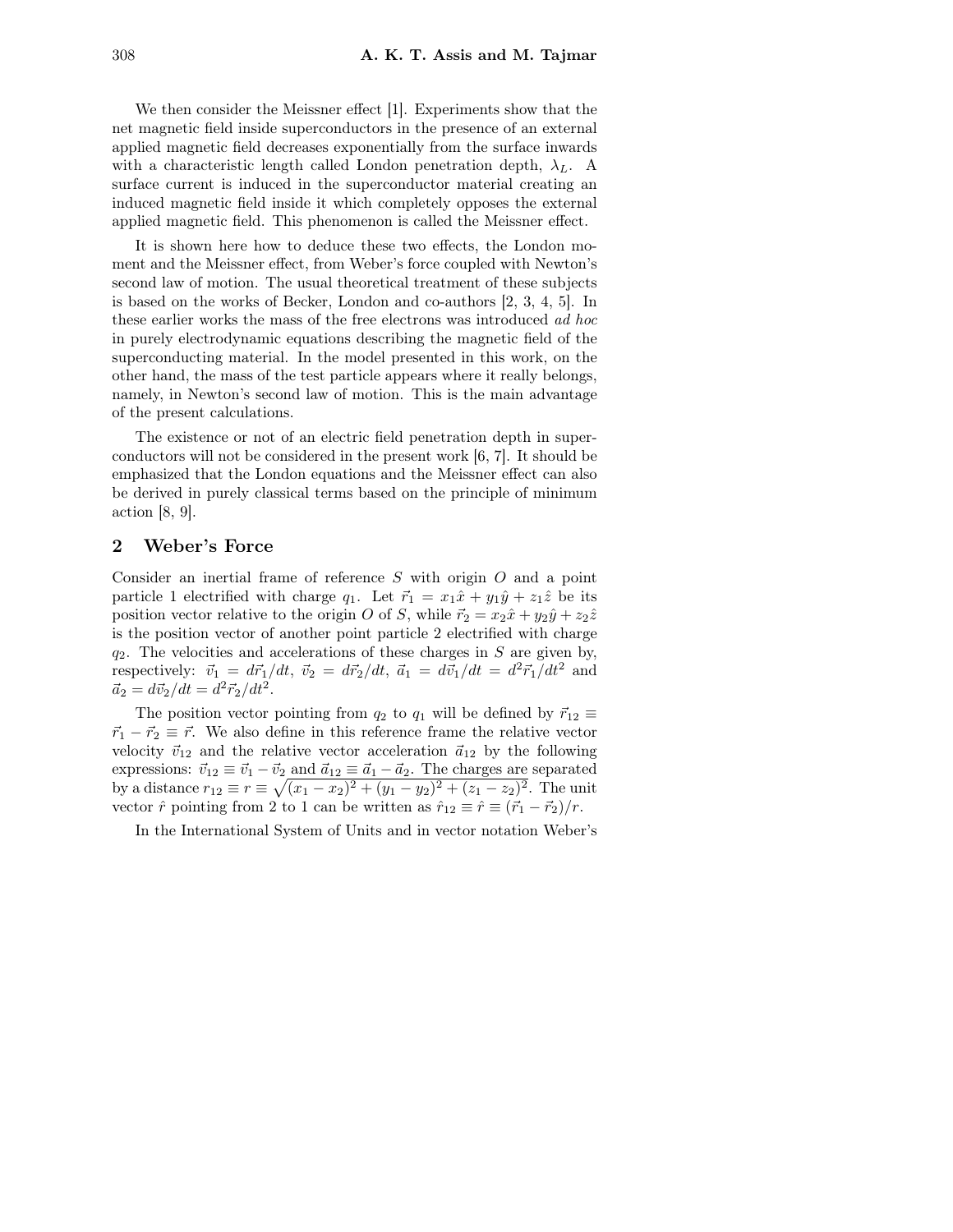force  $\vec{F}_{21}$  exerted by particle 2 on particle 1 is given by [10, 11, 12, 13, 14, 15]:

$$
\vec{F}_{21} = -\vec{F}_{12} = \frac{q_1 q_2}{4\pi \varepsilon_o} \frac{\hat{r}}{r^2} \left( 1 - \frac{\dot{r}^2}{2c^2} + \frac{r\ddot{r}}{c^2} \right)
$$

$$
= \frac{q_1 q_2}{4\pi \varepsilon_o} \frac{\hat{r}}{r^2} \left[ 1 + \frac{1}{c^2} \left( \vec{v}_{12} \cdot \vec{v}_{12} - \frac{3}{2} \left( \hat{r} \cdot \vec{v}_{12} \right)^2 + \vec{r}_{12} \cdot \vec{a}_{12} \right) \right] . \tag{1}
$$

Here  $\vec{F}_{12}$  is the force exerted by  $q_1$  on  $q_2$ ,  $\dot{r} \equiv dr/dt$  is the relative *radial* velocity between them, while  $\ddot{r} \equiv d\dot{r}/dt = d^2r/dt^2$  is the relative *radial* acceleration between the charges. In vector notation these magnitudes can be written as:  $\dot{r} = \hat{r} \cdot \vec{v}_{12}$  and  $\ddot{r} = [\vec{v}_{12} \cdot \vec{v}_{12} - (\hat{r} \cdot \vec{v}_{12})^2 + \vec{r}_{12} \cdot \vec{a}_{12}] / r$ . The constant  $c \equiv 1/\sqrt{\mu_0 \varepsilon_0} = 2.998 \times 10^8$  m/s is the ratio of electromagnetic and electrostatic units of charge. Its experimental value was first determined by W. Weber and R. Kohlrausch. Its value is the same as light velocity in vacuum.

In this work we will be dealing with neutral materials, so that the electrostatic or coulombian component of equation (1),  $q_1q_2\hat{r}/(4\pi\varepsilon_o r^2)$ , will not need to be considered in the calculations. For the London moment, the superconductor material is rotated mechanically relative to the laboratory with velocities of the order of meters per second. The conduction electrons will acquire velocities of the same order of magnitude, so that  $v_1 \ll c$  and  $v_2 \ll c$ , where  $v_1 \equiv |\vec{v}_1|$  and  $v_2 \equiv |\vec{v}_2|$ . Therefore, the velocity components of Weber's force (1) will be very small compared to light velocity and will be neglected in the following calculations. The only remaining term of Weber's force which will need to be considered here is the last component depending on the accelerations  $\vec{a}_1$  and  $\vec{a}_2$ , namely:

$$
\vec{F}_{21} = \frac{q_1 q_2}{4\pi \varepsilon_o} \frac{\hat{r}}{r^2} \frac{\vec{r}_{12} \cdot \vec{a}_{12}}{c^2} = \frac{\mu_o q_1 q_2}{4\pi} \frac{\hat{r}}{r} \left(\hat{r}_{12} \cdot \vec{a}_{12}\right) . \tag{2}
$$

## 3 The London Moment

=

The London moment was predicted by Becker, London and others considering two cases: (I) a superconducting body set into rotation relative to an inertial frame of reference, and (II) a rotating normal metal cooled into the superconducting state while rotating [2], [5, pp. 78-83] and [16]. In this work we consider case (I) with two geometries, namely, a rotating cylindrical shell and a rotating spherical shell.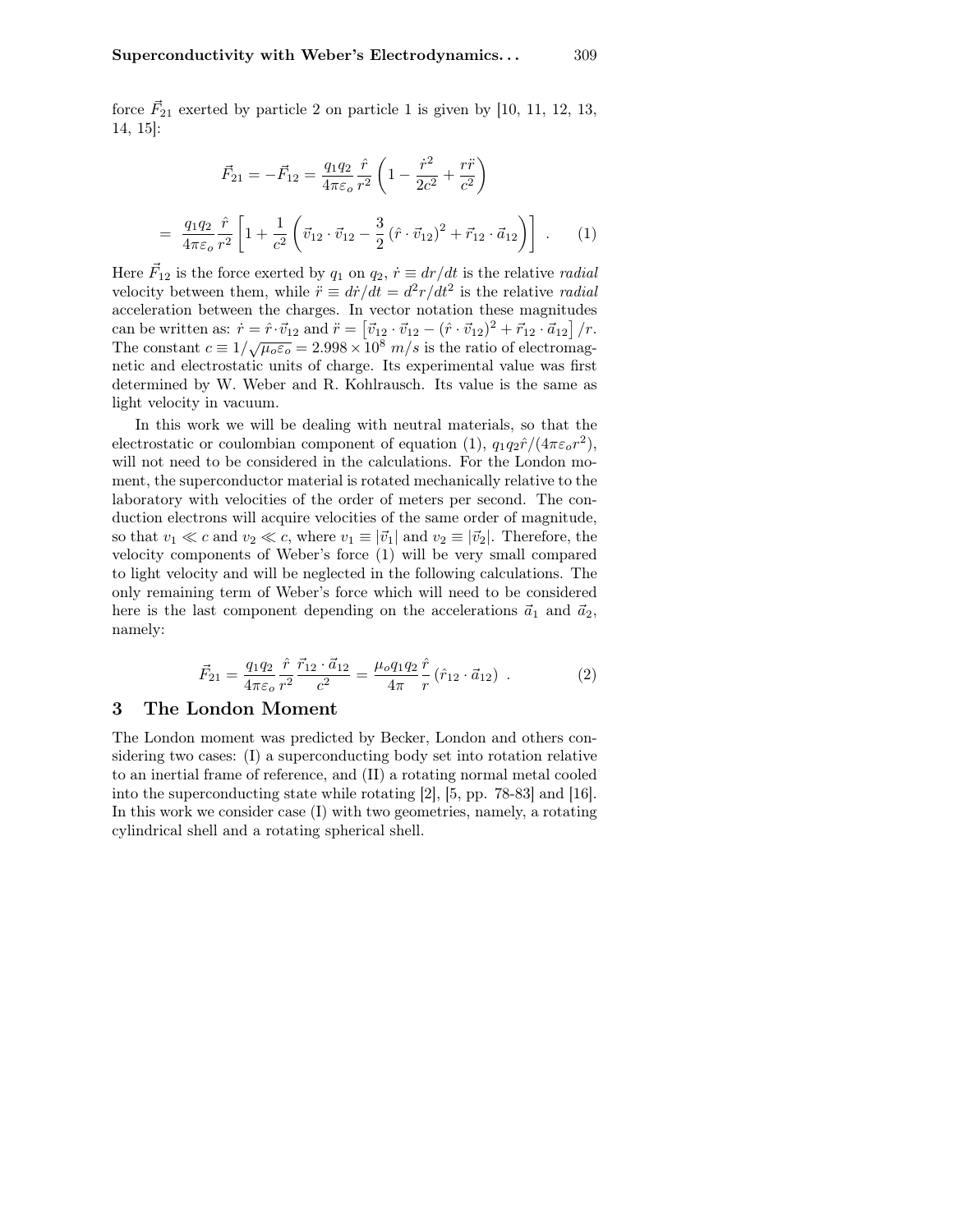#### 3.1 Rotating Cylindrical Shell

We first consider a superconducting cylindrical shell of radius  $R_2$  and infinite length with its axis along the  $z$  axis. We suppose it is composed of a single monoatomic layer of superconducting material. This assumption is utilized to illustrate clearly what are the source charges producing the effect, the net forces they exert on the test charges and the resulting motion of these free electrons. Arguments have already been presented to show that if the London penetration depth (usually tens of nanometers) is much larger than the thickness of the shell (monoatomic in this first model, that is, of the order of one ångström), then there will be no London moment [17]. In Subsections 4.2, 5.1 and 5.2 we will expand the monoatomic layer model to a model with many layers and to a more realistic model of a continuous superconducting body with a finite thickness.

The cylindrical shell is assumed to be electrically neutral, being composed of a positive lattice with surface charge density  $\sigma_{2+} \equiv \sigma_2 > 0$  and a set of free electrons with surface charge density  $\sigma_{2-} = -\sigma_2$ . The positive lattice will be identified with the macroscopic superconducting sample, so that when we say that the superconductor is rotating with an angular velocity  $\vec{\Omega}_2$ , the lattice is assumed to rotate with the same velocity, namely,  $\vec{\Omega}_{2+} \equiv \vec{\Omega}_2$ . We assume that the positive cylindrical shell and the conduction electrons are initially at rest relative to the inertial frame of reference S. In the time interval from  $t = 0$  to the final value  $t = t_f$  the superconducting material is rotated mechanically around the z axis with a variable and given angular velocity  $\vec{\Omega}_{2+}(t) = \Omega_{2+}(t)\hat{z}$ , until it reaches a final and constant angular velocity  $\vec{\Omega}_{2+f} = \Omega_{2+f} \hat{z}$ . Our goal is to calculate for  $0 < t < t_f$  Weber's force exerted by this positive cylindrical shell acting on a test free electron located at a distance  $\rho$  from the axis of the shell, figure 1. We then apply Newton's second law of motion in order to deduce the corresponding motion induced in the conduction electron. That is, we assume that when we rotate the superconducting material, only part of the body (lattice plus bound electrons) does indeed rotate with the material. The free electrons, on the other hand, don't rotate together with the lattice because they don't feel any friction. In our model the free electrons will be dragged behind the positive lattice due to the action of an induced Weber-force exerted by the lattice.

Consider an element of source charge  $dq_2$  of the cylindrical shell having a surface charge density  $\sigma_2$  and area  $da_2$ . In cylindrical coor-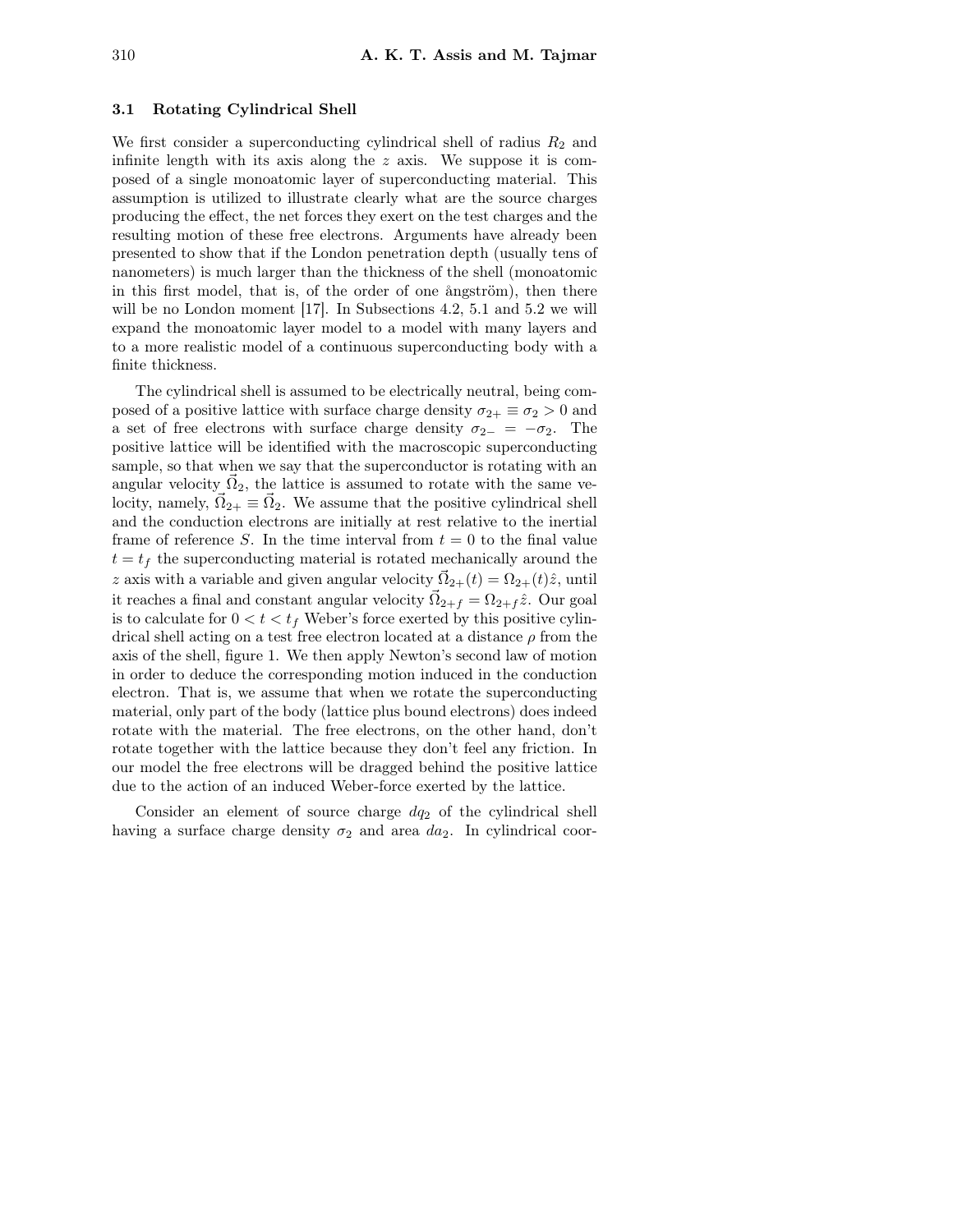

Figure 1: Particle with charge  $q_1$  at a distance  $\rho_1$  from the axis of a cylindrical shell of length  $\ell$  and radius  $R_2$  rotating relative to the inertial frame of reference S with an angular velocity  $\Omega_2(t)$  around the z axis.

dinates  $da_2 = R_2 d\varphi_2 dz_2$ , where  $\varphi$  is the azimuthal angle. Therefore,  $dq_2 = \sigma_2 da_2 = \sigma_2 R_2 d\varphi_2 dz_2$ . When the cylindrical shell is rotating with angular velocity  $\Omega_2(t)$  around the z axis, the position vector, velocity and acceleration of this element of charge are given by, respectively:  $\vec{r}_2 = R_2 \hat{\rho}_2 + z_2 \hat{z}, \ \vec{v}_2 = R_2 \Omega_2 \hat{\varphi}_2$  and  $\vec{a}_2 = -R_2 \Omega_2^2 \hat{\rho}_2 + R_2 \Omega_2 \hat{\varphi}_2$ , where  $\hat{\rho}_2$ ,  $\hat{\varphi}_2$  and  $\hat{z}$  are the unit vectors of cylindrical coordinates at the location of  $dq_2$ , while  $\Omega \equiv d\Omega/dt$ . The test charge  $q_1$  will be a conduction electron belonging to this cylindrical shell. It may also have centripetal and tangential components of its acceleration. We assume that contact forces maintain the conduction electrons at a constant distance  $\rho_1 = R_2$ from the axis of the cylinder, so that  $\dot{\rho}_1 = 0$  and  $\ddot{\rho}_1 = 0$ . We consider the test charge located at  $z_1 = 0$ . We assume that it will move along the tangential direction  $\varphi$  with an angular velocity  $\omega_1(t)$ . Its position vector, velocity and acceleration are then given by, respectively:  $\vec{r}_1 = \rho_1 \hat{\rho}_1$ ,  $\vec{v}_1 = \rho_1 \omega_1 \hat{\varphi}_1$  and  $\vec{a}_1 = -\rho_1 \omega_1^2 \hat{\rho}_1 + \rho_1 \dot{\omega}_1 \hat{\varphi}_1$ , where  $\dot{\omega}_1 \equiv d\omega_1/dt$ . Equation  $(2)$  yields the force exerted by the source charge  $dq_2$  acting on the conduction electron  $q_1$ .

Integrating equation (2) over the surface of the cylindrical shell yields the following net force acting on the test electron along the tangential or azimuthal direction  $\hat{\varphi}_1$ :

$$
\vec{F} = \int_{z_2=-\infty}^{\infty} \int_{\varphi_2=0}^{2\pi} \frac{\mu_o q_1 dq_2}{4\pi} \frac{\hat{r}}{r} \left( \hat{r}_{12} \cdot \vec{a}_{12} \right)
$$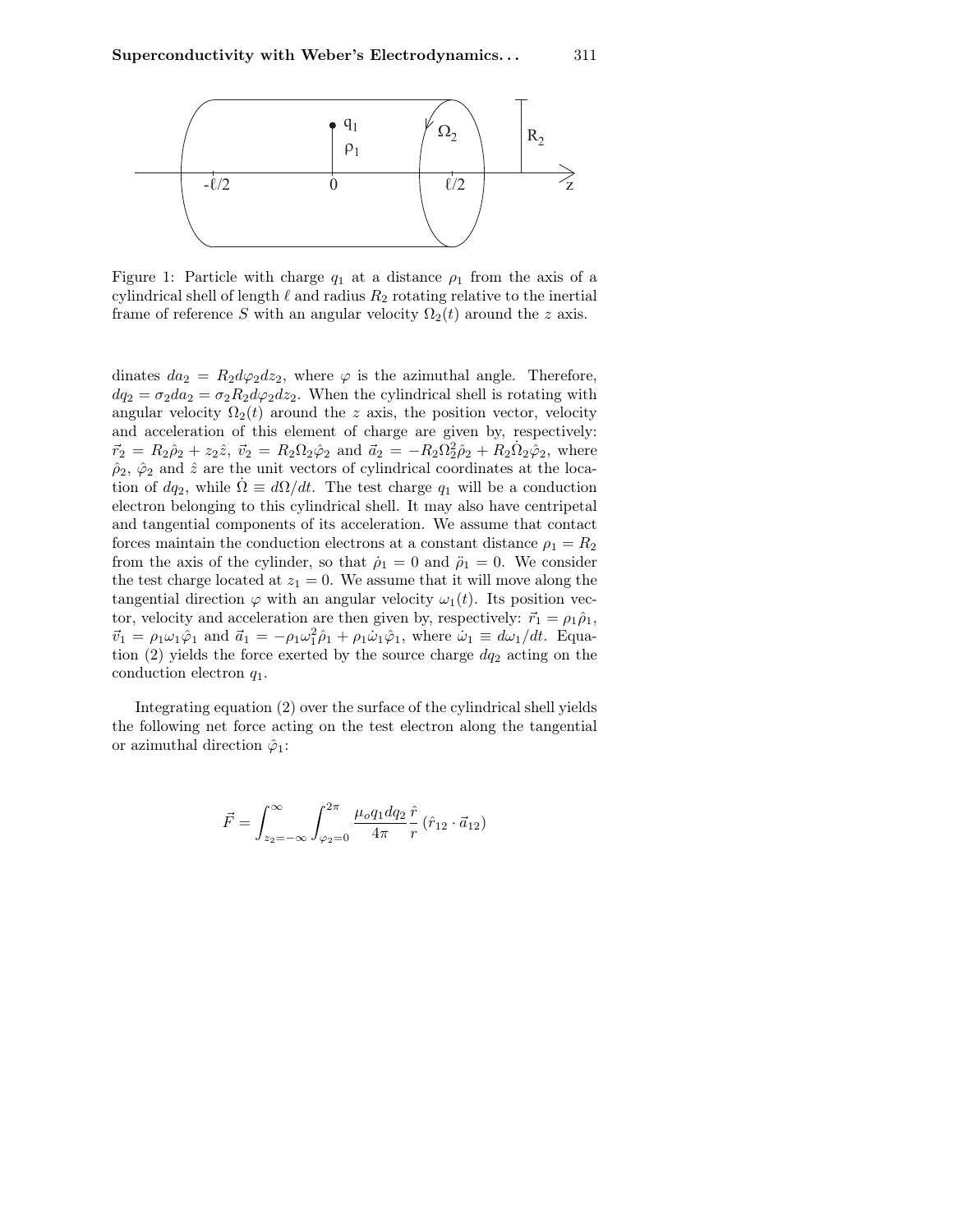$$
= \begin{cases}\n-\mu_o q_1 \sigma_2 R_2 (\dot{\Omega}_2 - \dot{\omega}_1) \rho_1 \hat{\varphi}_1 / 2 , & \text{if } \rho_1 < R_2 , \\
-\mu_o q_1 \sigma_2 R_2 (\dot{\Omega}_2 - \dot{\omega}_1) R_2 \hat{\varphi}_1 / 2 , & \text{if } \rho_1 = R_2 , \\
-\mu_o q_1 \sigma_2 R_2 (\dot{\Omega}_2 - \dot{\omega}_1) R_2^2 \hat{\varphi}_1 / (2 \rho_1) , & \text{if } \rho_1 > R_2 .\n\end{cases}
$$
\n(3)

The calculation with  $\rho_1 = R_2$  and  $\dot{\Omega}_2 = 0$  had already been presented before [18].

We now apply Newton's second law of motion to a conduction electron located at  $\rho_1 = R_2$  and moving only along the azimuthal direction, namely:

$$
\vec{F} = m_1 \vec{a}_1 = m R_2 \dot{\omega}_1 \hat{\varphi}_1 \tag{4}
$$

Here  $\vec{F}$  represents the total force acting on the test electron with inertial mass  $m_1 \equiv m = 9.1 \times 10^{-31}$  kg. We are considering only the azimuthal component of this force along the  $\varphi$  direction, as contact forces prevent the electron from moving along the radial  $\rho$  direction.

There are two sets of charges exerting forces on any specific conduction electron, namely, (a) the positive lattice rotating around the z axis with angular velocity  $\Omega_{2+}(t)$ ; and (b) all the other conduction electrons rotating around the z axis with angular velocity  $\omega_1$ −(t). These forces exerted by the positive and negative charges of the cylindrical shell and acting on any specific test electron with charge  $q_1 = -e < 0$  will be represented by  $\vec{F}_{2+,-e}$  and  $\vec{F}_{2-,-e}$ , respectively. As all conduction electrons rotate together around the z axis, we have  $\dot{r}=0$  and  $\ddot{r}=0$  for any pair of electrons. Therefore, there will be no net component along the azimuthal direction acting on any specific conduction electron due to all the other conduction electrons, so that  $\vec{F}_{2-,-e} = \vec{0}$ . The net force  $\vec{F}_{2-}$ acting on any conduction electron will be then due only to the rotating positive lattice of the shell, that is,  $\vec{F} = \vec{F}_{2+,-e} + \vec{F}_{2-,-e} = \vec{F}_{2+,-e}$ .

We now combine Newton's second law of motion, that is, equation (4), with equation (3) for  $\rho_1 = R_2$ . Considering the force of the positive lattice acting on a conduction electron we obtain the following equation of motion:

$$
-\frac{\mu_o q_1 \sigma_2 R_2 (\dot{\Omega}_{2+} - \dot{\omega}_{1-}) R_2}{2} \hat{\varphi}_1 = m R_2 \dot{\omega}_{1-} \hat{\varphi}_1 , \qquad (5)
$$

or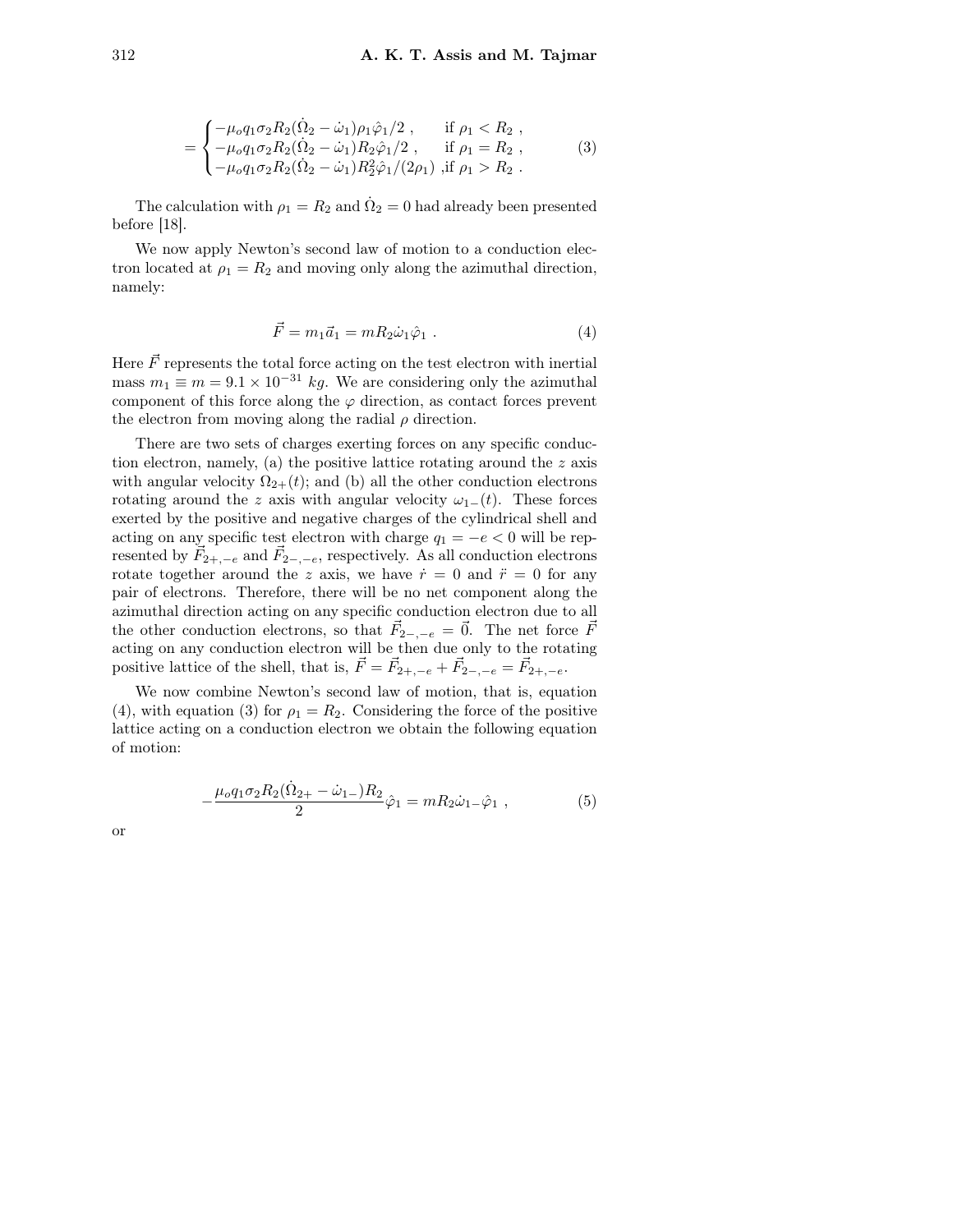$$
\dot{\omega}_{1-} = \frac{|m_{Wc}|}{m + |m_{Wc}|} \dot{\Omega}_{2+} \,, \tag{6}
$$

where  $q_1 \equiv -e < 0$ . Here  $e = 1.6 \times 10^{-19} C > 0$  represents the magnitude of the charge of the electron, while  $|m_{Wc}| \equiv \mu_0 e \sigma_2 R_2/2 > 0$  represents the magnitude of the so-called weberian electromagnetic mass for this cylindrical geometry [18, 19].

Equation (6) shows that  $\dot{\omega}_{1-}$  is proportional to  $\dot{\Omega}_{2+}$  at any time t during the time interval  $0 < t < t_f$ . Therefore,  $\omega_{1-}(t)$  will also be proportional to  $\Omega_{2+}(t)$ , no matter how  $\Omega_{2+}$  changes with time. Assuming that the shell and the test electrons begin at rest,  $\Omega_{2+}(0) = \omega_{1-}(0) = 0$ , then the final value of  $\omega_{1-}$ , represented by  $\omega_{1-}(t_f) \equiv \omega_{1-f}$ , will be proportional to the final angular velocity of the positive lattice represented by  $\Omega_{2+}(t_f) \equiv \Omega_{2+f}$ , that is:

$$
\omega_{1-f} = \frac{|m_{Wc}|}{m + |m_{Wc}|} \Omega_{2+f} . \tag{7}
$$

This equation is valid no matter how fast the superconducting shell reaches its final angular velocity. It can reach  $\Omega_{2+f}$  in 1 second or in 1 hour. It will also be valid if the angular velocity of the shell grows linearly, sinusoidally or with any other function of time. That is, the final value of the angular velocity of the conduction electrons will be independent of the history of how the rotating shell reached its final value. The final state, namely, the final angular velocity of the conduction electrons  $\omega_{1-f}$ , will not depend on the history to get there. In conclusion,  $\omega_{1-f}$ will not depend on how  $\Omega_{2+}(t)$  changed with time. It will only depend on the final value  $\Omega_{2+f}$  acquired by the superconductor material.

In any macroscopic material we have  $|m_{Wc}| \gg m$ . For instance, in the case of a niobium cylindrical shell of radius  $R_2 = 0.1$  m and surface charge density  $\sigma_2 \approx 2 \ C/m^2$ , we have  $|m_{Wc}| \approx 2 \times 10^{-25} \ kg$ , which is some five orders of magnitude larger than the inertial mass of a free electron. With this condition equation (7) can be approximated to

$$
\omega_{1-f} \approx \left(1 - \frac{m}{|m_{We}|}\right) \Omega_{2+f} , \qquad (8)
$$

where  $m/|m_{Wc}| \ll 1$ .

Therefore, according to Weber's electrodynamics, when we rotate a superconducting shell clockwise, the positive charges of the lattice will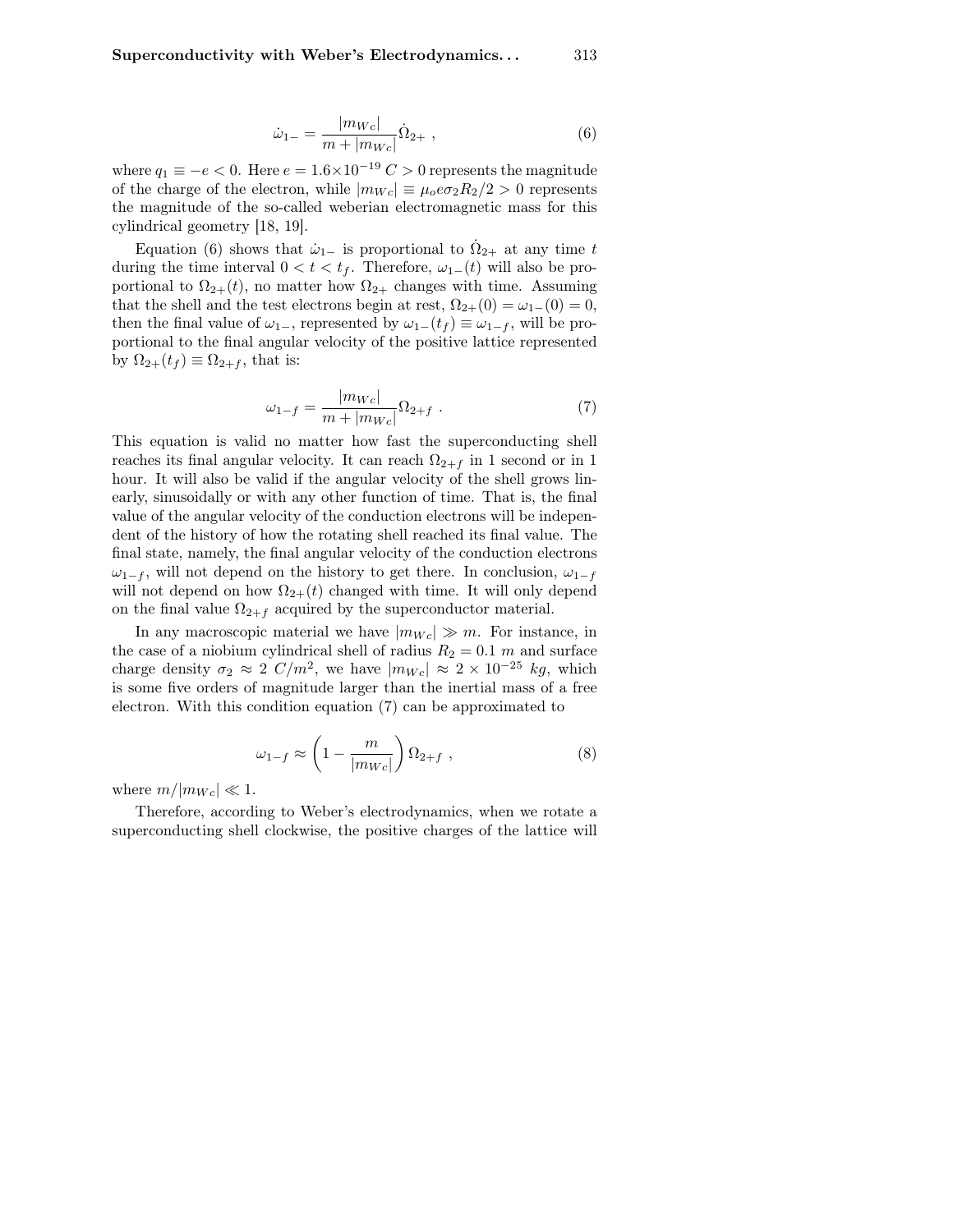exert a clockwise force on the conduction electrons making them move in the same direction as the lattice. However, the inertial mass of the electrons will make them lag slightly behind the positive lattice, figure  $2(a)$ .



Figure 2: (a) When the positive lattice of the superconducting cylindrical shell is rotated around the z axis with an angular velocity  $\Omega_{2+f}$ , it causes the set of conduction electrons to rotate in the same sense with a slightly smaller angular velocity  $\omega_{1-f} = (1 - m/|m_{We}|)\Omega_{2+f}$ . (b) Magnetic field  $\vec{B}$  inside, at the surface and outside a rotating superconducting cylindrical shell.

As is well known, the magnetic field  $\vec{B}(\rho)$  at a distance  $\rho$  from the axis of a cylindrical shell of radius R and surface charge density  $\sigma$  rotating uniformly around the z axis with an angular velocity  $\Omega \hat{z}$  is given by:

$$
\begin{aligned}\n\vec{B}(\rho < R) \equiv \vec{B}_{int} = \mu_o R \sigma \Omega \hat{z} ,\\ \n\vec{B}(\rho = R) \equiv \vec{B}_{sur} = \mu_o R \sigma \Omega \hat{z} / 2 ,\\ \n\vec{B}(\rho > R) \equiv \vec{B}_{ext} = \vec{0} .\n\end{aligned} \tag{9}
$$

Here  $\vec{B}_{int}$  is the internal magnetic field at  $\rho < R$ ,  $\vec{B}_{sur}$  is the magnetic field at the surface  $\rho = R$ , while  $\vec{B}_{ext}$  is the external magnetic field at  $\rho > R$ .

We can now calculate the magnetic field of the rotating superconducting cylindrical shell of radius  $R_2$  composed of a positive lattice with surface charge density  $\sigma_{2+} \equiv \sigma_2 > 0$  rotating around the z axis with an angular velocity  $\Omega_{2+f}$ , combined with a set of free electrons having a negative surface charge density  $\sigma_{2-} = -\sigma_2$  and rotating around the z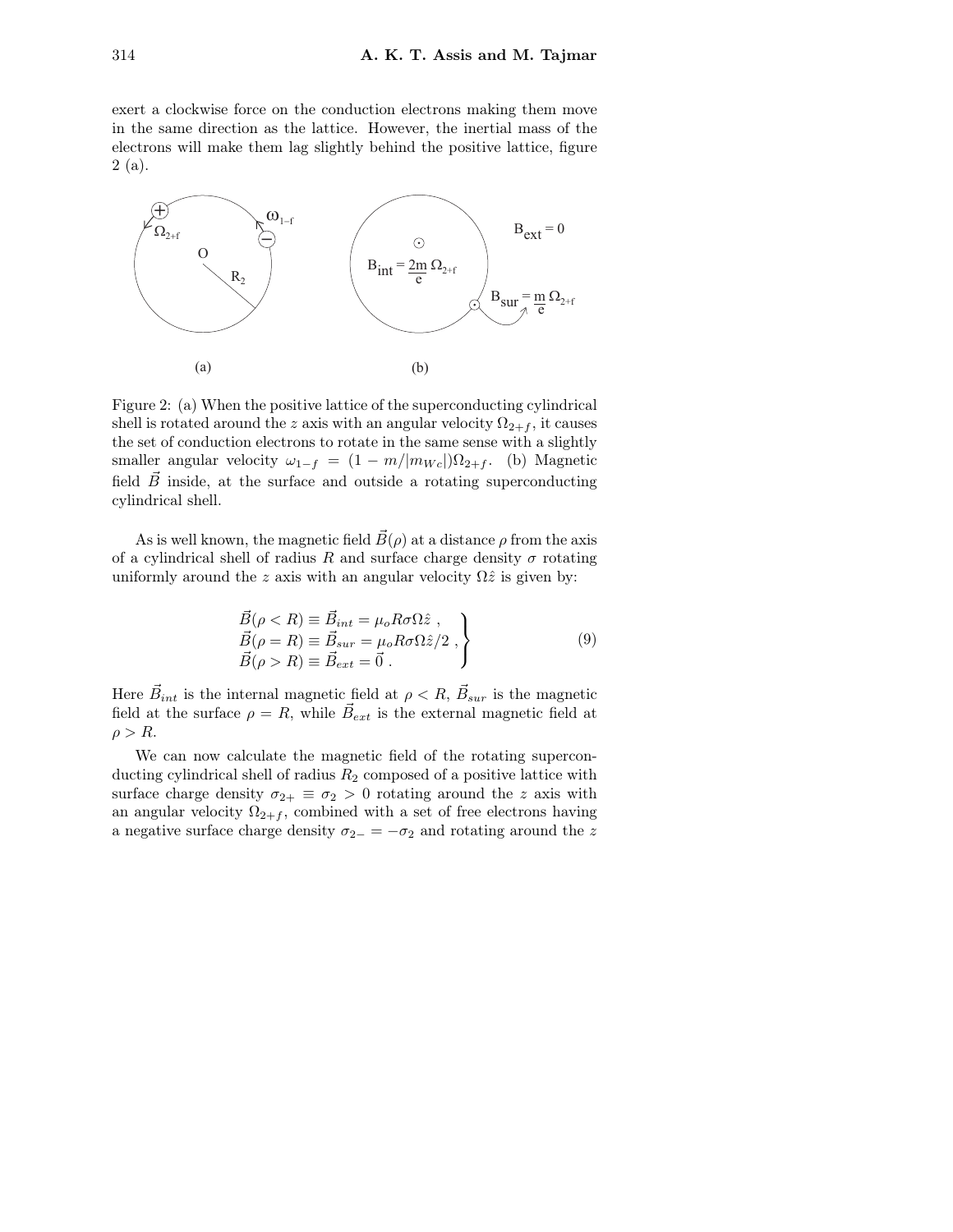axis with an angular velocity  $\omega_{1-f} = (1 - m/|m_{We}|)\Omega_{2+f}$ . For  $\rho < R_2$ equation (9) yields:

$$
\vec{B}(\rho < R_2) \equiv \vec{B}_{int} = \mu_o R_2 \sigma_2 \Omega_{2+f} \hat{z} - \mu_o R_2 \sigma_2 \omega_{1-f} \hat{z}
$$
\n
$$
= \mu_o R_2 \sigma_2 \Omega_{2+f} \hat{z} - \mu_o R_2 \sigma_2 \left( 1 - \frac{m}{|m_{Wc}|} \right) \Omega_{2+f} \hat{z}
$$
\n
$$
= \frac{\mu_o R_2 \sigma_2 m}{|m_{Wc}|} \Omega_{2+f} \hat{z} = \frac{2m}{e} \Omega_{2+f} \hat{z} \,. \tag{10}
$$

Similar calculations yield the magnetic field at  $\rho = R_2$  as given by  $\vec{B}(\rho = R_2) \equiv \vec{B}_{sur} = m\Omega_{2+f} \hat{z}/e$ , while the external magnetic field goes to zero for  $\rho > R_2$ , that is,  $\vec{B}(\rho > R_2) \equiv \vec{B}_{ext} = \vec{0}$ , figure 2 (b). It is normally assumed that the magnetic field throughout a superconductor has the value  $B = 2m\Omega/e$ . Our new result indicates that in the cylindrical shell model with a single monolayer this value of the magnetic field will be valid only inside the superconductor, being zero outside it and having half of this value at its surface. In the next model of a superconducting spherical shell we will show that the radial component of the magnetic field is continuous at the surface of the material, while only the component parallel to the surface will be discontinuous.

Equation (10) is exactly the London moment, which has been experimentally verified many times [20]. It indicates that the magnetic field points in the same sense as the angular rotation of the superconducting material. That is, the produced magnetic field is parallel to the angular velocity of the positive lattice.

#### 3.2 Rotating Spherical Shell

We now consider the same problem in the configuration of a superconducting spherical shell of radius  $R_2$  centered on the origin of the coordinate system with the shell initially at rest in the inertial frame of reference S. The positive lattice of this shell has a surface charge density  $\sigma_{2+} \equiv \sigma_2 > 0$ , while the negative conduction electrons have an equal and opposite surface charge density, namely,  $\sigma_{2-} = -\sigma_2$ . The conduction electrons at this shell are also considered initially at rest. We then rotate the positive lattice in the time interval  $0 < t < t_f$ around the z axis until it reaches the final and constant angular velocity  $\vec{\Omega}_{2+f} = \Omega_{2+f} \hat{z}$ . The test particle with charge  $q_1$  will be located at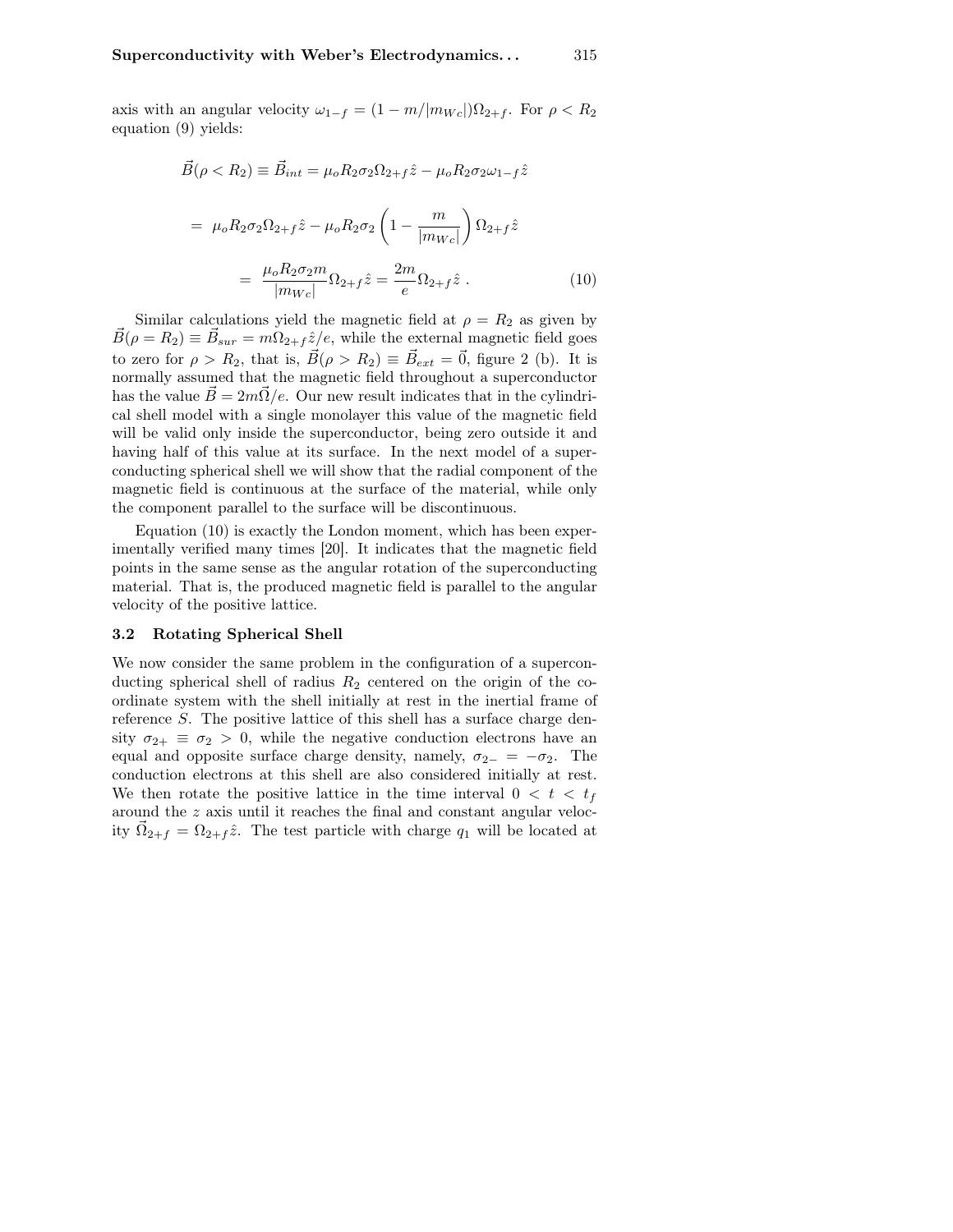$\vec{r}_1 = r_1 \hat{r}_1 = r_1 (\sin \theta_1 \cos \varphi_1 \hat{x} + \sin \theta_1 \sin \varphi_1 \hat{y} + \cos \theta_1 \hat{z}).$  Here we are utilizing spherical coordinates  $(r, \theta, \varphi)$  with the angular velocity  $\dot{\varphi} \equiv \omega$ , figure 3.



Figure 3: Particle with charge  $q_1$  at the position vector  $\vec{r}_1$  relative to the origin of a spherical shell of radius  $R_2$  which rotates around the z axis with an angular velocity  $\Omega_2$ .

We assume that contact forces will keep the mobile conduction electron at a constant distance  $r_1 = R_2$  from the center of the shell, so that  $\dot{r}_1 = 0$  and  $\ddot{r}_1 = 0$ . When we rotate the shell relative to the inertial frame of reference S, there will arise centrifugal forces pointing away from the z axis of rotation, analogous to the forces acting on the Earth while it is spinning daily around its axis relative to the frame of fixed stars and causing its flattening at the poles. This effect will cause a redistribution of charges of the spherical shell around the polar  $\theta$  direction, with free electrons accumulating around the equator. This equatorial accumulation of charges will stop when the coulombian forces generated by this excess of negative charges at the equator balance the centrifugal force generated by the rotation of the shell. In this stable configuration there will be no motion of the conduction electrons along the polar  $\theta$  direction, so that  $\dot{\theta}_1 = 0$  and  $\ddot{\theta}_1 = 0$ . It can be shown that this redistribution of charges is negligible due to the large value of the electrostatic force when compared with the centrifugal force. Therefore we will not consider this effect in this work, assuming that the surface density of free electrons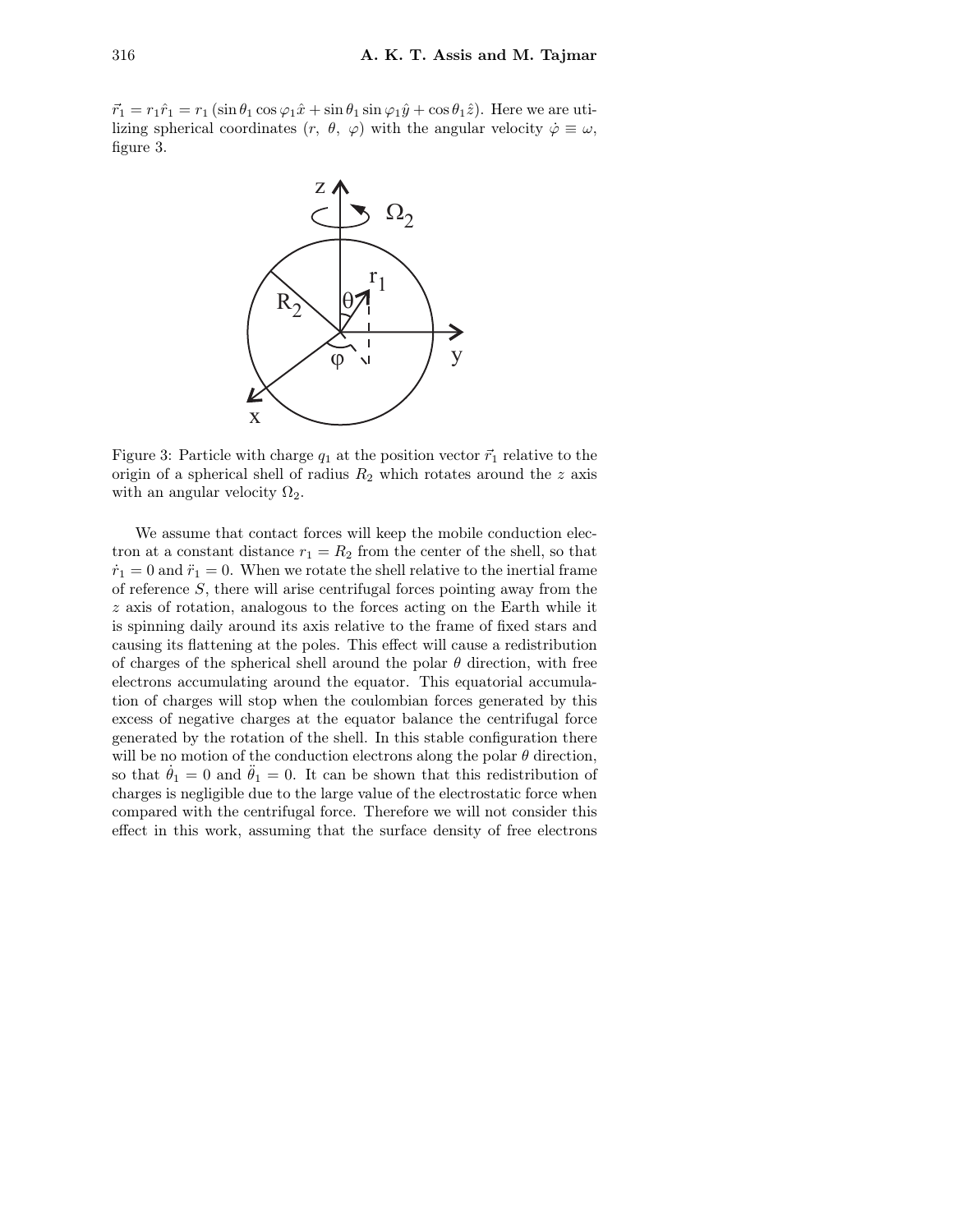in the stable configuration will be equal and opposite the surface charge density of the positive lattice. That is, we assume that the surface charge density of the conduction electrons will be given by  $-\sigma_2$ , no matter the value of the polar angle  $\theta$ . We will concentrate our analysis in the motion of the test electrons along the azimuthal  $\varphi$  direction.

The velocity and acceleration of the test particle relative to the inertial frame of reference S are then given by, respectively,  $\vec{v}_1$  =  $r_1\omega_1\sin\theta_1\hat{\varphi}_1$  and  $\vec{a}_1 = -r_1\omega_1^2\sin^2\theta_1\hat{r}_1 - r_1\omega_1^2\sin\theta_1\cos\theta_1\hat{\theta}_1 + r_1\dot{\omega}_1\sin\theta_1\hat{\varphi}_1$ . An element of source charge  $dq_2$  of the spherical shell with surface charge density  $\sigma_2$  and area  $da_2$  is given by  $dq_2 = \sigma_2 da_2 = \sigma_2 R_2^2 \sin \theta_2 d\theta_2 d\varphi_2$ . Its position vector, velocity and acceleration are given by, respectively:

$$
\vec{r}_2 = R_2 \hat{r}_2 = R_2 \left( \sin \theta_2 \cos \varphi_2 \hat{x} + \sin \theta_2 \sin \varphi_2 \hat{y} + \cos \theta_2 \hat{z} \right) , \qquad (11)
$$

$$
\vec{v}_2 = R_2 \Omega_2 \sin \theta_2 \hat{\varphi}_2 , \qquad (12)
$$

and

$$
\vec{a}_2 = -R_2 \Omega_2^2 \sin^2 \theta_2 \hat{r}_2 - R_2 \Omega_2^2 \sin \theta_2 \cos \theta_2 \hat{\theta}_2 + R_2 \dot{\Omega}_2 \sin \theta_2 \hat{\varphi}_2. \tag{13}
$$

We integrate equation (2) over the surface of the spherical shell in order to obtain the force exerted by the shell on a test particle with charge  $q_1$ . This integration yields [21] [15, Appendix B]:

$$
\vec{F}(r_1 \le R_2) = \int_{\theta_2=0}^{\pi} \int_{\varphi_2=0}^{2\pi} \frac{\mu_o q_1 dq_2 \hat{r}}{4\pi} \hat{r} (\hat{r}_{12} \cdot \vec{a}_{12})
$$

$$
= \frac{\mu_o q_1 \sigma_2 R_2}{3} \left[ \vec{a}_1 + \vec{\Omega}_2 \times (\vec{\Omega}_2 \times \vec{r}_1) - \frac{d\vec{\Omega}_2}{dt} \times \vec{r}_1 \right], \qquad (14)
$$

$$
\vec{F}(r_1 > R_2) = \mu_o q_1 \sigma_2 \left\{ \frac{R_2^2}{r_1^2} \left( \vec{r}_1 \cdot \vec{a}_1 \right) \hat{r}_1 + \frac{R_2^4}{r_1^4} \left[ \frac{r_1 \vec{a}_1}{3} - \left( \vec{r}_1 \cdot \vec{a}_1 \right) \hat{r}_1 \right] \right\}
$$

$$
+\frac{r_1}{3}\left(\vec{\Omega}_2 \cdot \vec{r}_1\right)\vec{\Omega}_2 + \frac{r_1^2 \Omega_2^2}{6}\hat{r}_1 - \frac{\left(\vec{r}_1 \cdot \vec{\Omega}_2\right)^2}{2}\hat{r}_1 + \frac{r_1}{3}\left(\vec{r}_1 \times \frac{d\vec{\Omega}_2}{dt}\right)\right].
$$
\n(15)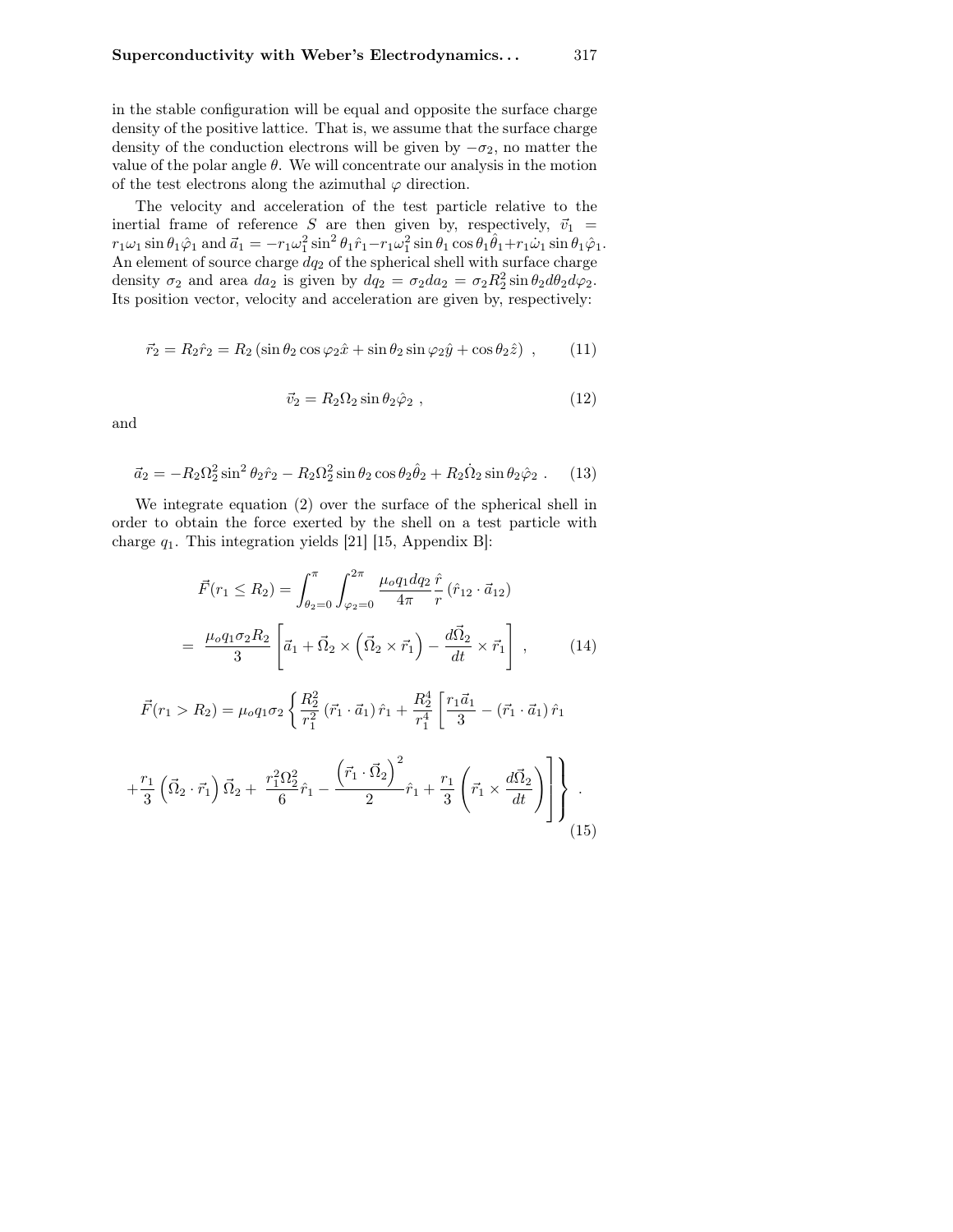The azimuthal components of equations (14) and (15) along the  $\hat{\varphi}_1$ direction are given by, respectively:

$$
\vec{F} = \begin{cases}\n-\mu_0 q_1 \sigma_2 R_2 r_1 \sin \theta_1 (\dot{\Omega}_2 - \dot{\omega}_1) \dot{\varphi}_1 / 3, & \text{if } \rho_1 \le R_2, \\
-\mu_0 q_1 \sigma_2 R_2^4 \sin \theta_1 (\dot{\Omega}_2 - \dot{\omega}_1) \dot{\varphi}_1 / (3r_1^2), & \text{if } \rho_1 > R_2.\n\end{cases}
$$
\n(16)

We now apply Newton's second law of motion to a conduction electron with mass  $m_1 = m > 0$  and charge  $q_1 = -e < 0$  located at  $r_1 = R_2$ and moving only along the azimuthal direction  $\varphi$  with angular velocity  $\omega_{1-}$ . The azimuthal component of this equation can be written as:

$$
\vec{F} = m_1 \vec{a}_1 = m R_2 \dot{\omega}_{1-} \sin \theta_1 \hat{\varphi}_1 , \qquad (17)
$$

where  $\vec{F}$  represents the net force acting on the conduction electron. Once more there are two sets of charges exerting forces on any conduction electron, namely, (a) the positive lattice rotating around the  $z$  axis with angular velocity  $\Omega_{2+}(t)$ ; and (b) the remaining free electrons spread over the spherical shell and rotating together with angular velocity  $\omega_{1-}(t)$ . As all electrons move together around the z axis, we have  $\dot{r}=0$  and  $\ddot{r}=0$  for any pair of electrons, so that there will be no net component of the force along the azimuthal direction acting on any specific conduction electron due to all the other conduction electrons. The only remaining force acting on any conduction electron will be then the force due to the rotating positive lattice of the shell.

Combining Newton's second law of motion with equation (14) for  $r_1 = R_2$  and considering the azimuthal component of the force exerted by the positive lattice acting on a conduction electron located at the polar angle  $\theta_1$  yields:

$$
-\frac{\mu_o q_1 \sigma_2 R_2^2 \sin \theta_1}{3} (\dot{\Omega}_{2+} - \dot{\omega}_{1-}) \hat{\varphi}_1 = m R_2 \dot{\omega}_{1-} \sin \theta_1 \hat{\varphi}_1 ,\qquad(18)
$$

or

$$
\dot{\omega}_{1-} = \frac{|m_{Ws}|}{m + |m_{Ws}|} \dot{\Omega}_{2+} \,, \tag{19}
$$

where the magnitude of the so-called weberian electromagnetic mass for this spherical geometry is given by  $|m_{Ws}| \equiv \mu_o e \sigma_2 R_2/3 > 0$ . This equation shows that  $\dot{\omega}_{1-}$  will be always proportional to  $\dot{\Omega}_{2+}$ , no matter the value of the polar angle  $\theta$ . Therefore, all conduction electrons will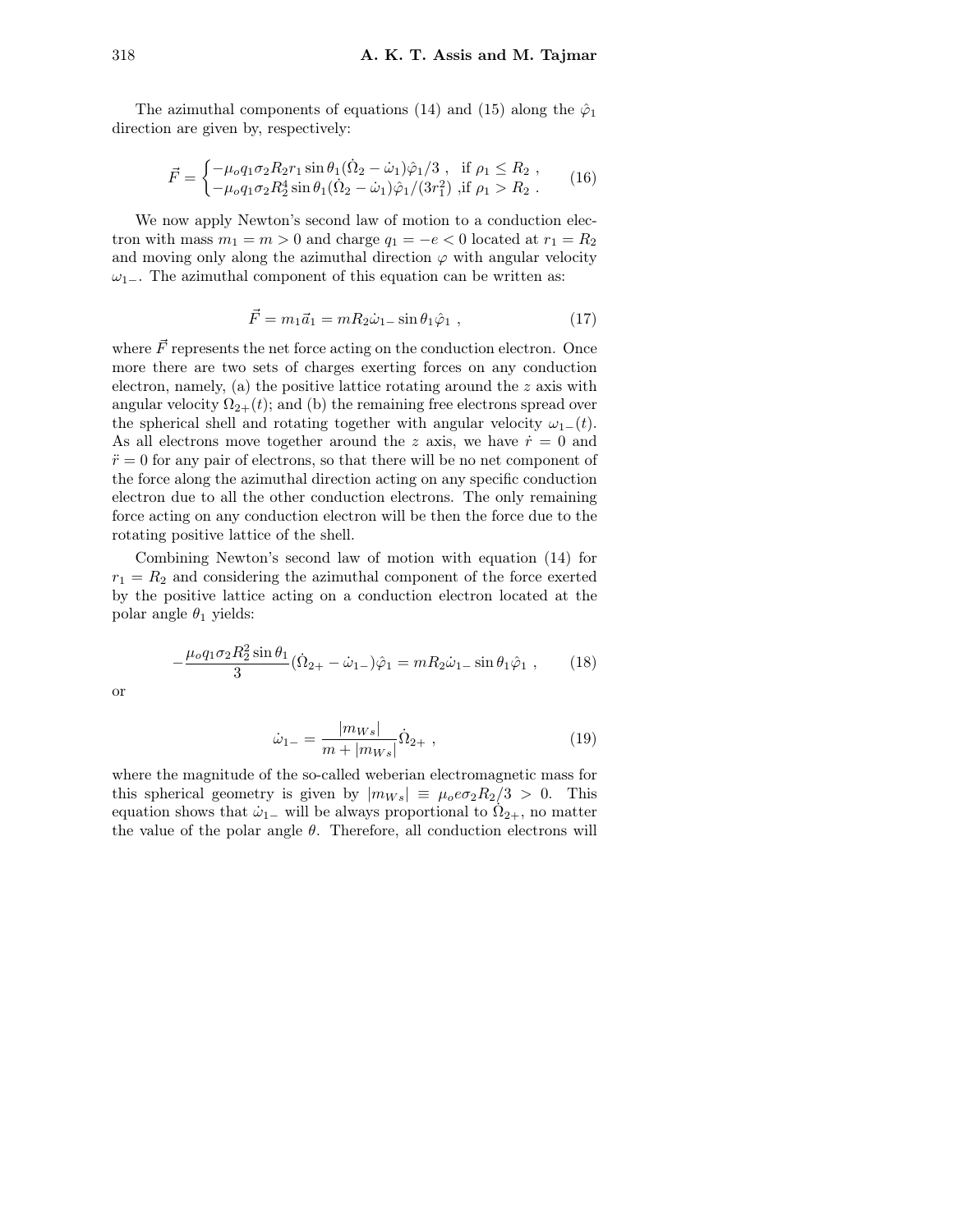undergo the same azimuthal acceleration around the  $z$  axis, rotating together as a rigid body.

Once more we have  $|m_{Ws}| \gg m$  for macroscopic situations. We can then integrate equation (19) from the stationary initial value  $\Omega_{2+}(0) = 0$ up to the final and constant angular velocity  $\Omega_{2+f}(t_f) = \Omega_{2+f}$  yielding the final approximate result for the angular velocity of the conduction electron as given by:

$$
\omega_{1-f} \approx \left(1 - \frac{m}{|m_{Ws}|}\right) \Omega_{2+f} , \qquad (20)
$$

where  $m/|m_{Ws}| \ll 1$ .

For this spherical geometry we arrived at essentially the same result obtained earlier in the configuration of the cylindrical geometry, namely, equation (8). That is, by rotating the positive lattice, the positive ions of the superconductor will generate an azimuthal force on the conduction electrons inducing them to move in the same direction as the lattice. The inertial mass of the electrons will make them lag slightly behind the positive lattice.

Consider a spherical shell of radius R centered at the origin of a coordinate system and uniformly charged with a surface charge density  $\sigma$ . When this shell rotates uniformly around the z axis with an angular velocity Ω, it produces a magnetic field given by [22, exercise 14-6, pp. 14-3 and 14-4], [23, pp. 61 and 250] and [24, pp. 229-230]:

$$
\vec{B}(r < R) \equiv \vec{B}_{int} = (2\mu_o R \sigma \Omega/3)(\cos\theta \hat{r} - \sin\theta \hat{\theta}) = (2\mu_o R \sigma \Omega/3)\hat{z} ,
$$
\n
$$
\vec{B}(R) \equiv \vec{B}_{sur} = \mu_o R \sigma \Omega (4\cos\theta \hat{r} - \sin\theta \hat{\theta})/6 ,
$$
\n
$$
\vec{B}(r > R) \equiv \vec{B}_{ext} = \mu_o R^4 \sigma \Omega (2\cos\theta \hat{r} + \sin\theta \hat{\theta})/(3r^3) .
$$
\n(21)

Here  $\vec{B}_{int}$  is the internal magnetic field at  $r < R$ ,  $\vec{B}_{sur}$  is the surface magnetic field at  $r = R$ , while  $\vec{B}_{ext}$  is the external magnetic field at  $r > R$ .

The internal magnetic field is uniform, having the same magnitude and direction anywhere inside the shell. Outside the shell we have a dipolar magnetic field. The radial component of the magnetic field along  $\hat{r}$  is continuous at the surface of the material. On the other hand, the poloidal component along  $\hat{\theta}$ , parallel to the surface, will be discontinuous at  $r = R$ .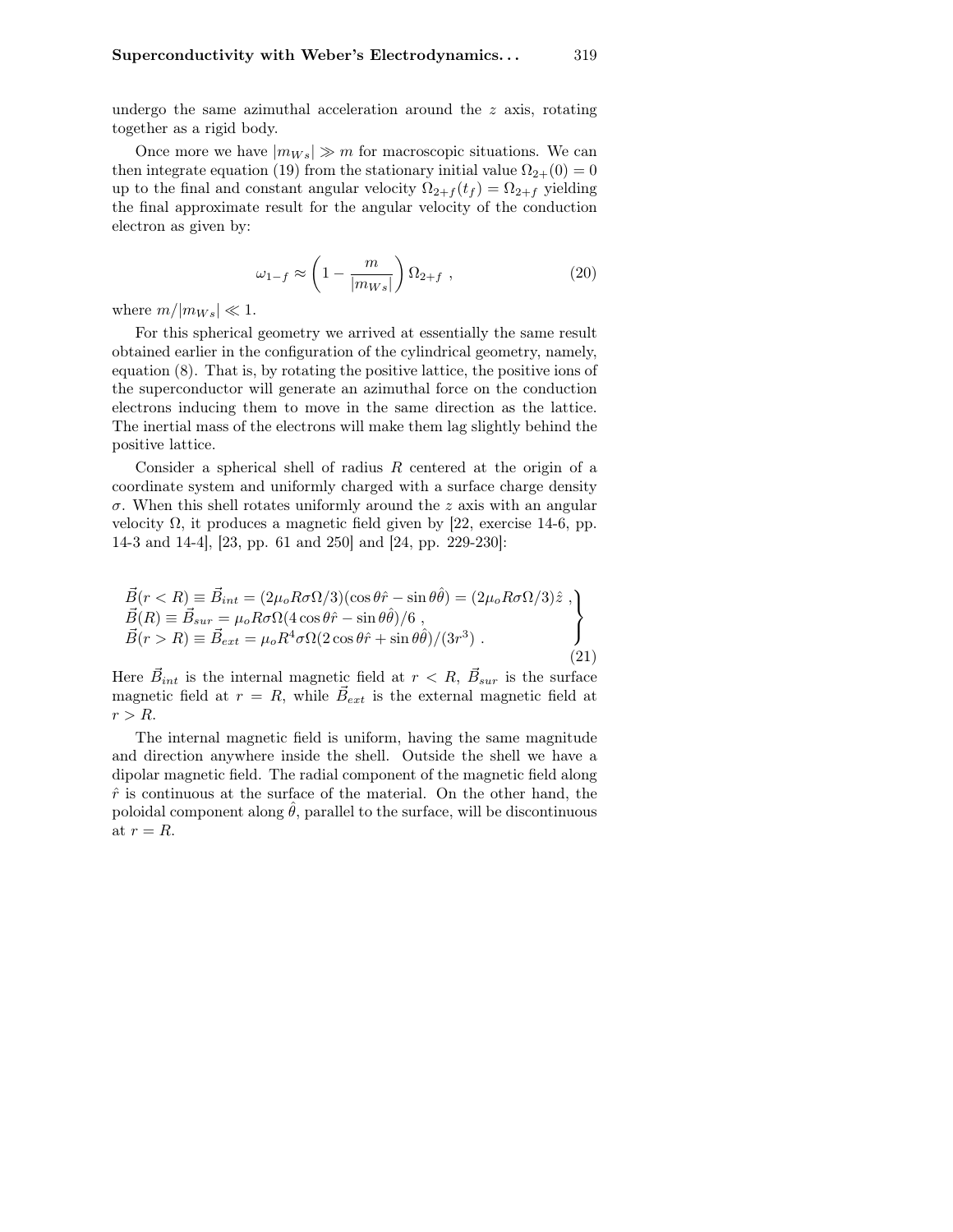We can now calculate the magnetic field inside a rotating superconducting spherical shell of radius  $R_2$  composed of a positive lattice with surface charge density  $\sigma_{2+} \equiv \sigma_2 > 0$  rotating around the z axis with an angular velocity  $\Omega_{2+f}$ , combined with a set of free electrons having a negative charge density  $\sigma_{2-} = -\sigma_2$  and rotating around the z axis with an angular velocity  $\omega_{1-f} = (1 - m/|m_{Ws}|)\Omega_{2+f}$ . From equations (20) and (21) we obtain:

$$
\vec{B}(r < R_2) \equiv \vec{B}_{int} = \frac{2}{3}\mu_o R_2 \sigma_2 \Omega_{2+f} \hat{z} - \frac{2}{3}\mu_o R_2 \sigma_2 \left(1 - \frac{m}{|m_{Ws}|}\right) \Omega_{2+f} \hat{z}
$$
\n
$$
= \frac{2m}{e} \Omega_{2+f} \hat{z} \tag{22}
$$

Once more we obtained the London moment from Weber's electrodynamics combined with Newton's second law of motion. This effect was now obtained by rotating a superconducting spherical shell around its axis. We showed that the magnetic field anywhere inside the rotating superconductor will be given by  $2m\vec{\Omega}_{2+f}/e$ .

#### 4 The Meissner Effect

The Meissner effect was discovered by Meissner and Ochsenfeld in 1933 [1]. The net magnetic field inside a superconductor in the presence of an external applied magnetic field goes to zero due to surface currents induced in the material. This phenomenon has since then been observed in two cases, namely, (I) applying a magnetic field in the presence of a superconducting body, and (II) a normal metal cooled into the superconducting state in the presence of an applied magnetic field. In this work we consider case (I) from the point of view of Weber's electrodynamics with two geometries, namely, cylindrical and spherical shells.

#### 4.1 Two Cylindrical Shells

The first geometry to be considered here is the configuration with two neutral cylindrical shells of infinite lengths and radii  $R_1$  and  $R_2 > R_1$ concentric along the z axis. The outer shell is a normal conductor with positive surface charge density  $\sigma_{2+} \equiv \sigma_2 > 0$  and negative surface charge density  $\sigma_{2-} = -\sigma_2$ , while the inner shell is superconducting with positive surface charge density  $\sigma_{1+} \equiv \sigma_1 > 0$  and negative surface charge density  $\sigma_{1-} = -\sigma_1$ . All these charges are supposed initially at rest relative to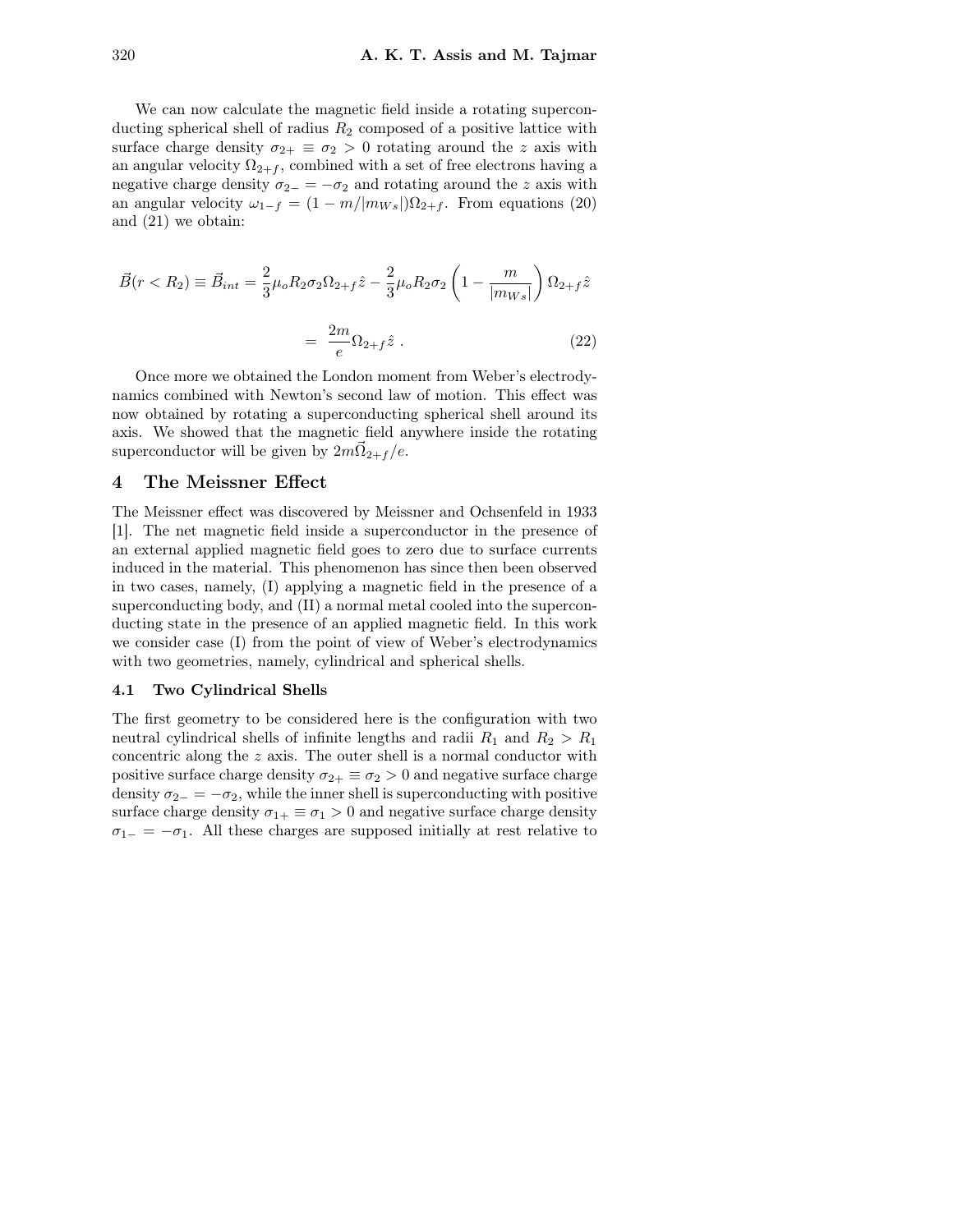the inertial frame of reference S. Our goal is to calculate the motion induced in the conduction electrons of the inner shell when an external azimuthal current is applied to the outer shell. We will also calculate the net magnetic field produced inside the inner shell. We will assume that the positive lattices of both shells remain stationary during the whole process, as each atom has a mass much greater than that of an electron. The conduction electrons of the outer shell will be accelerated by an external source along the azimuthal direction during the time interval  $0 < t < t<sub>f</sub>$ , moving around the z axis with a variable and given angular velocity  $\vec{\Omega}_{2-}(t) = \Omega_{2-}(t)\hat{z}$ . They begin at rest and at the end of this time interval they will be moving with the final and constant angular velocity  $\Omega_{2-f} \hat{z}$ .

As both shells are electrically neutral, the electrostatic or coulombian component of equation (1),  $q_1q_2\hat{r}/(4\pi\epsilon_o r^2)$ , will not need to be considered in the calculations. In London moment we rotated mechanically a superconductor. In the Meissner effect, on the other hand, the conductor producing the applied magnetic field and the superconducting material placed in this magnetic field remain at rest in the laboratory or move with small velocities. The drifting velocities of the conduction electrons in normal conductors have the order of magnitude of millimeters per second. In superconducting materials the conduction electrons move relative to the lattice with velocities  $v$  larger than this drifting velocity of normal conductors, but still much smaller than light velocity. We can then neglect the velocity components of Weber's force (1). Therefore, as it happened with the London moment, the only remaining component of Weber's force which will need to be considered here is the last component depending on the accelerations  $\vec{a}_1$  and  $\vec{a}_2$ , namely, equation (2).

The test charge will be a conduction electron of the inner superconducting shell located at  $(\rho_1, \varphi_1, z_1) = (R_1, \varphi_1, 0)$  which will rotate around the z axis in the time interval  $0 < t < t_f$  with a variable angular velocity  $d\varphi_1/dt \equiv \omega_{1-}(t)$  which needs to be calculated. There are four sets of charges which might exert a force on any conduction electron of the inner shell in the time interval  $0 < t < t_f$ , namely: (a) the stationary positive lattice of the outer shell with surface charge density  $\sigma_2$ and zero angular velocity  $\Omega_{2+}(t) = 0$ ; (b) the set of negative conduction electrons of the outer shell with surface charge density  $-\sigma_2$  moving with an angular velocity  $\vec{\Omega}_{2-}(t) = \Omega_{2-}(t)\hat{z}$ ; (c) the stationary positive lattice of the inner shell with surface charge density  $\sigma_1$  and zero angular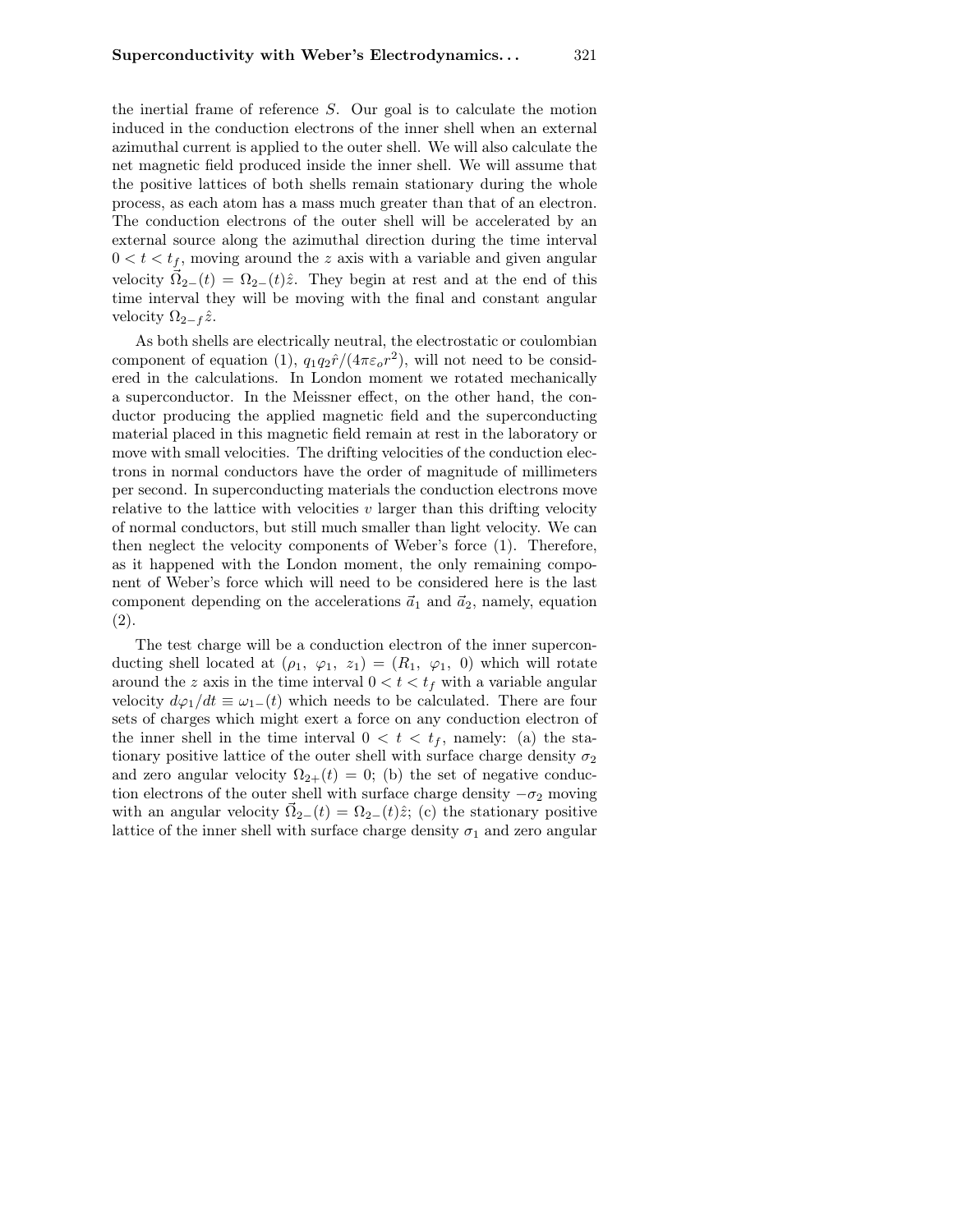velocity  $\Omega_{1+}(t) = 0$ ; and (d) the set of remaining negative conduction electrons of the inner shell with surface charge density  $-\sigma_1$  and angular velocity  $\omega_{1-}(t)$ . These four forces acting on a test electron with mass  $m_1 \equiv m > 0$  and charge  $q_1 \equiv -e < 0$  will be represented by, respectively,  $\vec{F}_{2+,-e}, \vec{F}_{2-,-e}, \vec{F}_{1+,-e}$  and  $\vec{F}_{1-,-e}$ . As all negative charges of the inner shell move together with the test electron around the  $z$  axis, there will be no component of Weber's force acting on the test charge due to the other electrons of the same shell. That is, equation (2) goes to zero for this fourth set of charges represented by letter (d) when acting on any specific conduction electron of the superconducting inner shell, so that,  $\vec{F}_{1-,-e} = \vec{0}.$ 

We assume that contact forces maintain any conduction electron at a constant distance  $\rho_1 = R_1$  from the axis of the cylinder, so that  $\rho_1 =$ 0 and  $\ddot{\rho}_1 = 0$ . We will be interested only in the motions along the azimuthal  $\varphi$  direction. We include here only force components along this direction. Newton's second law of motion as applied to the test electron of the inner shell can be written as:

$$
\vec{F} = m_1 \vec{a}_1 = m R_1 \dot{\omega}_1 - \hat{\varphi}_1 , \qquad (23)
$$

where  $\vec{F}$  represents the total force.

The total force  $\vec{F}$  will be given by equation (3) for all sets of charges, namely, (a), (b), (c) and (d) above, acting on the conduction electron. Combining equations (3) and (23) for these four sets of charges acting on the test electron yields:

$$
\vec{F}_{2+,-e} + \vec{F}_{2-,-e} + \vec{F}_{1+,-e} + \vec{F}_{1-,-e}
$$
\n
$$
= -\frac{\mu_o}{2} q_1 \rho_1 \left[ \sigma_2 R_2 (0 - \dot{\omega}_{1-}) - \sigma_2 R_2 (\dot{\Omega}_{2-} - \dot{\omega}_{1-}) + \sigma_1 \rho_1 (0 - \dot{\omega}_{1-}) - 0 \right] \hat{\varphi}_1
$$

$$
= m_1 \rho_1 \dot{\omega}_1 \dot{\varphi}_1 \,. \tag{24}
$$

Utilizing  $m_1 \equiv m = 9.1 \times 10^{-31}$  kg > 0,  $q_1 = -e = -1.6 \times 10^{-19}$  C < 0 and  $\rho_1 = R_1$  in equation (24) yields:

$$
\dot{\omega}_{1-} = -\frac{R_2 \sigma_2}{R_1 \sigma_1} \frac{\dot{\Omega}_{2-}}{1 + m/|m_{We}|} \,, \tag{25}
$$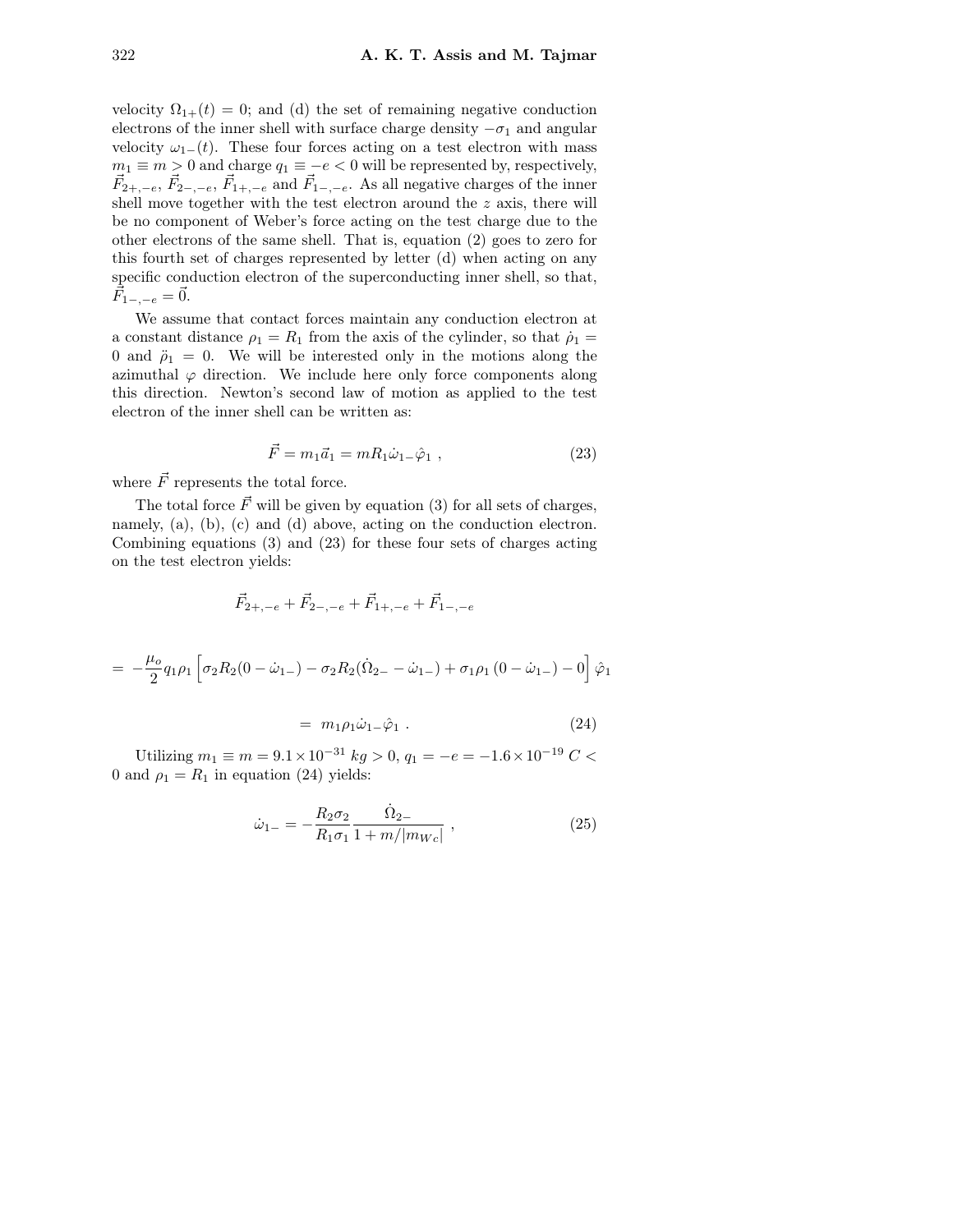where  $|m_{Wc}| \equiv \mu_0 e \sigma_1 R_1/2 > 0$  is the magnitude of the weberian electromagnetic mass for this cylindrical geometry. Utilizing that  $|m_{Wc}| \gg m$ and integrating equation (25) from  $t = 0$  to  $t = t_f$  yields the approximate final result:

$$
\omega_{1-f} \approx -\frac{R_2 \sigma_2}{R_1 \sigma_1} \left( 1 - \frac{m}{|m_{We}|} \right) \Omega_{2-f} , \qquad (26)
$$

where  $m/|m_{Wc}| \ll 1$ . This equation indicates that the negative electrons of the inner shell will move in the opposite sense of the motion of the negative charges of the outer shell. The magnitude of  $\omega_{1-f}$  will be generally larger than that of  $\Omega_{2-f}$  in this example of a single monoatomic conducting layer. When, for instance,  $\sigma_2 = \sigma_1$  and  $R_2 = 2R_1$ , equation (26) indicates that  $\omega_{1-f} \approx -2\Omega_{2-f}$ , figure 4 (a).



Figure 4: (a) When the negative charges of the outer shell are accelerated tangentially up to a final angular velocity  $\Omega_{2-f}$ , the negative charges of the inner superconducting shell will reach a final angular velocity  $\omega_{1-f}$ given by equation (26) which has the opposite sense from that of  $\Omega_{2-f}$ and a larger magnitude. (b) Magnetic field produced by these rotating negative charges.

Utilizing equation (9) we can obtain the magnetic field produced by these two negative rotating cylindrical shells. To this end we need to add the magnetic field produced by the outer shell  $R_2$  when its negative charges are rotating around the z axis with the angular velocity  $\Omega_{2-f} \hat{z}$ , with the magnetic field produced by the inner shell  $R_1$  when its negative charges are rotating with angular velocity  $\omega_{1-f} \hat{z}$ , where  $\omega_{1-f}$  is given by equation (26). According to Weber's electrodynamics this net magnetic field will be given by: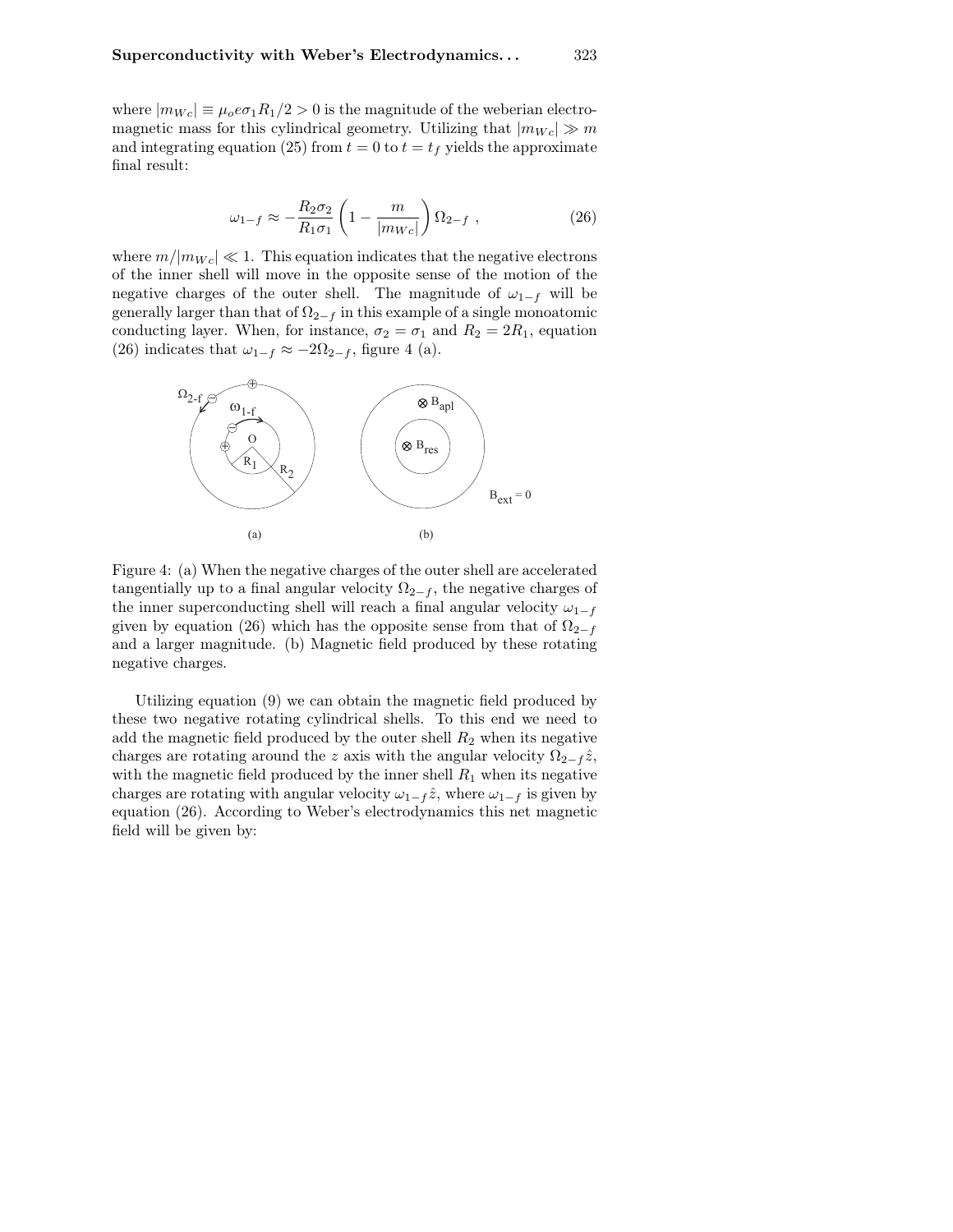$$
\vec{B}(\rho < R_1) \equiv \vec{B}_{res} \equiv -2(R_2\sigma_2/(R_1\sigma_1))(m/e)\Omega_{2-f}\hat{z} = (m/|m_{We}|)\vec{B}_{apl} \ ,\n\vec{B}(R_1 < \rho < R_2) \equiv \vec{B}_{apl} \equiv -\mu_o R_2\sigma_2\Omega_{2-f}\hat{z} \ ,\n\vec{B}(\rho > R_2) \equiv \vec{B}_{ext} = \vec{0} \ .
$$
\n(27)

Here  $\vec{B}_{apl} \equiv -\mu_o R_2 \sigma_2 \Omega_{2-f} \hat{z}$  is the magnetic field produced by the external source,  $\vec{B}_{res}$  is the residual magnetic field which will remain inside the inner shell, while  $\vec{B}_{ext}$  is the external magnetic field at  $\rho > R_2$ , figure 4 (b).

The magnetic field inside a single monoatomic superconducting shell will not be exactly zero, although its order of magnitude will be much smaller than the applied magnetic field. In the previous example of a niobium cylindrical shell of radius  $R_1 = 0.1$  m and surface charge density  $\sigma_1 \approx 2 C/m^2$ , we had  $|m_{Wc}| \approx 2 \times 10^{-25} kg$ , so that  $|\vec{B}_{res}|/|\vec{B}_{apl}| =$  $m/m_{Wc} \approx 4.5 \times 10^{-6} \ll 1$ . These orders of magnitude are compatible with the Meissner effect. In the next Subsection we show that if the superconductor is composed of three or more shells, the magnetic field goes to zero inside it.

#### 4.2 Four Cylindrical Shells

To illustrate the penetration depths of currents and magnetic fields in the Meissner effect with Weber's electrodynamics, we first generalize the configuration of figure 4. The superconductor is now replaced by a set of three infinite cylindrical shells of radii  $R_{1a} < R_{1b} < R_{1c}$  centered along the z axis. Each superconducting cylindrical shell is supposed to consist of a single monoatomic layer composed of positive and negative charges. These cylindrical shells are surrounded by an external resistive cylindrical shell of radius  $R_2 > R_{1c}$ . The positive surface charge densities of the cylindrical shells 1a, 1b, 1c and 2 will be represented by  $\sigma_{1+a} > 0$ ,  $\sigma_{1+b} > 0$ ,  $\sigma_{1+c} > 0$  and  $\sigma_{2+} \equiv \sigma_2 > 0$ , respectively. The conduction electrons of the outer resistive shell  $R_2$  will be accelerated by an external source along the azimuthal direction during the time interval  $0 < t < t_f$ , moving around the  $z$  axis with a variable and given angular velocity  $\vec{\Omega}_{2-}(t) = \Omega_{2-}(t)\hat{z}$ . They begin at rest and are accelerated until they reach the final and constant angular velocity  $\Omega_{2-f} \hat{z}$  at  $t = t_f$ . We will assume that the positive charges of shells 1a, 1b, 1c and 2 remain at rest during the whole process. We need to obtain the angular velocities  $\omega_{1-a}, \omega_{1-b}$  and  $\omega_{1-c}$  of the conduction electrons of shells 1a, 1b and 1c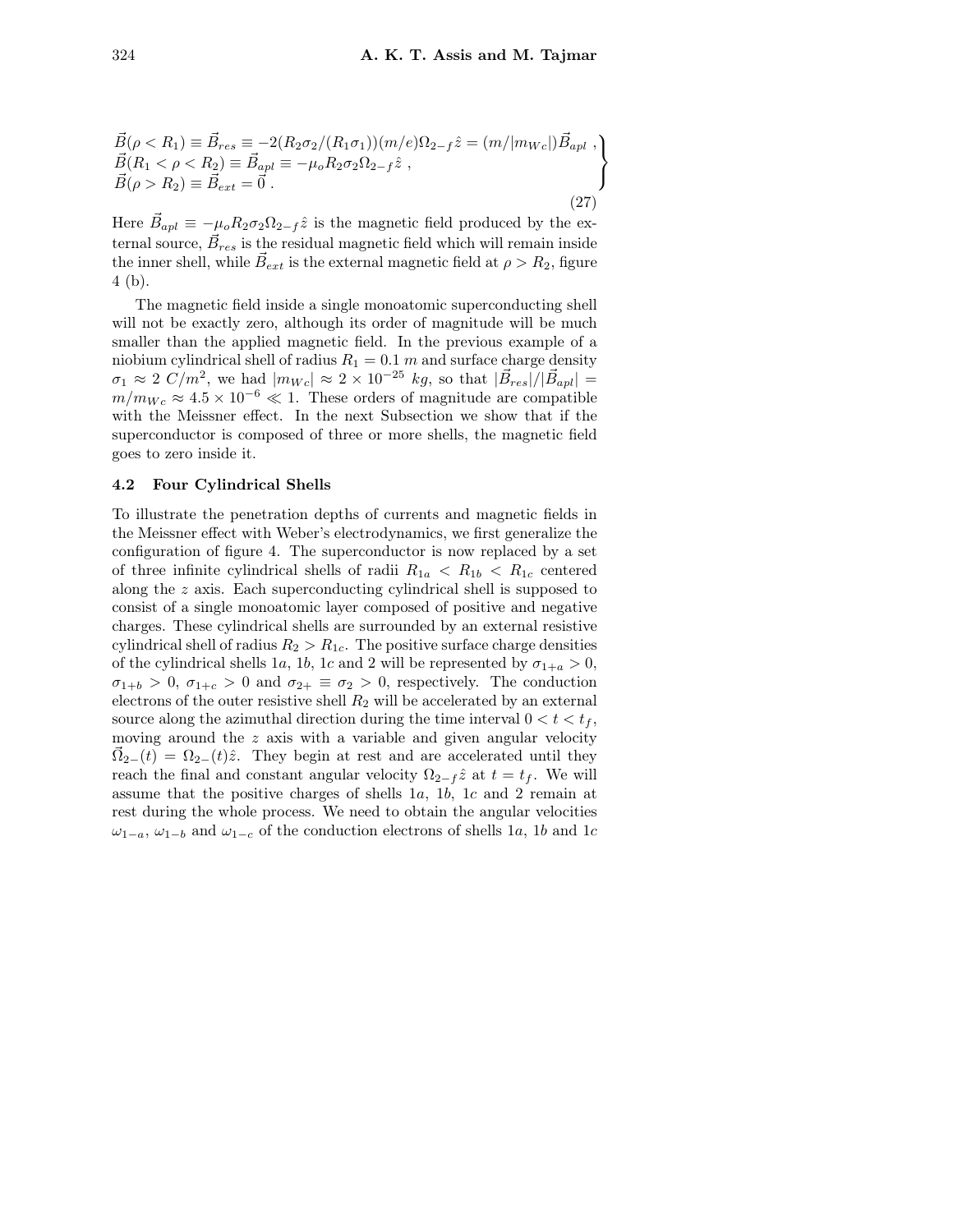as a function of the given angular velocity  $\Omega_{2-}$  of the electrons of the resistive shell 2.

Consider, for instance, a specific conduction electron  $q_1 = -e < 0$  of shell 1b. There are eight sets of charges exerting forces on it, namely, the positive and negative charges of shells  $1a$ ,  $1b$ ,  $1c$  and  $2$ . We can utilize equation (3) to express the azimuthal components of these eight forces by taking care if this test electron of shell 1b is inside or outside the cylindrical shell of the source charges which are exerting forces on it. We assume the charge neutrality of each shell such that their negative surface charge densities will be equal and opposite the corresponding positive surface charge densities, namely,  $\sigma_{1-a} = -\sigma_{1+a}, \sigma_{1-b} = -\sigma_{1+b}$ ,  $\sigma_{1-c} = -\sigma_{1+c}$  and  $\sigma_{2-} = -\sigma_2$ . We are interested only in the azimuthal component of Newton's second law of motion along the  $\varphi$  direction. In each line of the next equation, from top to bottom, we represent the forces exerted by the positive and negative charges of shells 1a, 1b, 1c and 2 acting on a conduction electron of shell 1b. With  $q_1 = -e$ , the azimuthal component of Newton's second law of motion for this test electron can then be written as:

$$
\frac{\mu_o e}{2} \left[ \sigma_{1a} \frac{R_{1a}^3}{R_{1b}} (0 - \dot{\omega}_{1-b}) - \sigma_{1a} \frac{R_{1a}^3}{R_{1b}} (\dot{\omega}_{1-a} - \dot{\omega}_{1-b}) \right]
$$

$$
+ \sigma_{1b} R_{1b}^2 (0 - \dot{\omega}_{1-b}) - \sigma_{1b} R_{1b}^2 (\dot{\omega}_{1-b} - \dot{\omega}_{1-b})
$$

$$
+ \sigma_{1c} R_{1b} R_{1c} (0 - \dot{\omega}_{1-b}) - \sigma_{1c} R_{1b} R_{1c} (\dot{\omega}_{1-c} - \dot{\omega}_{1-b})
$$

$$
+ \sigma_2 R_{1b} R_2 (0 - \dot{\omega}_{1-b}) - \sigma_2 R_{1b} R_2 (\dot{\Omega}_{2-} - \dot{\omega}_{1-b}) = m R_{1b} \dot{\omega}_{1-b} . \quad (28)
$$

By writing similar equations for a test electron of shells  $1a$  and  $1c$  we will have three equations with three unknowns, namely,  $\dot{\omega}_{1-a}$ ,  $\dot{\omega}_{1-b}$  and  $\dot{\omega}_{1-c}$ . By solving this set of three equations we obtain that  $\dot{\omega}_{1-a}$ ,  $\dot{\omega}_{1-b}$ and  $\dot{\omega}_{1-c}$  will be proportional to  $\dot{\Omega}_{2-c}$ . We can then integrate in time the final solutions, obtaining the final values  $\omega_{1-a}$ ,  $\omega_{1-b}$  and  $\omega_{1-c}$ . The solution of this set of three equations, approximated up to first order in  $m/|m_{Wc}| \ll 1$  for each shell, yields the following integrated final values of  $\omega_{1-a}$ ,  $\omega_{1-b}$  and  $\omega_{1-c}$ , respectively: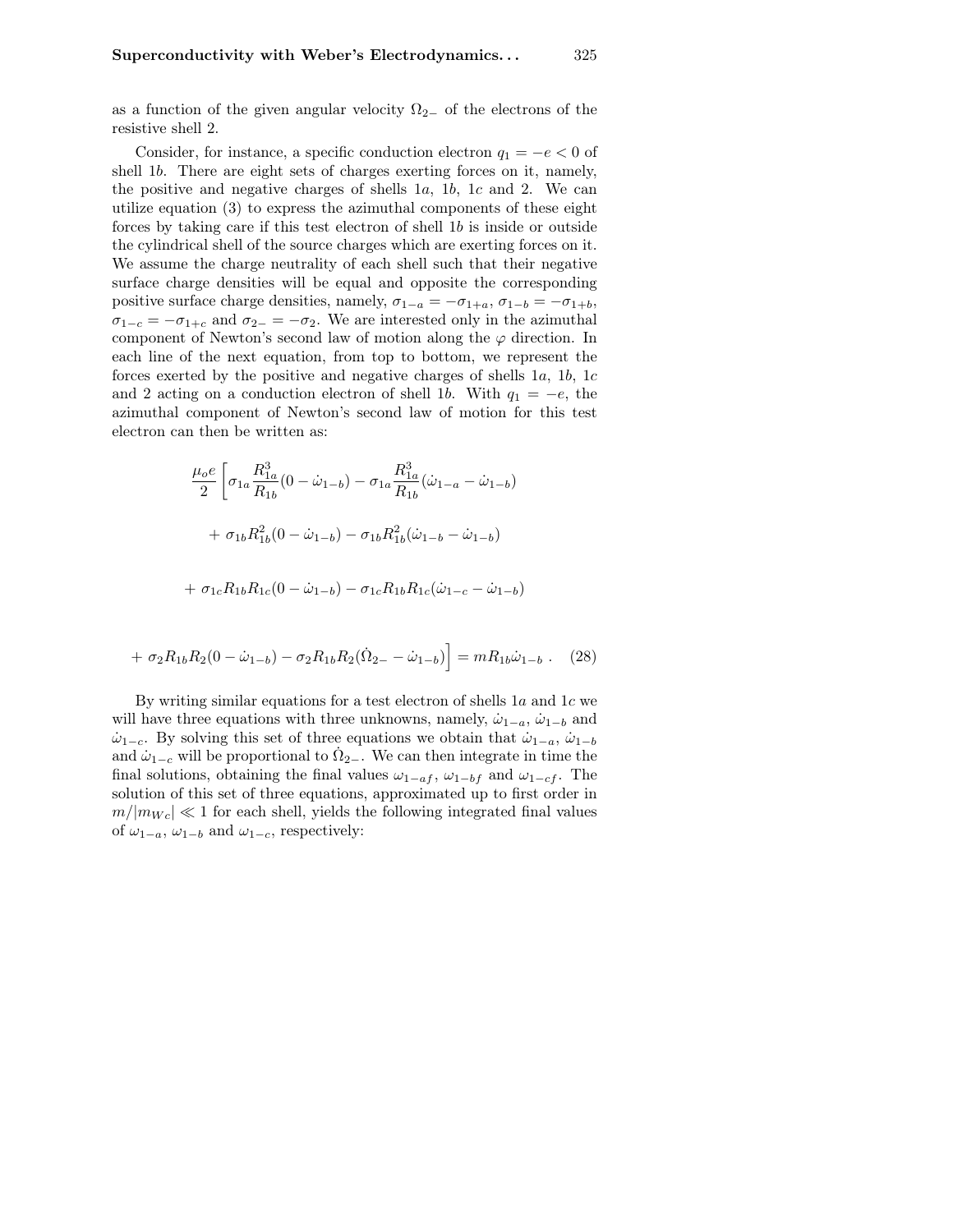$$
\omega_{1-af} = 0 \tag{29}
$$

$$
\omega_{1-bf} = -\frac{m}{|m_{Wc2}|} \frac{\sigma_2}{\sigma_{1b}} \frac{R_{1c}^2 R_2}{R_{1b}(R_{1c}^2 - R_{1b}^2)} \Omega_{2-f} , \qquad (30)
$$

$$
\omega_{1-cf} = -\frac{\sigma_2}{\sigma_{1c}} \frac{R_2}{R_{1c}} \left( 1 - \frac{m}{|m_{Wc1}|} \frac{R_{1c}^2}{R_{1c}^2 - R_{1b}^2} \right) \Omega_{2-f} \ . \tag{31}
$$

In these equations  $|m_{Wc1}| \equiv \mu_0 e \sigma_{1c} R_{1c}/2 > 0$  and  $|m_{Wc2}| \equiv \mu_0 e \sigma_2 R_2/2 >$ 0 are the magnitudes of the weberian electromagnetic masses for the electrons of the cylindrical shells of radii  $R_{1c}$  and  $R_2$ , respectively.

As  $m/|m_{Wc2}| \ll 1$  and  $m/|m_{Wc1}| \ll 1$  we have  $\omega_{1-cf} \gg \omega_{1-bf} \gg$  $\omega_{1-af} = 0$ . That is, the angular velocities of these shells decrease rapidly as we go from the external to the internal shell.

The magnetic field for each region can be obtained from equation (9) by taking into account the azimuthal motion of the electrons not only in the three superconducting shells  $1a$ ,  $1b$  and  $1c$ , but also in the external shell 2. The net magnetic field in each region is then found to be given by:

$$
\vec{B}(\rho < R_{1b}) \equiv \vec{B}_{int} = \vec{0}, \n\vec{B}(R_{1b} < \rho < R_{1c}) \equiv \vec{B}_{res} \equiv -2m\sigma_2 R_{1c} R_2 \Omega_{2-f} \hat{z} / (e\sigma_{1c}(R_{1c}^2 - R_{1b}^2)) , \n\vec{B}(R_{1c} < \rho < R_2) \equiv \vec{B}_{apl} \equiv -\mu_o R_2 \sigma_2 \Omega_{2-f} \hat{z} .
$$
\n(32)

Once more the residual magnetic field  $B_{res} \equiv |\vec{B}_{res}|$  is much smaller than the applied magnetic field  $B_{apl} \equiv |\vec{B}_{apl}|$ . Moreover, the magnetic field decreases quickly to zero for  $\rho < R_{1b}$ , that is,  $\vec{B}(\rho < R_{1b}) \equiv \vec{B}_{int}$  $\vec{0}$ .

The qualitative behavior of the angular velocity of the conduction electrons at each shell and the net magnetic field in each region are represented in figure 5.

#### 4.3 Two Spherical Shells

We now perform a similar calculation considering two concentric spherical shells of radii  $R_1$  and  $R_2 > R_1$  centered at the origin of the coordinate system. The outer resistive shell has a stationary positive charge density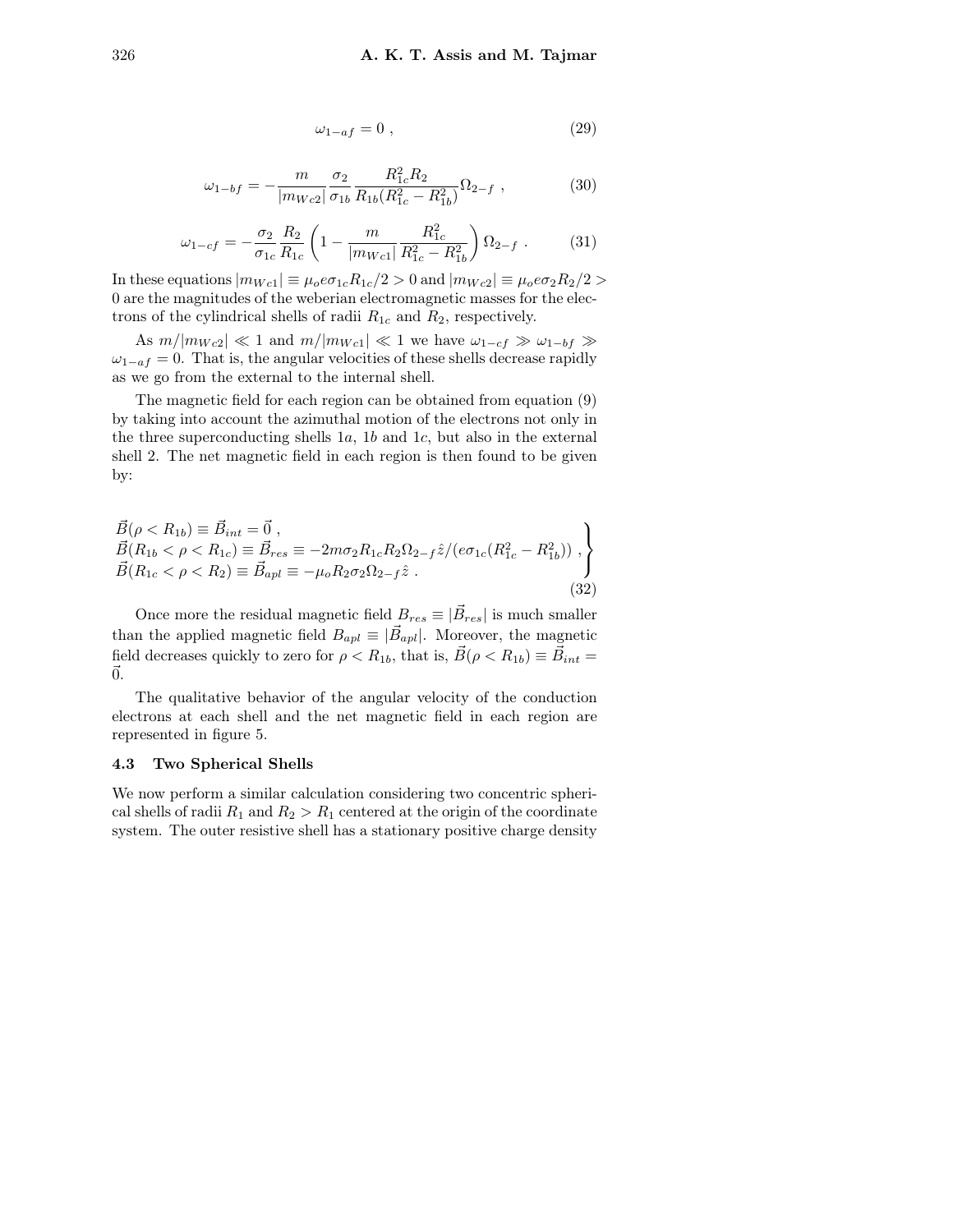

Figure 5: (a) Qualitative representation of the angular velocities of the conduction electrons of each shell. (b) Magnetic field in each region between the shells.

 $\sigma_2 > 0$  and a negative charge density  $-\sigma_2$ . These negative charges will be considered initially at rest, being accelerated azimuthally by an external source around the z axis during the time interval  $0 < t < t_f$ . They will move around the z axis with a given angular velocity  $\vec{\Omega}_{2-}(t) = \Omega_{2-}(t)\hat{z}$ , until they reach the final and constant angular velocity  $\Omega_{2-f} \hat{z}$ . The inner superconducting shell has a stationary positive charge density  $\sigma_1 > 0$ and a negative charge density  $-\sigma_1$ . These negative charges will also be considered initially at rest. Due to the azimuthal forces exerted by the other charges, they will begin to rotate around the z axis with an angular velocity  $\vec{\omega}_{1-}(t) = \omega_{1-}(t)\hat{z}$ , until they reach the final and constant angular velocity  $\omega_{1-f} \hat{z}$ . Our goal is to calculate  $\omega_{1-f}$  as a function of the given  $\Omega_{2-f}$ . We will also calculate the magnetic field inside the inner shell.

The test charge will be a conduction electron of the inner superconducting shell located at  $(r_1, \theta_1, \varphi_1) = (R_1, \theta_1, \varphi_1)$ . Contact forces will keep it at a constant distance from the center of the shell, so that  $\dot{r}_1 = 0$  and  $\ddot{r}_1 = 0$ . We will be interested only in its motion along the azimuthal direction  $\varphi$  with an angular velocity  $d\varphi_1/dt = \omega_{1-}$ , so that  $\dot{\theta}_1 = 0$  and  $\ddot{\theta}_1 = 0$ . The velocity and acceleration of the test charge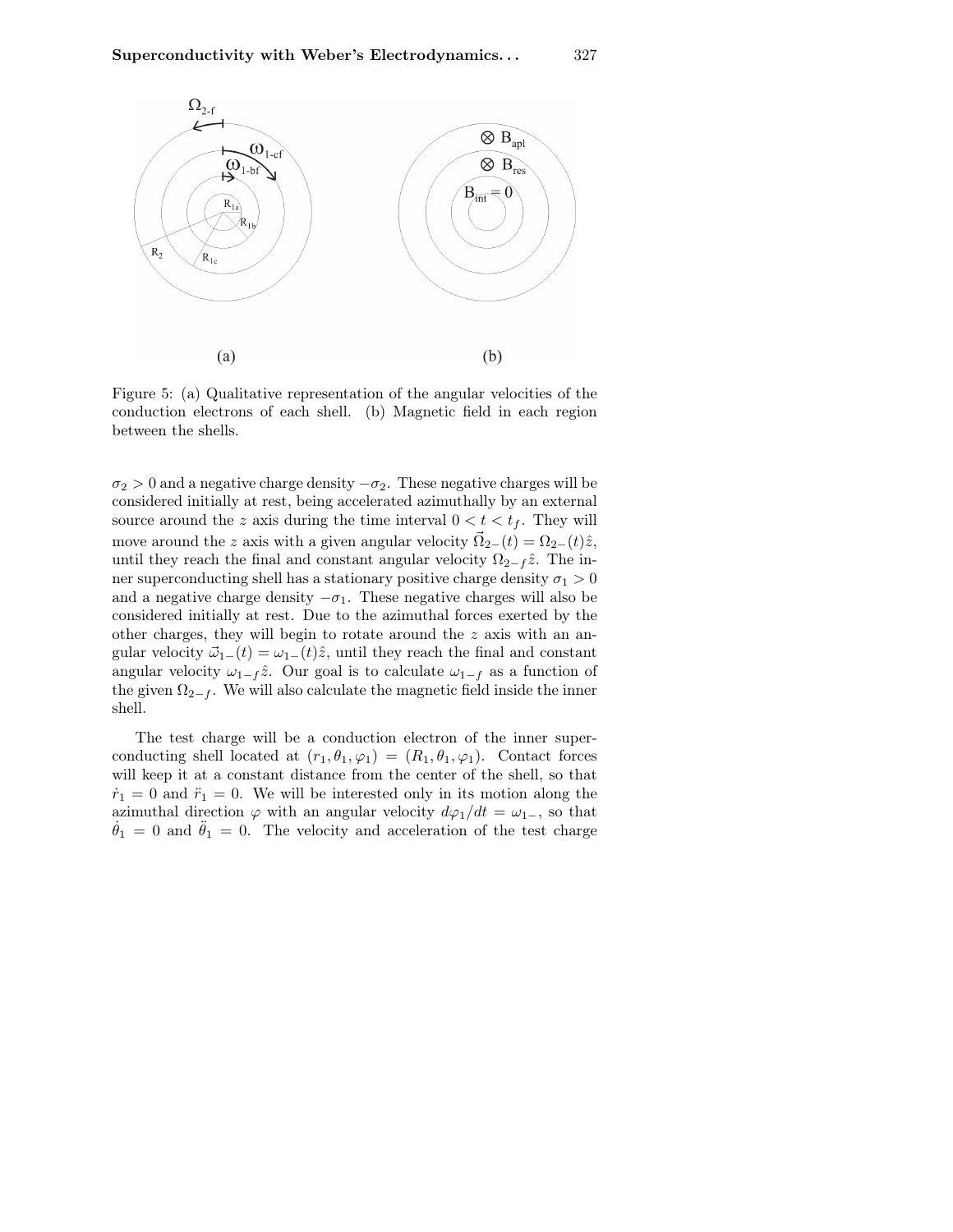along the azimuthal direction are then given by  $\vec{v}_1 = R_1 \omega_1 - \sin \theta_1 \hat{\varphi}_1$ and  $\vec{a}_1 = R_1 \sin \theta_1 \dot{\omega}_1 - \hat{\varphi}_1$ , where  $\dot{\omega}_1 = d\omega_1 / dt$ .

As in the Subsection 4.1, there are four sets of charges acting on any conduction electron of the inner shell during the time interval  $0 < t < t_f$ , namely: (a) the stationary positive charges of outer shell with radius  $R_2$ and surface charge density  $\sigma_{2+} \equiv \sigma_2 > 0$ ; (b) the negative charges of the outer shell with radius  $R_2$  and surface charge density  $\sigma_{2-} = -\sigma_2$ moving with a given angular velocity  $\Omega_{2-}(t)\hat{z}$ ; (c) the stationary positive charges of the inner shell with radius  $R_1$  and surface charge density  $\sigma_{1+} \equiv \sigma_1 > 0$ ; and (d) the negative charges of the inner shell with radius  $R_1$  and surface charge density  $\sigma_{1-} = -\sigma_1$  moving with angular velocity  $\omega_{1-}(t)\hat{z}$ . Each one of these forces has already been calculated, being given by equations (14) and (16), with the appropriate values of  $\sigma$ , R and Ω. They will be represented by  $\vec{F}_{2+,-e}$ ,  $\vec{F}_{2-,-e}$ ,  $\vec{F}_{1+,-e}$ , and  $\vec{F}_{1-,-e}$ . We utilize the azimuthal component of Newton's second law of motion  $\vec{F} =$  $m_1\vec{a}_1 = m_1R_1 \sin \theta_1 \dot{\omega}_{1-} \hat{\varphi}_1 \text{ with } \vec{F} = \vec{F}_{2+,-e} + \vec{F}_{2-,-e} + \vec{F}_{1+,-e} + \vec{F}_{1-,-e}.$ Utilizing  $m_1 = m$ ,  $q_1 = -e < 0$  and  $r_1 = R_1$  we obtain:

$$
\vec{F}_{2+,-e}+\vec{F}_{2-,-e}+\vec{F}_{1+,-e}+\vec{F}_{1-,-e}
$$

$$
= -\frac{\mu_o q_1 \sigma_2 R_2 R_1 \sin \theta_1}{3} (0 - \dot{\omega}_{1-}) \hat{\varphi}_1 + \frac{\mu_o q_1 \sigma_2 R_2 R_1 \sin \theta_1}{3} (\dot{\Omega}_{2-} - \dot{\omega}_{1-}) \hat{\varphi}_1 - \frac{\mu_o q_1 \sigma_1 R_1^2 \sin \theta_1}{3} (0 - \dot{\omega}_{1-}) \hat{\varphi}_1 + \vec{0} = mR_1 \sin \theta_1 \dot{\omega}_{1-} \hat{\varphi}_1.
$$
 (33)

This equation can also be written as:

$$
\dot{\omega}_{1-} = -\frac{\sigma_2 R_2}{\sigma_1 R_1} \frac{|m_{Ws}|}{m + |m_{Ws}|} \dot{\Omega}_{2-} \approx -\frac{\sigma_2 R_2}{\sigma_1 R_1} \left(1 - \frac{m}{|m_{Ws}|}\right) \dot{\Omega}_{2-} ,\quad (34)
$$

where  $|m_{Ws}| \equiv \mu_0 e \sigma_1 R_1/3 > 0$  is the magnitude of the weberian electromagnetic mass for this spherical geometry. As before, usually we have  $|m_{Ws}| \gg m$ . This equation shows that  $\dot{\omega}_{1-}$  will be always proportional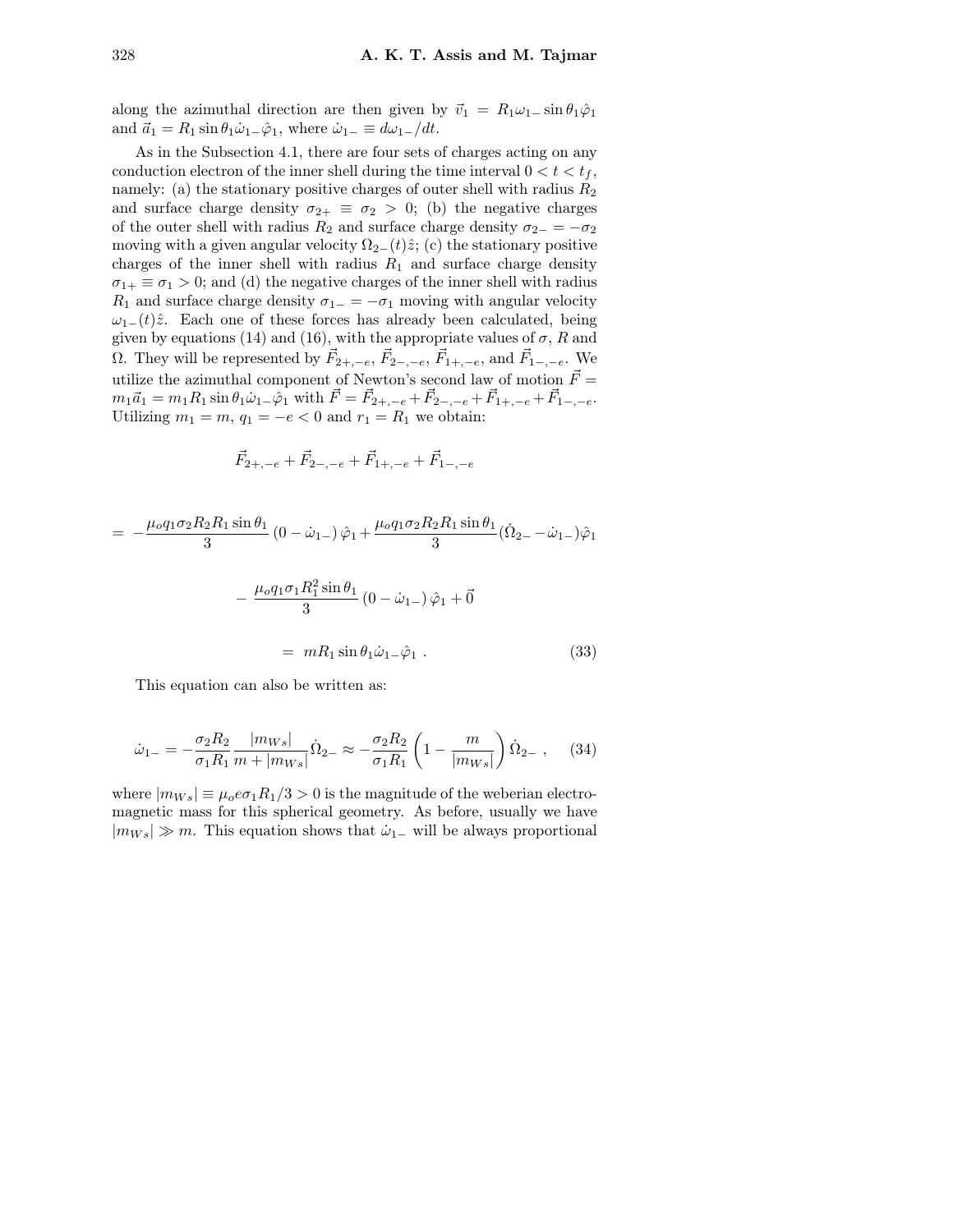to  $\dot{\Omega}_{2-}$ , no matter the value of the polar angle  $\theta$ . Therefore, all conduction electrons will undergo the same azimuthal acceleration, rotating together as a rigid body around the z axis.

Integrating this equation from  $t = 0$  to  $t = t_f$  yields the final result given by:

$$
\omega_{1-f} = -\frac{\sigma_2 R_2}{\sigma_1 R_1} \frac{|m_{Ws}|}{m + |m_{Ws}|} \Omega_{2-f} \approx -\frac{\sigma_2 R_2}{\sigma_1 R_1} \left(1 - \frac{m}{|m_{Ws}|}\right) \Omega_{2-f} , \quad (35)
$$

where  $m/|m_{Ws}| \ll 1$ .

These equations indicate that the conduction electrons of the inner superconducting shell will be accelerated in the opposite direction of the acceleration of the electrons of the outer resistive shell. Moreover, the magnitude of the angular velocity acquired by the inner electrons will be usually larger than the angular velocity of the electrons of the outer shell. If, for instance,  $\sigma_1 = \sigma_2$  and  $R_2 = 2R_1$ , then  $\omega_{1-f} \approx -2\Omega_{2-f}$ .

Utilizing equation (21) we can obtain the magnetic field due to these two spherical shells. To this end we need to add the magnetic field produced by two sets of charges, namely, (a) the outer shell  $R_2$  when its negative charges with surface density  $-\sigma_2$  are rotating around the z axis with the angular velocity  $\Omega_{2-f} \hat{z}$ ; and (b) the inner shell  $R_1$  when its negative charges with surface density  $-\sigma_1$  are rotating with angular velocity  $\omega_{1-f} \hat{z}$  given by equation (35). According to Weber's electrodynamics, this net magnetic field inside the inner superconducting shell will be given by:

$$
\vec{B}_{res}(r < R_1) = -\frac{2}{3}\mu_o R_2 \sigma_2 \Omega_{2-f} \hat{z} - \frac{2}{3}\mu_o R_1 \sigma_1 \omega_{1-f} \hat{z}
$$

$$
= -2\frac{\sigma_2 R_2}{\sigma_1 R_1} \frac{m}{e} \Omega_{2-f} \hat{z} = \frac{m}{|m_{Ws}|} \vec{B}_{apl} , \qquad (36)
$$

where  $\vec{B}_{apl} \equiv -(2\mu_o R_2 \sigma_2 \Omega_{2-f}/3)\hat{z}$  is the applied magnetic field in this region and  $|m_{Ws}| = \mu_o e \sigma_1 R_1/3 > 0$  is the magnitude of the weberian electromagnetic mass in this spherical geometry. The applied magnetic field would be the net magnetic field in the internal region  $r < R_1$  if the inner superconducting spherical shell were not present. As  $m \ll |m_{Ws}|$ , we have  $B_{res} \ll B_{apl}$ , indicating that there will remain a small residual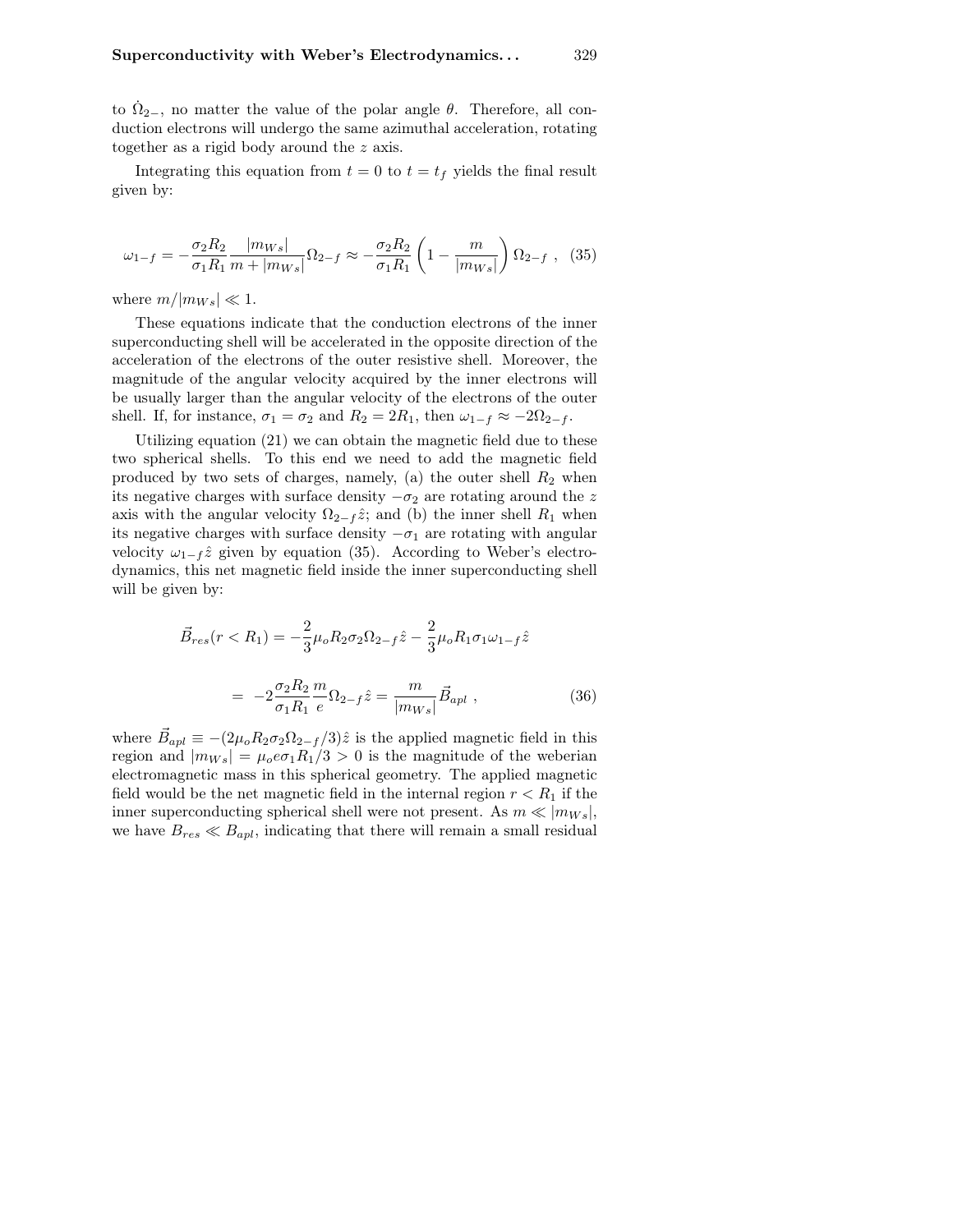magnetic field in the internal region, as it happened in the case of two cylindrical shells.

In the region  $R_1 \le r < R_2$  we need to add the uniform magnetic field due to the outer shell with the dipolar magnetic field due to the inner shell. In this case we can neglect m compared with  $|m_{Ws}|$  in equation (35) as  $m/|m_{Ws}| \ll 1$ , so that  $\omega_{1-f} \approx -\sigma_2 R_2 \Omega_{2-f}/(\sigma_1 R_1)$ . Utilizing that  $\hat{z} = \cos \theta \hat{r} - \sin \theta \hat{\theta}$ , the net magnetic field in this region can then be expressed as:

$$
\vec{B}(R_1) = -\frac{1}{2} \left[ \frac{2}{3} \mu_o R_2 \sigma_2 \Omega_{2-f} \hat{z} + \lim_{r \to R_1} \frac{\mu_o R_1^4 \sigma_1 \omega_{1-f} (2 \cos \theta \hat{r} + \sin \theta \hat{\theta})}{3r^3} \right]
$$

$$
= \frac{\mu_o R_2 \sigma_2 \Omega_{2-f} \sin \theta}{2} \hat{\theta} - \frac{1}{6} \mu_o R_2 \sigma_2 (2 \cos \theta \hat{r} + \sin \theta \hat{\theta}) \frac{m}{|m_{Ws}|} \Omega_{2-f}
$$

$$
\approx \frac{\mu_o R_2 \sigma_2 \Omega_{2-f} \sin \theta}{2} \hat{\theta} \,, \tag{37}
$$

and

$$
\vec{B}(R_1 < r < R_2) = -\frac{2}{3}\mu_o R_2 \sigma_2 \Omega_{2-f} \hat{z} - \frac{\mu_o R_1^4 \sigma_1 \omega_{1-f} (2\cos\theta \hat{r} + \sin\theta \hat{\theta})}{3r^3}
$$

$$
\approx -\frac{2}{3}\mu_o R_2 \sigma_2 \Omega_{2-f} (\cos\theta \hat{r} - \sin\theta \hat{\theta}) + \frac{\mu_o R_1^3 R_2 \sigma_2 \Omega_{2-f} (2\cos\theta \hat{r} + \sin\theta \hat{\theta})}{3r^3}.
$$
\n(38)

The present situation will be equivalent to the configuration of figure 4 with one difference. In the situation of two ideal cylindrical shells of infinite lengths carrying azimuthal currents, the magnetic field between the shells will always be the same, no matter the value of the current in the inner shell. In the more realistic situation of two spherical shells, on the other hand, the magnetic field between them will be the uniform magnetic field produced by the outer shell, combined with the dipolar magnetic field produced by the inner superconducting shell. They have the same orders of magnitude, as can be seen from equation (38). This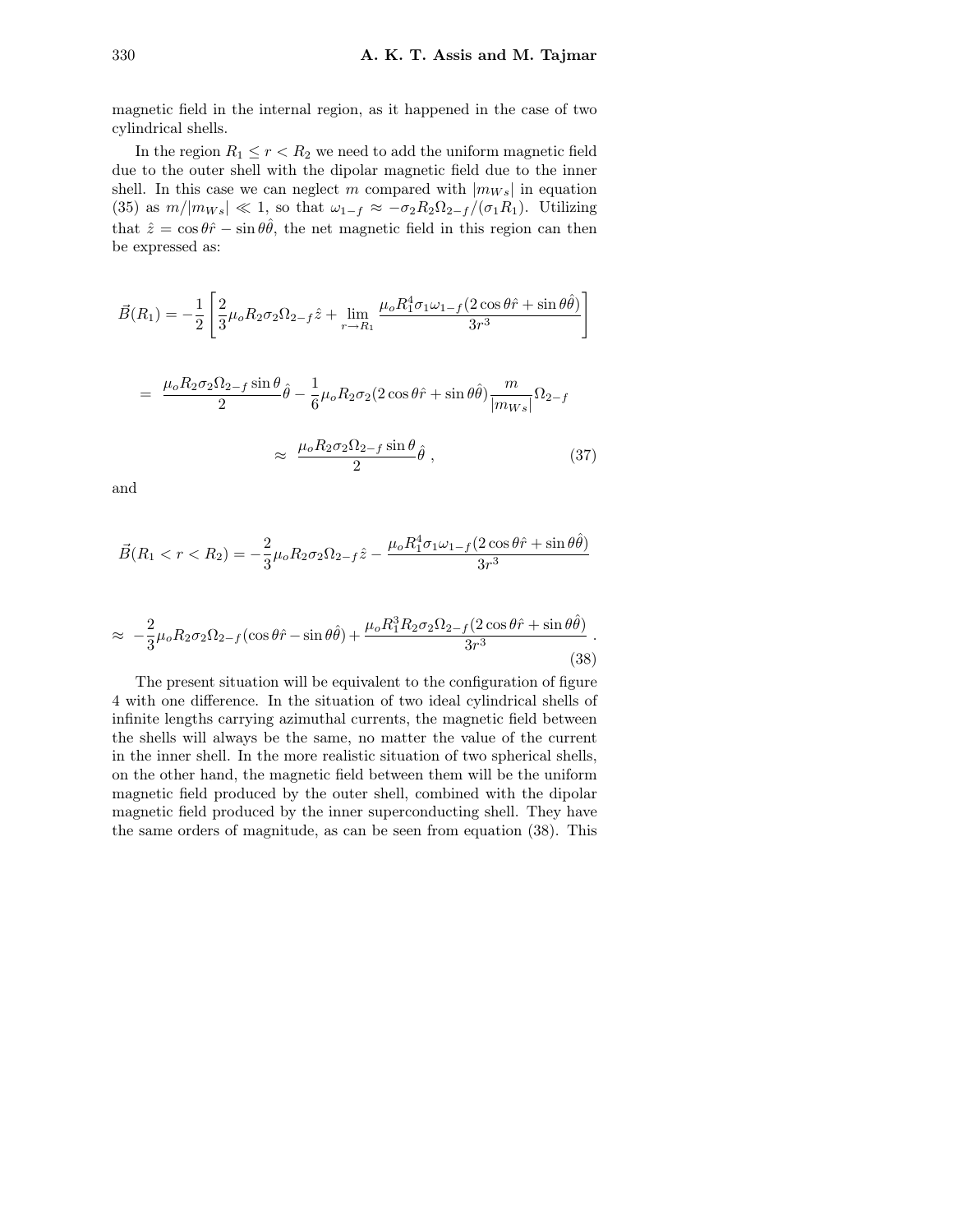alteration of the magnetic field around the superconductor is always shown in experiments related to the Meissner effect, due to the fact that any real superconducting sample has a finite volume.

Equation (38) indicates that the magnitude of the magnetic field at  $\theta = \pi/2$  rad just outside the superconducting spherical shell is larger than the magnitude of the applied magnetic field  $\vec{B}_{apl}$   $\equiv$  $-(2\mu_oR_2\sigma_2\Omega_{2-f}/3)\hat{z}$ . This behavior is typical in the Meissner effect.

Equation (36) shows that the magnetic field has a poloidal direction around the inner superconducting spherical shell and does not penetrate it, except for the residual magnetic field  $\vec{B}_{res} = m \vec{B}_{apl} / |m_{Ws}|$ . As  $m/|m_{Ws}| \ll 1$  we have  $|\vec{B}_{res}|/|\vec{B}_{apl}| \ll 1$ . That is, the magnitude of the residual magnetic field inside the superconducting spherical shell is much smaller than the magnitude of the applied magnetic field. This property represents the essence of the Meissner effect.

#### 4.4 A Spherical Shell Inside a Cylindrical Shell

We now perform a similar calculation considering a superconducting spherical shell of radius  $R_1$  inside a resistive cylindrical shell of radius  $R_2 > R_1$ , figure 6. They are centered on the origin of the coordinate system, with the axis of the cylindrical shell along the z axis. They have positive and negative charge densities represented by, respectively:  $\sigma_1 > 0$ ,  $-\sigma_1$ ,  $\sigma_2 > 0$  and  $-\sigma_2$ . We assume that the positive charges of both shells will remain at rest relative to the inertial frame S. The negative charges of both shells are considered initially at rest. As before, we assume that during the time interval  $0 < t < t_f$  an external source accelerates azimuthally the negative charges of the outer shell with a variable and given angular velocity  $\vec{\Omega}_{2-}(t) = \Omega_{2-}(t)\hat{z}$  up to a final and constant angular velocity  $\Omega_{2-f} \hat{z}$ . Our goal is to calculate the induced motion of the conduction electrons of the superconducting inner shell. We will also obtain the magnetic field produced by this system. As before, we are only interested in the force and motion along the azimuthal  $\varphi$  direction. We will once more neglect the coulombian and velocity terms of Weber's force, so that the only remaining component will be that given by equation (2).

The force acting on any conduction electron of the inner shell will be due to four sets of charges, namely, the positive and negative charges of the outer shell, together with the positive and remaining negative charges of the inner shell. The force exerted by the first two sets of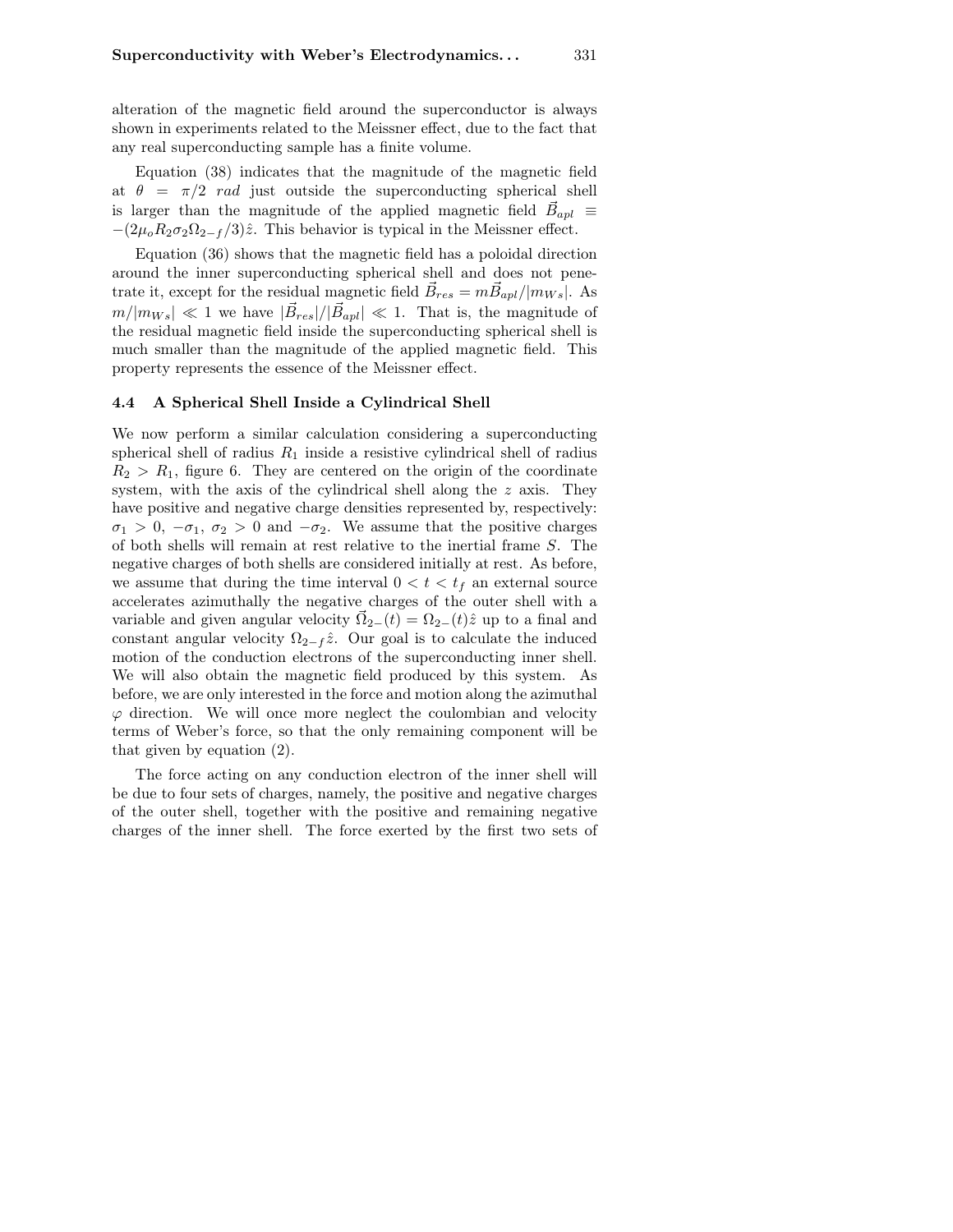

Figure 6: A superconducting spherical shell inside a resistive cylindrical shell.

charges is given by equation (3) with the appropriate values of  $\sigma$ , R and  $\Omega$ . The force exerted by the last two sets of charges is given by equation (16) with the appropriate values of  $\sigma$ , R and  $\Omega$ . We now add the forces due to these four sets of charges utilizing charge neutrality,  $\sigma_{2-} = -\sigma_2$ and  $\sigma_{1-} = -\sigma_1$ , together with the assumption that the positive charges of both shells remain at rest during the time interval  $0 < t < t_f$ , so that  $\Omega_{2+}(t) = \Omega_{1+}(t) = 0$ . We consider a test electron of the inner shell located at  $(R_1, \theta_1, \varphi_1)$  moving with angular velocity  $\omega_1$ <sub>−</sub>. Its azimuthal equation of motion is then given by:

$$
-\frac{\mu_o}{2}q_1\rho_1 \left[\sigma_2 R_2 (0-\dot{\omega}_{1-})-\sigma_2 R_2 (\dot{\Omega}_{2-}-\dot{\omega}_{1-})\right]\hat{\varphi}_1
$$

$$
-\frac{\mu_o q_1 \sigma_1 R_1^2 \sin \theta_1}{3} (0 - \dot{\omega}_{1-}) \hat{\varphi}_1 + \vec{0} = mR_1 \sin \theta_1 \dot{\omega}_{1-} \hat{\varphi}_1. \tag{39}
$$

With  $\rho_1 = R_1 \sin \theta_1$  and  $q_1 = -e < 0$  we obtain:

$$
\dot{\omega}_{1-} = -\frac{3}{2} \frac{\sigma_2 R_2}{\sigma_1 R_1} \frac{|m_{Ws}|}{m + |m_{Ws}|} \dot{\Omega}_{2-} \approx -\frac{3}{2} \frac{\sigma_2 R_2}{\sigma_1 R_1} \left( 1 - \frac{m}{|m_{Ws}|} \right) \dot{\Omega}_{2-} , \tag{40}
$$

where  $m/|m_{Ws}| \ll 1$ . Here  $|m_{Ws}| \equiv \mu_0 e \sigma_1 R_1/3 > 0$  is the magnitude of the weberian electromagnetic mass for this spherical geometry. This equation shows that  $\dot{\omega}_{1-}$  will have the same value for all charges, no matter the polar angle  $\theta$  where the test electron is located. Therefore, all negative charges of the inner superconducting shell will be accelerated azimuthally as a rigid body.

Integrating equation (40) from  $t = 0$  to  $t = t_f$  yields: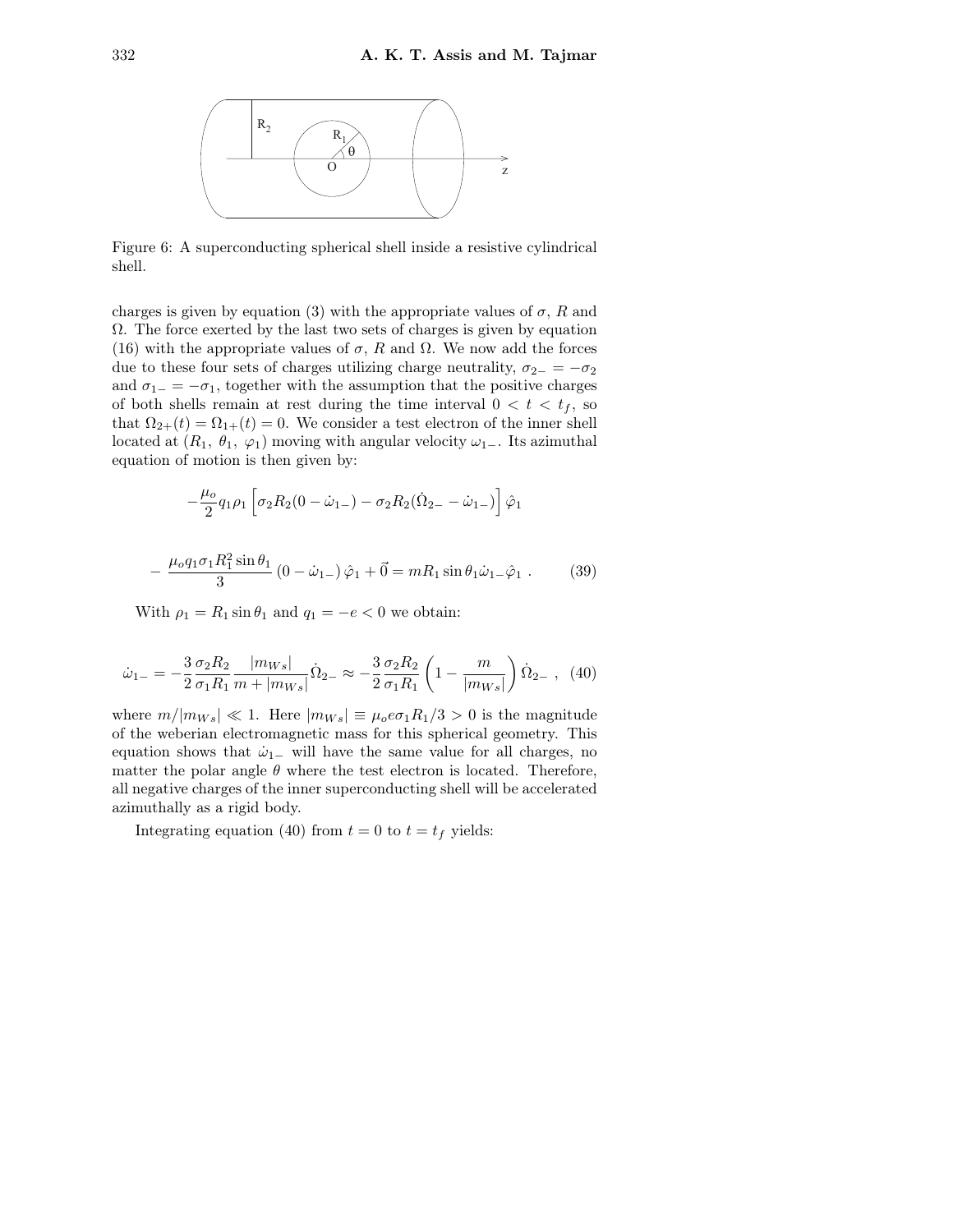$$
\omega_{1-f} = -\frac{3}{2} \frac{\sigma_2 R_2}{\sigma_1 R_1} \frac{|m_{Ws}|}{m + |m_{Ws}|} \Omega_{2-f} \approx -\frac{3}{2} \frac{\sigma_2 R_2}{\sigma_1 R_1} \left(1 - \frac{m}{|m_{Ws}|}\right) \Omega_{2-f} \tag{41}
$$

The magnetic field can now be obtained combining the field due to the motion of the conduction electrons around the cylindrical outer shell given by equation (9), with the magnetic field due to the motion of the conduction electrons around the inner spherical shell given by equation (21). Inside the inner superconducting spherical shell the magnetic field is given by:

$$
\vec{B}_{res}(r < R_1) = -\mu_o R_2 \sigma_2 \Omega_{2-f} \hat{z} - \frac{2}{3} \mu_o R_1 \sigma_1 \omega_{1-f} \hat{z}
$$

$$
= -3 \frac{m}{e} \frac{\sigma_2 R_2}{\sigma_1 R_1} \Omega_{2-f} \hat{z} = \frac{m}{|m_{Ws}|} \vec{B}_{apl} , \qquad (42)
$$

where  $\vec{B}_{apl} \equiv -\mu_0 R_2 \sigma_2 \Omega_{2-} \hat{z}$  is the applied magnetic field. The net magnetic field in the region  $r < R_1$  would have the value of the applied magnetic field  $\vec{B}_{apl}$  if the superconducting inner spherical shell were not present. The presence of the inner spherical shell modifies the magnetic field inside it, so that the net value is now given by  $\vec{B}_{res}$ . As  $m \ll |m_{Ws}|$ we have  $|\vec{B}_{res}| \ll |\vec{B}_{apl}|$ . Therefore the magnitude of the remaining residual magnetic field inside the superconducting spherical shell is much smaller than the magnitude of the applied magnetic field. This same property happened in the case of two cylindrical shells.

The magnetic field in the region between the inner spherical shell and the outer cylindrical shell can also be obtained by equations (9) and (21). In this region equation (41) can be approximated to  $\omega_{1-f} \approx -3\sigma_2 R_2 \Omega_{2-f} / (2\sigma_1 R_1)$  because  $m/|m_{Ws}| \ll 1$ . Utilizing that  $\hat{z} = \cos \theta \hat{r} - \sin \theta \hat{\theta}$ , the magnetic field at the surface of the inner superconducting shell will be given by:

$$
\vec{B}(R_1) = -\frac{1}{2} \left[ \mu_o R_2 \sigma_2 \Omega_{2-f} \hat{z} + \lim_{r \to R_1} \frac{\mu_o R_1^4 \sigma_1 \omega_{1-f} (2 \cos \theta \hat{r} + \sin \theta \hat{\theta})}{3r^3} \right]
$$

$$
= \frac{3\mu_o R_2 \sigma_2 \Omega_{2-f} \sin \theta}{4} \hat{\theta} - \frac{1}{4} \mu_o R_2 \sigma_2 (2 \cos \theta \hat{r} + \sin \theta \hat{\theta}) \frac{m}{|m_{Ws}|} \Omega_{2-f}
$$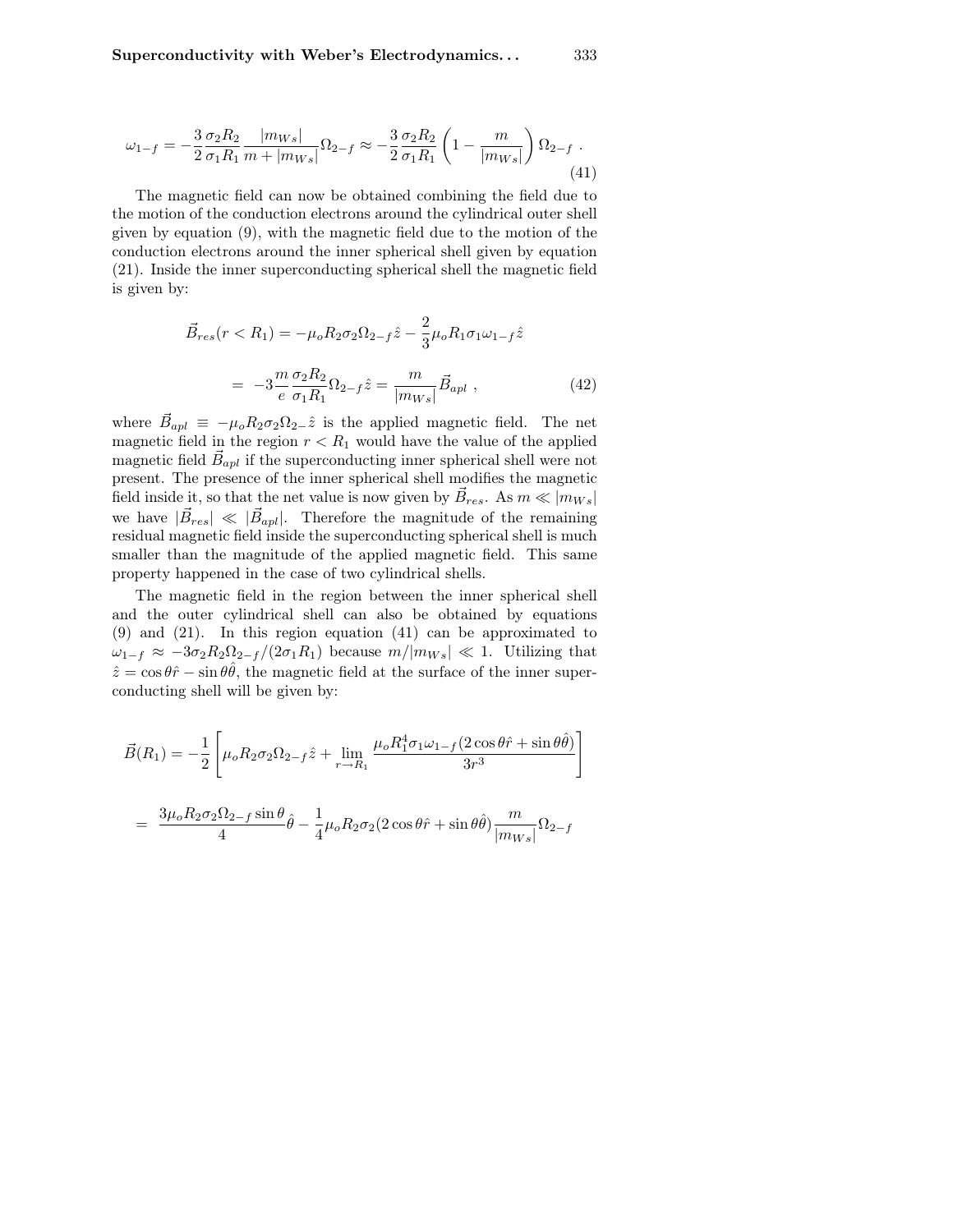$$
\approx \frac{3\mu_o R_2 \sigma_2 \Omega_{2-f} \sin \theta}{4} \hat{\theta} \,. \tag{43}
$$

In the region between the inner spherical shell and the outer cylindrical shell the magnetic field will be given by:

$$
\vec{B} = -\mu_o R_2 \sigma_2 \Omega_{2-f} \hat{z} - \frac{\mu_o R_1^4 \sigma_1 \omega_{1-f} (2 \cos \theta \hat{r} + \sin \theta \hat{\theta})}{3r^3}
$$

$$
\approx -\mu_o R_2 \sigma_2 \Omega_{2-f} (\cos \theta \hat{r} - \sin \theta \hat{\theta}) + \frac{\mu_o R_1^3 R_2 \sigma_2 \Omega_{2-f} (2 \cos \theta \hat{r} + \sin \theta \hat{\theta})}{2r^3}.
$$
\n(44)

Once more the present situation will be equivalent to that of figure 4 with one difference. In the situation of two ideal cylindrical shells of infinite lengths carrying azimuthal currents, the magnetic field between the shells will always be the same, no matter the value of the current in the inner shell. In the more realistic situation of a superconducting spherical shell inside a resistive cylindrical shell, on the other hand, the magnetic field between them will be the uniform magnetic field produced by the outer cylindrical shell, combined with the dipolar magnetic field produced by the inner superconducting spherical shell. They have the same orders of magnitude, as can be seen from equation (44).

Equation (44) indicates that the magnitude of the magnetic field at  $\theta = \pi/2$  rad just outside the superconducting spherical shell is larger than the magnitude of the applied magnetic field  $\vec{B}_{apl} \equiv -\mu_o R_2 \sigma_2 \Omega_{2-} \hat{z}$ . This behavior is typical in the Meissner effect.

Equations (42) and (43) show that the magnetic field has a poloidal direction on the inner superconducting spherical shell and does not penetrate it, except for the residual magnetic field  $\vec{B}_{res} = m \vec{B}_{apl} / |m_{Ws}|$ . As  $m/|m_{Ws}| \ll 1$  we have  $|\vec{B}_{res}| \ll |\vec{B}_{apl}|$ . This property represents the essence of the Meissner effect. It has been deduced in this paper as a consequence of Weber's electrodynamics combined with Newton's second law of motion.

In this Section we considered only case (I) where a magnetic field does not penetrate into a superconductor. This is not too surprising as a temporary skin effect is already observed and explained in normal conductors. A real challenge is posed when the magnetic field is expelled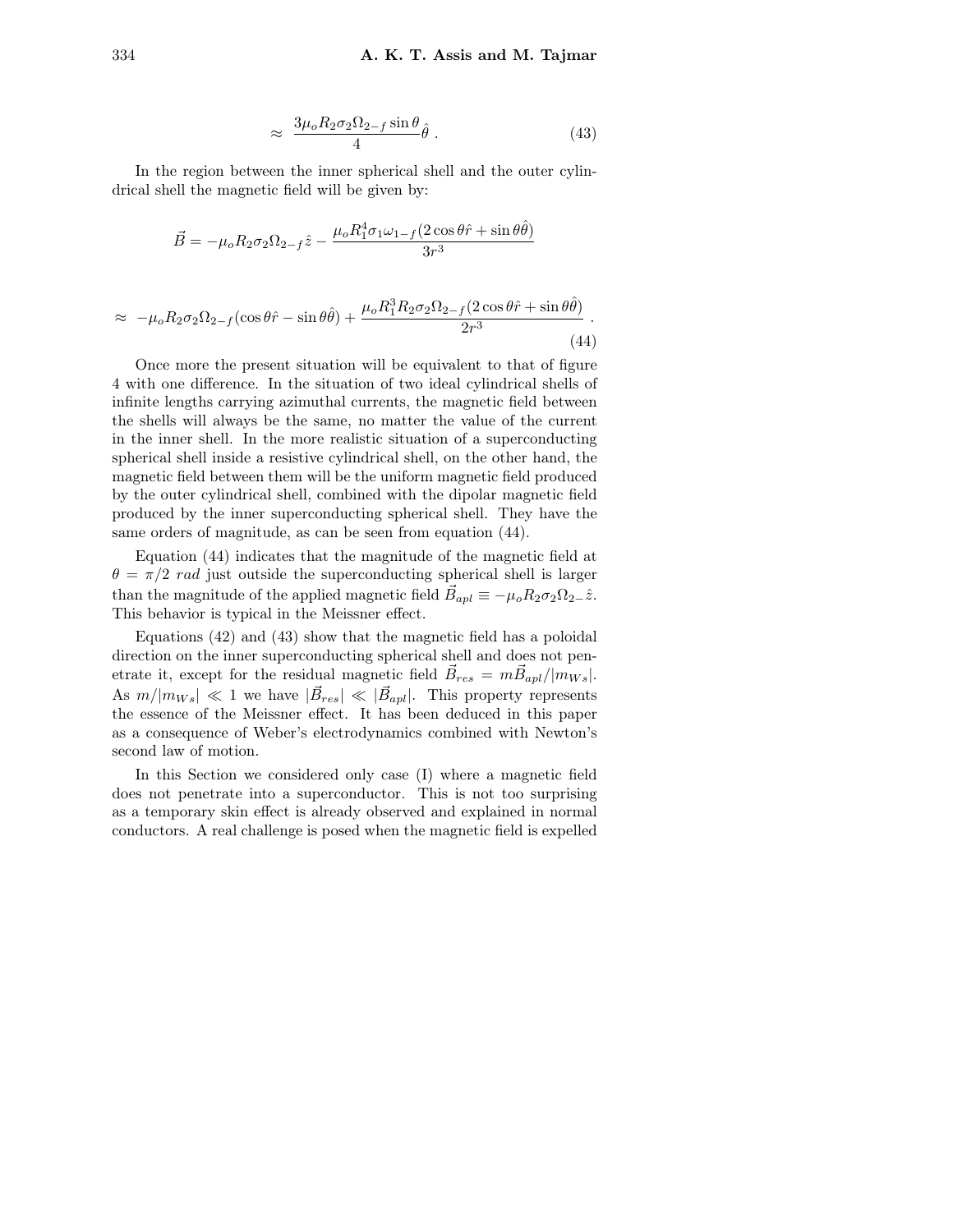once a current-free conductor is cooled down to the superconducting state. This case (II) will not considered in the present work.

## 5 London Penetration Depth

## 5.1 Superconducting Cylinder

We now consider a superconducting cylinder of infinite length, inner radius  $R_i$  and outer radius  $R_o$  centered along the z axis. We assume that this hollow superconductor is inside a normal resistive cylindrical shell of radius  $R_2 > R_o$ . Their axes are located along the z axis. Consider a test electron  $q_1 = -e < 0$  of the superconductor at a distance  $\rho$  from the z axis, with  $R_i \leq \rho \leq R_o$ . We assume that at the initial time  $t = 0$ all charges are at rest. During the time interval  $0 < t < t<sub>f</sub>$  an external source generates a given variable azimuthal angular velocity  $\Omega_{2-}(t)$  for the electrons located at the external resistive cylindrical shell  $R_2$ , figure 7. Our goal is to obtain the angular velocity  $\omega(\rho, t)$  induced in the test electron as a function of its distance  $\rho$  and time t. This problem will be solved with Weber's electrodynamics utilizing equation (3) coupled with Newton's second law of motion.

Let  $R'$  be a variable distance of integration in the superconducting cylindrical material, with  $R_i \leq R' \leq R_o$ . There are six groups of charges exerting forces on a specific conduction electron of the superconductor located at a distance  $\rho$  from the z axis, namely, (a) the positive and negative charges of the superconductor located in the region  $R_i < R' <$  $\rho$ ; (b) the positive and negative charges of the superconductor located in the region  $\rho < R' < R_o$ ; together with (c) the positive and negative charges of the resistive cylindrical shell located at  $R_2$ . As usual, we will assume charge neutrality of the superconductor cylinder, together with charge neutrality of the external cylindrical shell. Moreover, we will assume that the positive charges of the superconductor and external shell will always remain at rest. The external shell has positive and negative surface charge densities given by  $\sigma_{2+} \equiv \sigma_2 > 0$  and  $\sigma_{2-} = -\sigma_2$ , respectively. The positive and negative volume charge densities of the superconductor will be written as  $ne > 0$  and  $-ne$ , respectively, where  $n > 0$  represents the number density of the conduction free electrons, while  $e = 1.6 \times 10^{19}$  C > 0 is the magnitude of their charge. We now apply equation (3) to these six groups of charges when acting on the conduction electron located at a distance  $\rho$  from the z axis.

We first need to obtain the azimuthal force exerted by the charges of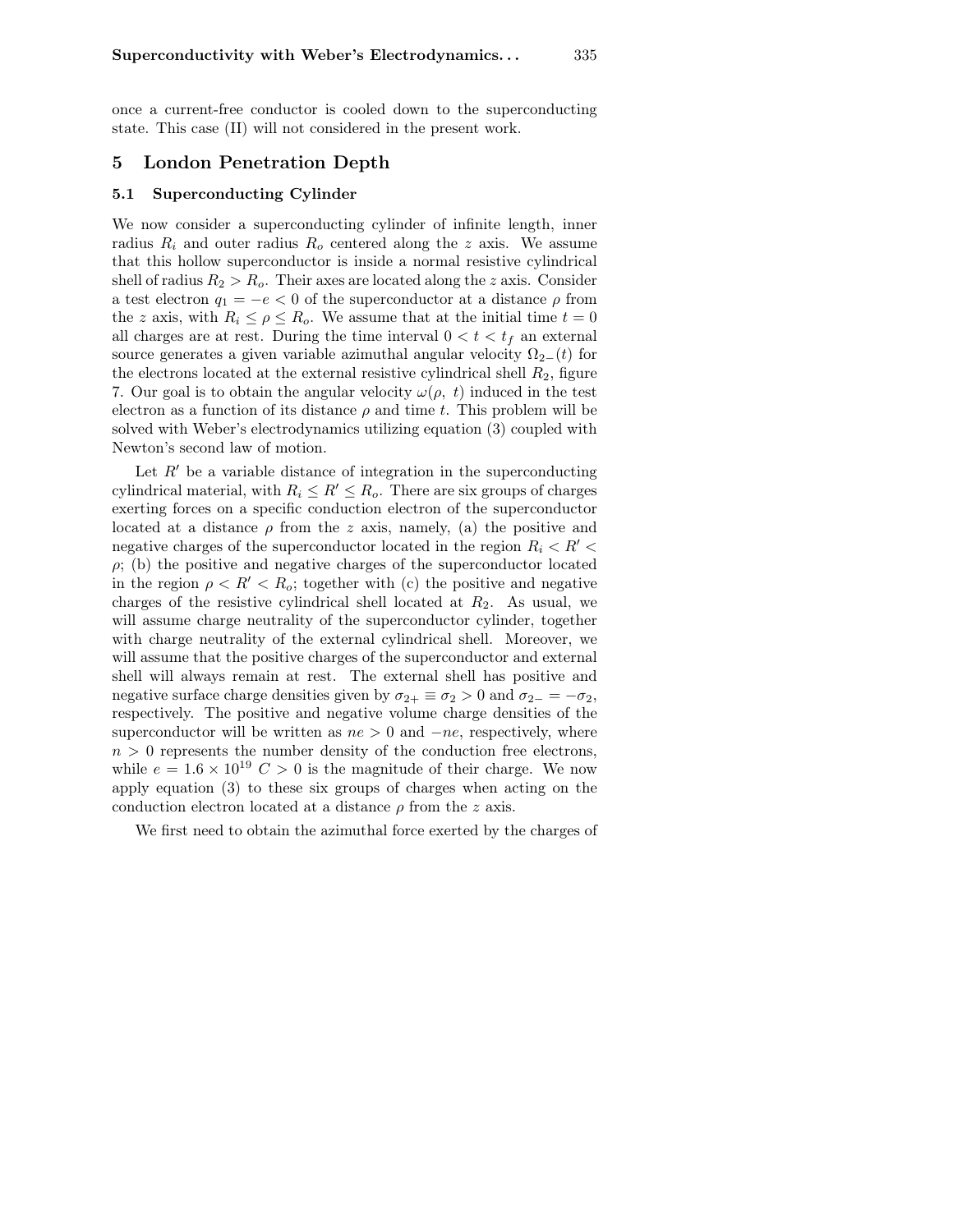

Figure 7: (a) Superconducting cylinder S of inner radius  $R_i$  and outer radius  $R_o$  inside a resistive cylindrical shell of radius  $R_2$ . (b) Crosssection of the system with a conduction electron  $q_1 = -e < 0$  of the superconductor at a distance  $\rho$  from the z axis.

the superconducting cylinder located between  $R_i$  and  $\rho$  acting on a test electron located at a distance  $\rho$  from the z axis. To this end, we first consider a cylindrical shell of radius  $R_2 = R'$  and thickness  $dR'$  such that  $R_i \leq R' \leq \rho$ . The volume charge densities of this cylindrical shell will be represented by  $\pm ne$ , where the upper (lower) sign represents the positive (negative) charges of the cylinder. The angular velocities of the positive and negative charges of this cylindrical shell will be represented by 0 and  $\omega(R')$ , respectively. We then utilize the third line of equation (3) and integrate it from  $R' = R_i$  up to  $R' = \rho$ . Therefore, the sum of the azimuthal force exerted by the positive and negative charges of the cylinder acting on the conduction electron with charge  $q_1 = -e < 0$ located at a distance  $\rho$  from the z axis will be given by:

$$
\vec{F} = \frac{\mu_0 e^2 n \hat{\varphi}}{2\rho} \int_{R' = R_i}^{\rho} R'^3 [0 - \dot{\omega}(\rho)] dR' - \frac{\mu_0 e^2 n \hat{\varphi}}{2\rho} \int_{R' = R_i}^{\rho} R'^3 [\dot{\omega}(R') - \dot{\omega}(\rho)] dR'
$$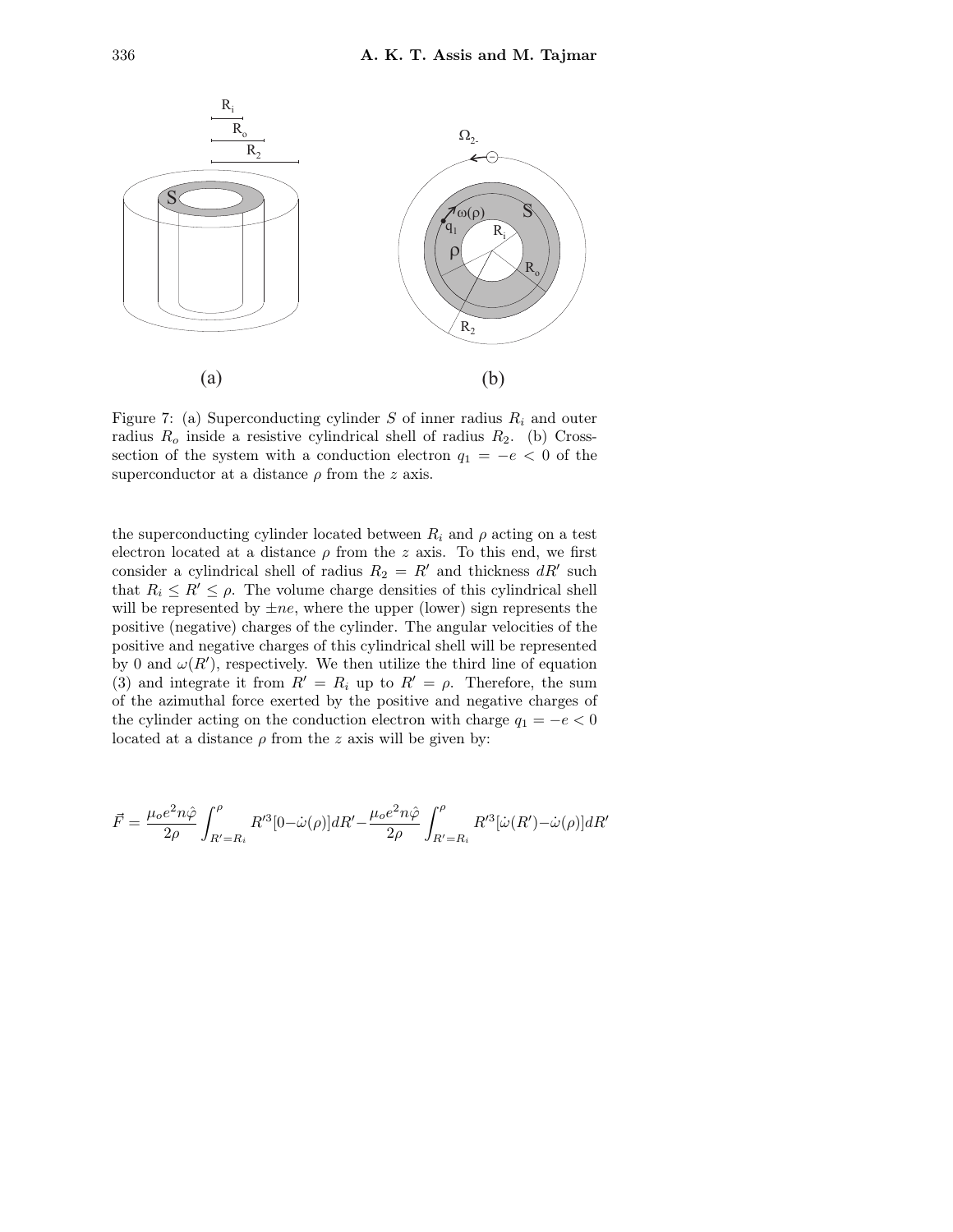$$
= -\frac{\mu_o e^2 n \hat{\varphi}}{2\rho} \int_{R'=R_i}^{\rho} R'^3 \dot{\omega}(R') dR' . \qquad (45)
$$

Analogously the force exerted by the positive and negative charges of the cylinder located between  $\rho$  and  $R_o$  acting on a test electron located at  $\rho$  can be obtained integrating the first line of equation (3), yielding:

$$
\vec{F} = \frac{\mu_o e^2 n \rho \hat{\varphi}}{2} \int_{R'=\rho}^{R_o} R'[0-\dot{\omega}(\rho)]dR' - \frac{\mu_o e^2 n \rho \hat{\varphi}}{2} \int_{R'=\rho}^{R_o} R'[\dot{\omega}(R')-\dot{\omega}(\rho)]dR'
$$

$$
= -\frac{\mu_o e^2 n \rho \hat{\varphi}}{2} \int_{R'=\rho}^{R_o} R'\dot{\omega}(R')dR' . \tag{46}
$$

Consider now the external and resistive cylindrical shell of radius  $R_2$ with a positive surface charge density  $\sigma_{2+} \equiv \sigma_2 > 0$  always at rest,  $\Omega_{2+}(t) = 0$ , and a negative surface charge density  $\sigma_{2-} = -\sigma_2$  moving with angular velocity  $\Omega_{2-}(t)$  around the z axis. The force exerted by these two shells and acting on a test electron located at a distance  $\rho$ from the z axis and moving around it with angular velocity  $\omega$  can also be obtained by the first line of equation (3), yielding:

$$
\vec{F} = \frac{\mu_o e \sigma_2 \rho \hat{\varphi}}{2} R_2 [0 - \dot{\omega}(\rho)] - \frac{\mu_o e \sigma_2 \rho \hat{\varphi}}{2} R_2 [\dot{\Omega}_{2-} - \dot{\omega}(\rho)] = -\frac{\mu_o e \sigma_2 \rho \hat{\varphi}}{2} R_2 \dot{\Omega}_{2-} \tag{47}
$$

According to equation (4) the azimuthal component of Newton's second law of motion applied to the test electron located at a distance  $\rho$ from the z axis can be written as:

$$
\vec{F} = m\vec{a} = m\rho\dot{\omega}(\rho)\hat{\varphi} \;, \tag{48}
$$

where  $\vec{F}$  represents the total force acting on this test electron.

The sum of equations (45), (46) and (47) yields the net force  $\vec{F}$  acting on the conduction electron located at  $\rho$ . Applying this net force to the azimuthal component of Newton's second law of motion yields:

$$
-\frac{\mu_oe^2n\hat{\varphi}}{2\rho}\int_{R'=R_i}^{\rho}R'^3\dot{\omega}(R')dR'-\frac{\mu_oe^2n\rho\hat{\varphi}}{2}\int_{R'=R_i}^{\rho}R'\dot{\omega}(R')dR'
$$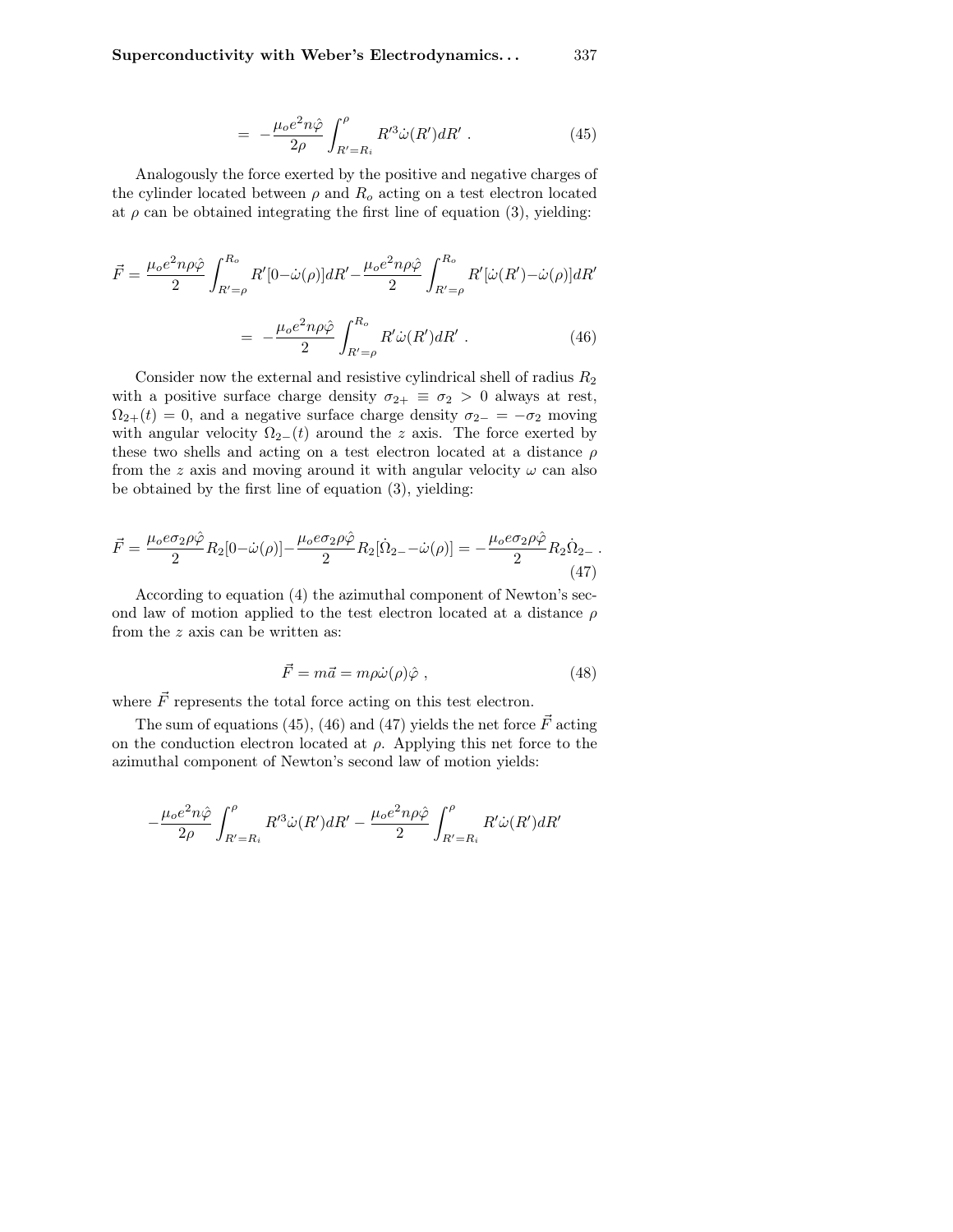$$
-\frac{\mu_o e \sigma_2 \rho \hat{\varphi}}{2} R_2 \dot{\Omega}_{2-} = m \rho \dot{\omega}(\rho) \hat{\varphi} . \qquad (49)
$$

This is an integral equation with the unknown  $\dot{\omega}(\rho)$ . We can obtain the differential equation satisfied by  $\dot{\omega}(\rho)$  utilizing that [25, p. 44]:

$$
\frac{\partial}{\partial \rho} \int_{R'=f(\rho)}^{R'=g(\rho)} F(\rho, R') dR' = \int_{R'=f(\rho)}^{R'=g(\rho)} \frac{\partial F(\rho, R')}{\partial \rho} dR'
$$

$$
+ \left\{ \frac{\partial g(\rho)}{\partial \rho} F[\rho, g(\rho)] - \frac{\partial f(\rho)}{\partial \rho} F[\rho, f(\rho)] \right\} . \tag{50}
$$

This equation is valid for arbitrary functions  $f(\rho)$ ,  $g(\rho)$  and  $F(\rho, R')$ .

We define a positive magnitude  $\lambda_L$  by

$$
\lambda_L \equiv \sqrt{\frac{m}{\mu_o n e^2}} \,. \tag{51}
$$

This positive magnitude is the so-called London penetration depth.

Deriving twice equation (49) as a function of  $\rho$ , utilizing equations (50) and (51) and rearranging the terms, we obtain the following second order differential equation:

$$
\lambda_L^2 \rho \frac{d^2 \dot{\omega}}{d\rho^2} + 3\lambda_L^2 \frac{d\dot{\omega}}{d\rho} - \rho \dot{\omega} = 0.
$$
 (52)

We now define the dimensionless magnitude  $u \equiv \rho/\lambda_L$  and utilize a change of variable by defining the magnitude  $v(u)$  as  $v(u) \equiv u\dot{\omega}$ . With these definitions equation (52) can then be written as:

$$
u2v'' + uv' - (u2 + 1)v = 0,
$$
\n(53)

where  $v' \equiv dv/du$  and  $v'' \equiv d^2v/du^2$ . This is the modified Bessel function of order 1. Its general solution is given by

$$
v(u) = c_1 I_1(u) + c_2 K_1(u) , \qquad (54)
$$

where  $c_1$  and  $c_2$  are arbitrary constants, while  $I_1(u)$  is the modified Bessel function of order 1 and  $K_1(u)$  is the Hankel function of order 1.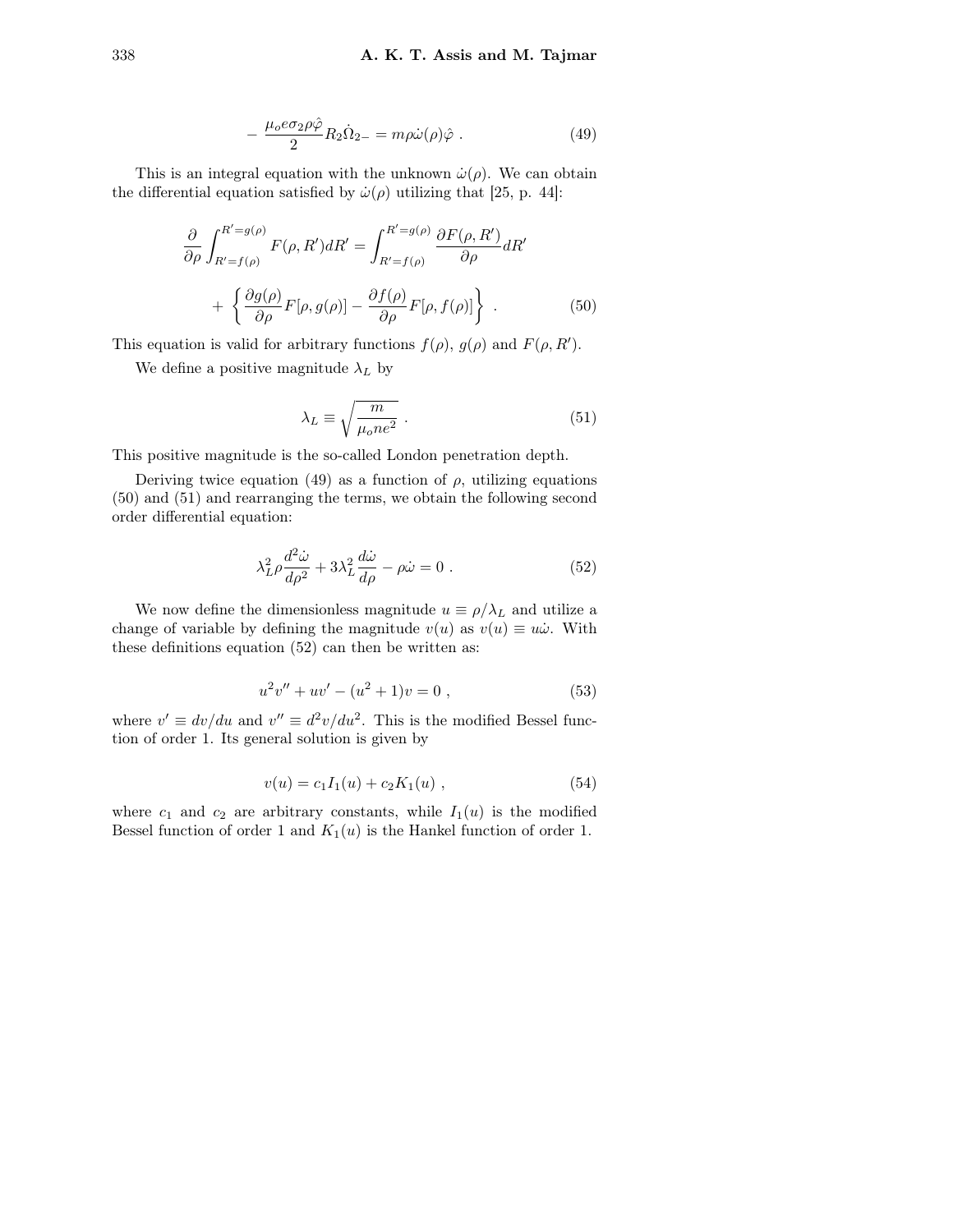According to equation (49) we will need to integrate these modified Bessel and Hankel functions from  $u = R_i/\lambda_L$  up to  $u = R_o/\lambda_L$ . Typical values of  $\lambda_L$  range from 50 to 500 nm, while  $R_i$  and  $R_o$  have macroscopic values, so that  $R_o/\lambda_L > R_i/\lambda_L \gg 1$ . We can then approximate  $I_1(u)$ and  $K_1(u)$  by their asymptotic behaviors

$$
I_{\nu}(u \gg 1) = \frac{e^u}{\sqrt{2\pi u}} \tag{55}
$$

and

$$
K_{\nu}(u \gg 1) = \sqrt{\frac{\pi}{2u}} e^{-u} . \qquad (56)
$$

These asymptotic behaviors are valid for arbitrary values of the modified Bessel and Hankel functions of the order  $\nu$ .

In these limits we then have:

$$
\dot{\omega} = \frac{v(u)}{u} = \frac{c_1 I_1(u) + c_2 K_1(u)}{u} = \frac{c_1}{\sqrt{2}\pi} \frac{e^u}{u^{3/2}} + \sqrt{\frac{\pi}{2}} c_2 \frac{e^{-u}}{u^{3/2}} \approx c_3 \frac{e^u}{u^{3/2}}.
$$
\n(57)

We defined here the magnitude  $c_3$  by  $c_3 \equiv c_1/$  $2\pi$  and we utilized once more that we are interested only in values of  $u \equiv \rho/\lambda_L$  when  $u \gg 1$ .

We can now apply equation (57) into equation (49). After performing the two integrations and utilizing once more  $R_o/\lambda_L > R_i/\lambda_L \gg 1$  we obtain

$$
c_3 = -\frac{2|m_{Wc2}|}{m}\sqrt{\frac{R_o}{\lambda_L}}e^{-R_o/\lambda_L}\dot{\Omega}_{2-} \ . \tag{58}
$$

Here  $|m_{Wc2}| \equiv \mu_o e \sigma_2 R_2/2 > 0$  is the magnitude of the weberian electromagnetic mass for this cylindrical geometry.

By equations (57) and (58) we obtain that  $\dot{\omega}$  given by  $\dot{\omega} = c_3 e^u / u^{3/2}$ will be proportional to  $\dot{\Omega}_{2-}$ , no matter how  $\Omega_{2-}$  changes with time. Integrating  $\dot{\omega}$  in time, we obtain the angular velocity of the test electron,  $\omega(t)$ , as being proportional to the angular velocity  $\Omega_{2-}(t)$  of the electrons located at the external resistive cylindrical shell  $R_2$ . Both angular velocities,  $\omega(t)$  and  $\Omega_{2-}$ , begin from rest, that is,  $\omega(0) = \Omega_{2-}(0) = 0$ . When  $\Omega_{2-}$  reaches its final and constant value  $\Omega_{2-}$  at  $t = t_f$ , then  $\omega$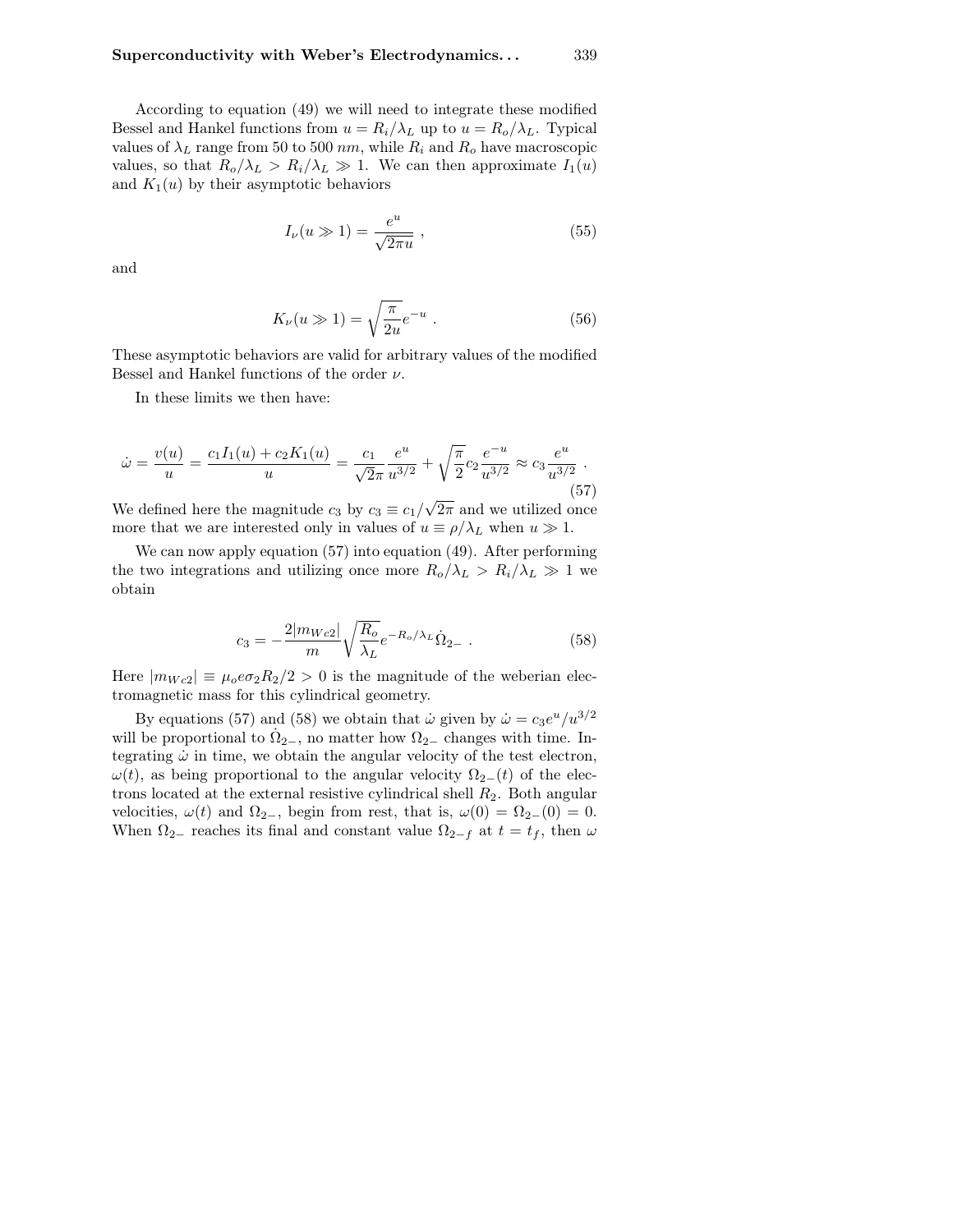will also reach its final and constant value  $\omega_f(\rho)$ . The integrated result of equations (57) and (58) yields this final angular velocity of any conduction electron located at a distance  $\rho$  from the z axis as given by:

$$
\omega_f(\rho) = \frac{e^u}{u^{3/2}} \int_{t=0}^{t_f} c_3 dt = -\frac{2|m_{Wc2}|}{m} \sqrt{\frac{R_o}{\lambda_L}} e^{-R_o/\lambda_L} \frac{e^{\rho/\lambda_L}}{(\rho/\lambda_L)^{3/2}} \Omega_{2-f} .
$$
\n(59)

The uniform applied magnetic field  $\vec{B}_{apl}$  generated by the current flowing in the external shell  $R_2$  is given by:

$$
\vec{B}_{apl} = -\mu_o R_2 \sigma_2 \Omega_{2-f} \hat{z} = -\mu_o \sigma_2 V_{2-d} \hat{z} , \qquad (60)
$$

where  $V_{2-d}$  is the drifting velocity of the conduction electrons at the resistive shell  $R_2$  given by  $V_{2-d} \equiv R_2 \Omega_{2-f}$ .

Equations (59) and (60) yield the value of the final angular velocity  $\omega_f(R_o)$  of the conduction electrons located at the outer surface  $R_o$  of the superconducting cylinder as given by:

$$
\omega_f(R_o) \equiv -\frac{2|m_{Wc2}|}{m} \frac{\lambda_L}{R_o} \Omega_{2-f} = -\frac{\mu_o e \sigma_2 R_2}{m} \frac{\lambda_L}{R_o} \Omega_{2-f} = -\frac{e \lambda_L |\vec{B}_{apl}|}{m R_o}.
$$
\n(61)

Equations (51), (60) and (61) yield the tangential velocity  $v_t(R_o)$  of the free electrons at the outer surface of the superconducting cylinder as given by:

$$
v_t(R_o) \equiv \omega_f R_o = -\frac{e\lambda_L|\vec{B}_{apl}|}{m} = -\sqrt{\frac{\sigma_2^2\mu_o}{mn}}V_{2-d} . \tag{62}
$$

Equation (59) shows that we could then obtain how the angular velocities  $\omega_f(\rho)$  of the conduction electrons of the superconductor vary as a function of their distance  $\rho$  to the z axis. We now calculate the value of this angular velocity very close to the outer surface of the superconductor, that is, at a distance  $\rho = R_o - d$ , with  $0 \le d \ll R_o$ . Equation (59) yields:

$$
\omega_f(R_o - d) = \omega_f(R_o)e^{-d/\lambda_L} \tag{63}
$$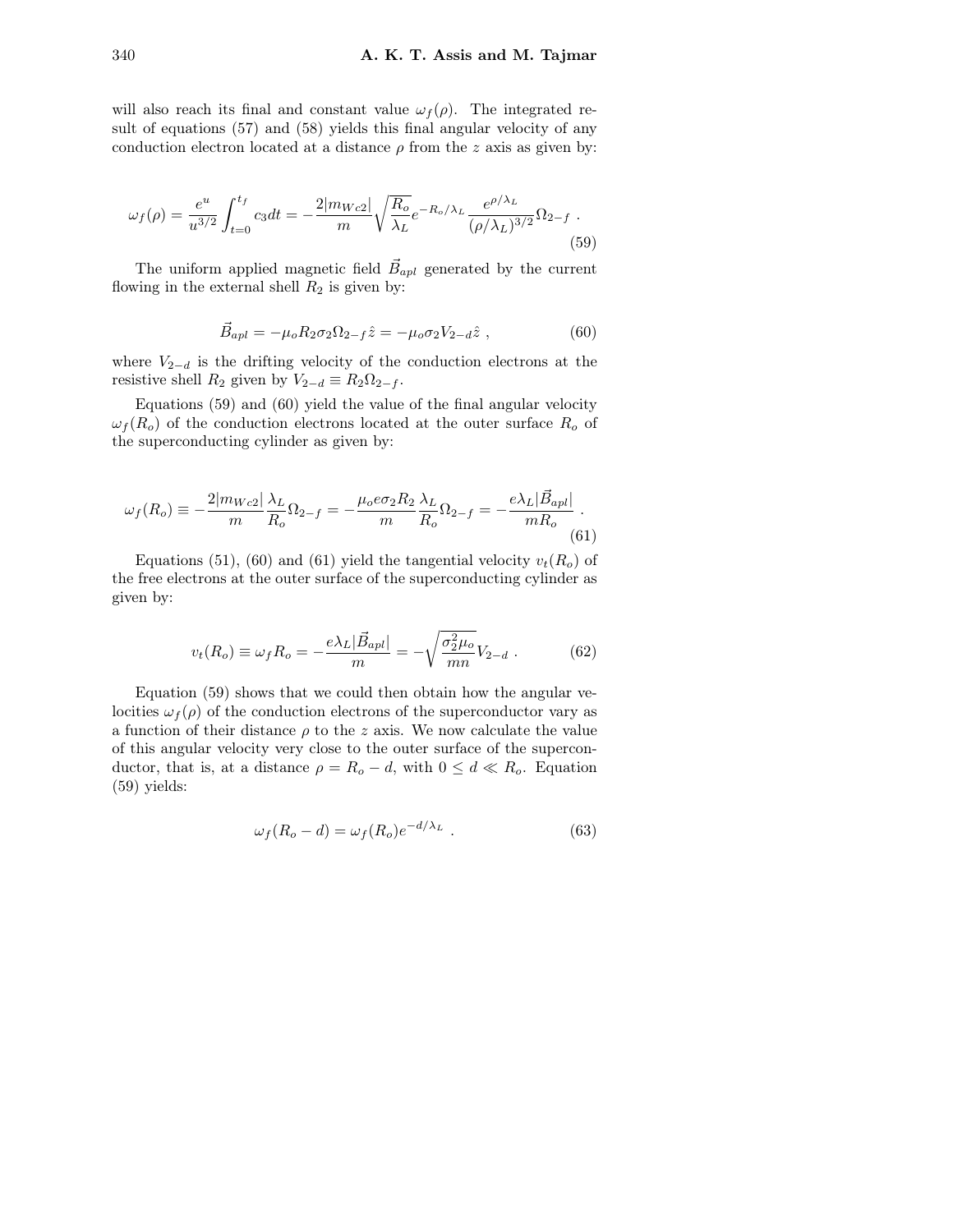This equation indicates that the induced current in the superconductor exists essentially only at its surface, decreasing exponentially as we go inside the body.

The magnetic field inside the superconductor can be obtained by the sum of two fields, namely, (a) the uniform applied magnetic field,  $\vec{B}_{apl}$ , generated by the external resistive shell; and (b) the magnetic field due to the induced currents in the superconductor. The magnetic field at a distance  $\rho$  from the z axis due to the induced currents can be obtained utilizing the first line of equation (9). To this end we consider a cylindrical shell of radius  $R'$  such that  $\rho < R' < R_o$ , thickness  $dR'$ , with positive charges at rest and negative charges rotating around the z axis with an angular velocity  $\omega_f(R')$ . We then replace the surface charge density  $\sigma$ of this shell as appearing in equation (9) by  $\pm n \epsilon dR'$ , where the upper (lower) sign represents the positive (negative) charges of this shell. We then add the applied magnetic field due to the resistive cylindrical shell of radius  $R_2$  with the magnetic fields due to these positive and negative cylindrical shells of radius  $R'$  and thickness  $dR'$ . After integration in  $R'$ we obtain that the net magnetic field at a distance  $\rho$  from the z axis will be then given by:

$$
\vec{B}(\rho \le R_o) = \vec{B}_{apl} - \mu_o ne \hat{z} \int_{R'=\rho}^{R_o} R' \omega_f(R') dR' . \qquad (64)
$$

Utilizing equation (59) we can integrate equation (64). For  $\rho \gg \lambda_L$ this integration yields:

$$
\vec{B}(\rho \le R_o) = \vec{B}_{apl} \left[ 1 - e^{-R_o/\lambda_L} \left( e^{R_o/\lambda_L} - e^{\rho/\lambda_L} \sqrt{\frac{R_o}{\rho}} \right) \right] . \tag{65}
$$

Finally, the magnetic field very close to the outer surface of the superconductor, at a distance  $\rho = R_o - d$ , with  $0 \leq d \ll R_o$ , is given by:

$$
\vec{B}(R_o - d) = \vec{B}_{apl}e^{-d/\lambda_L} = -\mu_o R_2 \sigma_2 \Omega_{2-f} \hat{z}e^{-d/\lambda_L} . \tag{66}
$$

This equation shows that the magnetic field penetrates into a superconductor typically only up to the London penetration depth  $\lambda_L$ . When  $d = \lambda_L$  the value of the magnetic field will be decreased to  $1/e$  of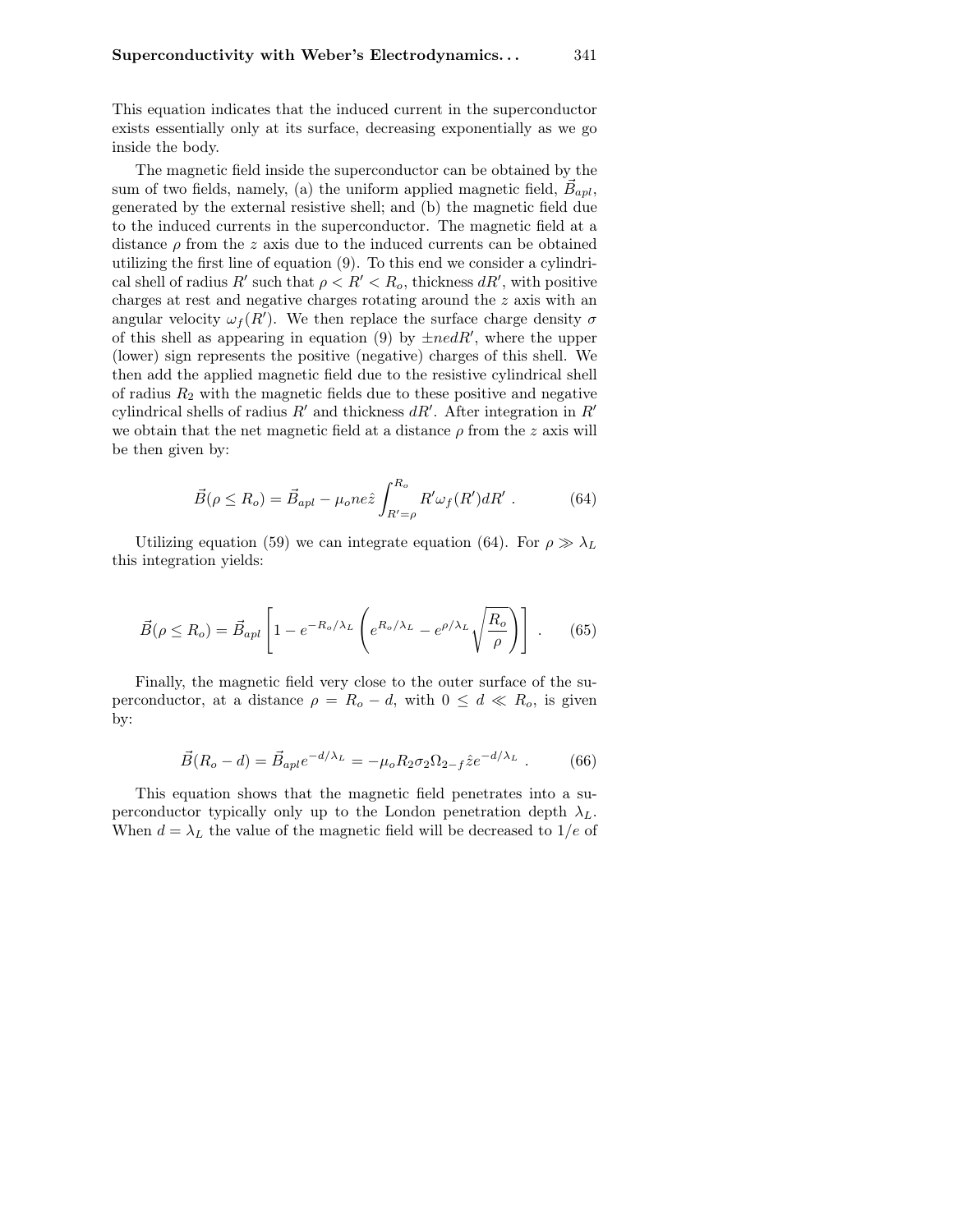the value of this field in the external surface  $R<sub>o</sub>$  of the material, being negligible beyond this point.

#### 5.2 Superconducting Sphere

We now consider a more realistic model of a superconducting sphere inside a resistive cylindrical shell. They have a common center and the cylindrical shell is aligned along the z axis. The superconductor has an inner radius  $R_i$  and outer radius  $R_o$ , while the cylindrical shell has a radius  $R_2 > R_o > R_i$ . As usual we will utilize charge neutrality and assume that the positive charges of the superconductor and cylindrical shell remain at rest during all the time. Consider a test electron  $q_1 = -e < 0$  of the superconductor located at the polar angle  $\theta$  from the z axis and at a distance r from the origin, with  $R_i \leq r \leq R_o$ , figure 8. We assume that at the initial time  $t = 0$  all charges are at rest. During the time interval  $0 < t < t_f$  an external source generates a given variable azimuthal angular velocity  $\Omega_{2-}(t)$  for the electrons located at the external resistive cylindrical shell  $R_2$  until they reach a final given angular velocity  $\Omega_{2-f}$ . Our goal is to obtain the angular velocity  $\omega(r, t)$  induced in the test electron moving around the  $z$  axis during the time interval  $0 < t < t<sub>f</sub>$ . This problem will be solved with Weber's electrodynamics utilizing equation (16) coupled with Newton's second law of motion.

Let  $R'$  be a variable distance of integration in the superconducting spherical material, with  $R_i \leq R' \leq R_o$ . Once more there are six groups of charges exerting forces on a specific electron of the superconductor located at a polar angle  $\theta$  and at a distance r from the origin, namely, (a) the positive and negative charges of the superconductor located in the region  $R_i < R' < r$ ; (b) the positive and negative charges of the superconductor located in the region  $r < R' < R_o$ ; together with (c) the positive and negative charges of the resistive cylindrical shell  $R_2$ . The external shell has positive and negative surface charge densities given by  $\sigma_{2+} \equiv \sigma_2 > 0$  and  $\sigma_{2-} = -\sigma_2$ , respectively. The positive and negative volume charge densities of the superconductor will be written as  $ne > 0$ and  $-ne$ , respectively, where  $n > 0$  represents the number density of the conduction free electrons and  $e = 1.6 \times 10^{-19} C > 0$  is the magnitude of their charge. We now apply equation (8) to these six groups of charges when acting on the conduction electron located at a distance  $r$  from the origin.

The azimuthal component of Newton's second law of motion applied to a conduction electron of the superconductor located at the polar angle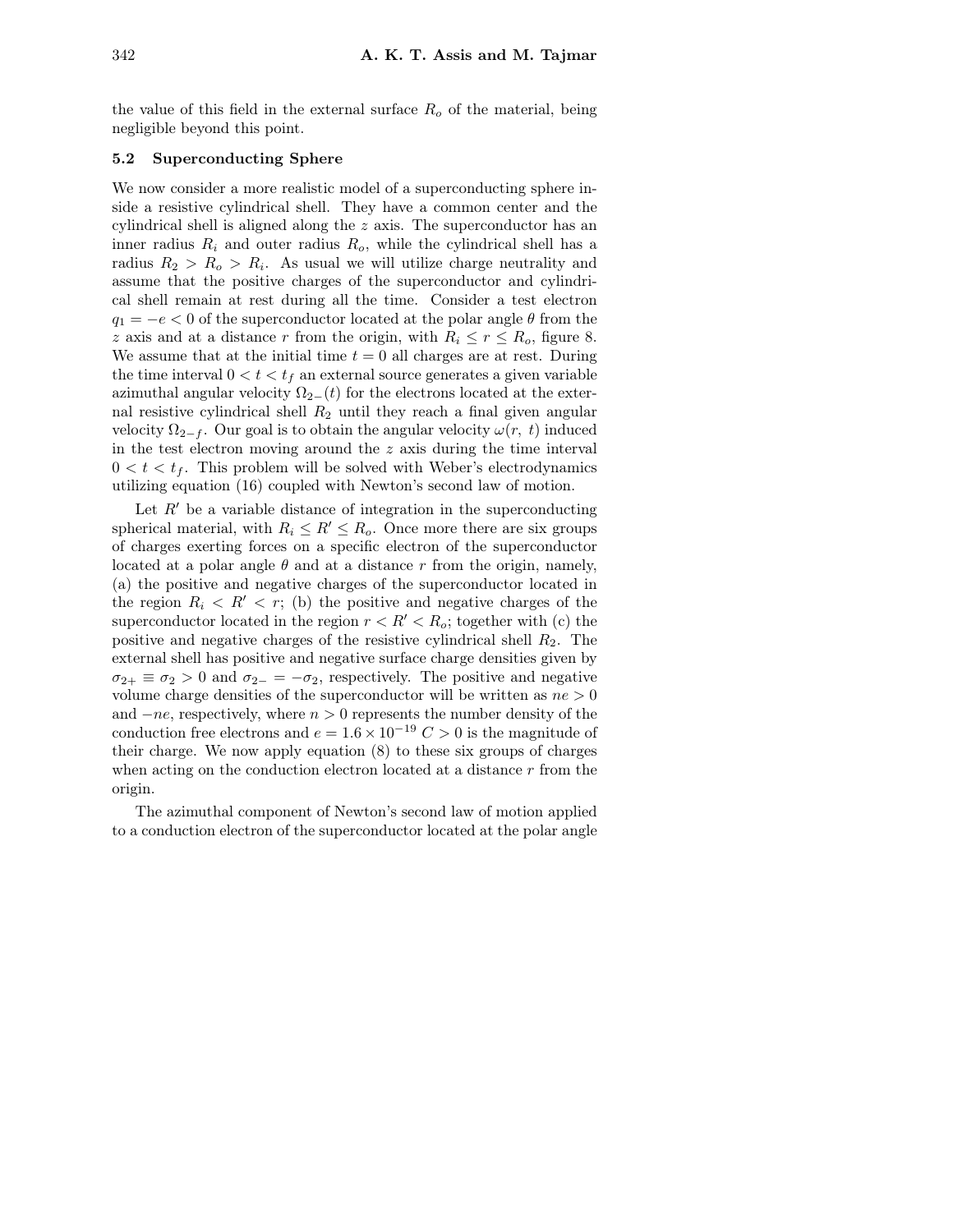

Figure 8: (a) Superconducting sphere S of inner radius  $R_i$  and outer radius  $R_o$  inside a resistive cylindrical shell of radius  $R_2$  aligned with the  $z$  axis. (b) Cross-section of the system in the  $xz$  plane with a conduction electron  $q_1 = -e < 0$  of the superconductor at a polar angle  $\theta$  from the  $z$  axis and at a distance  $r$  from the origin.

 $\theta$  from the z axis and at a distance r from the origin is given by equation  $(17)$ , namely:

$$
\vec{F} = mr\sin\theta \dot{\omega}(r)\hat{\varphi} \ , \qquad (67)
$$

where  $\vec{F}$  represents the total force acting on it along the azimuthal  $\varphi$ direction.

Following the procedure of Subsection 5.1 we obtain that the azimuthal component of Newton's second law of motion of this test electron is given by:

$$
\vec{F} = -\frac{\mu_o e^2 n \sin \theta \hat{\varphi}}{3r^2} \int_{R'=R_i}^r R'^4 \dot{\omega}(R') dR' - \frac{\mu_o e^2 n r \sin \theta \hat{\varphi}}{3} \int_{R'=r}^{R_o} R' \dot{\omega}(R') dR'
$$

$$
- \frac{\mu_o e \sigma_2 r \sin \theta \hat{\varphi}}{2} R_2 \dot{\Omega}_{2-} = m r \sin \theta \dot{\omega}(r) \hat{\varphi} . \tag{68}
$$

There is a common factor  $\sin \theta$  in all terms of this equation which can be canceled out. Therefore all conduction electrons of any spherical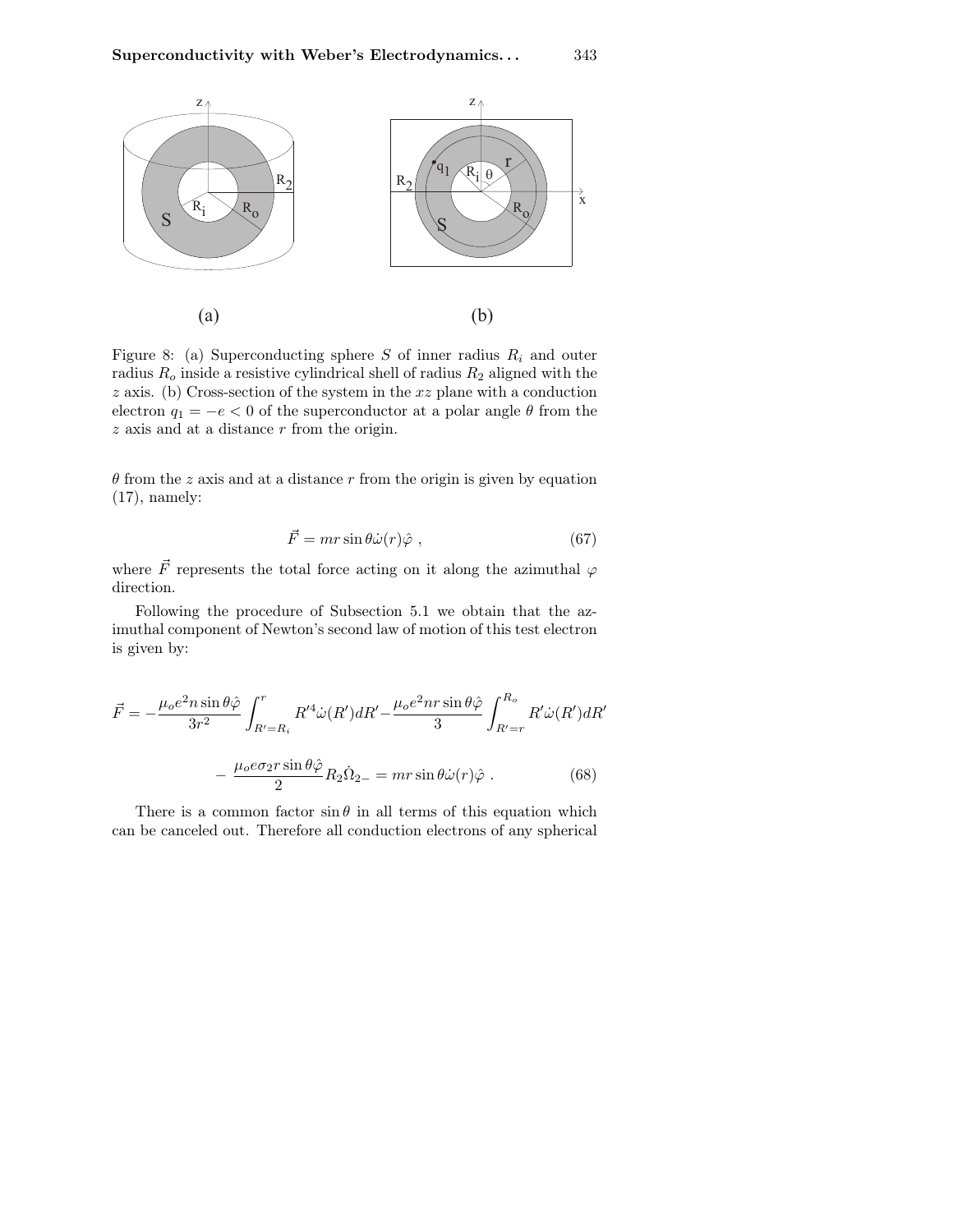shell of radius  $r$  inside the superconductor will rotate together around the z axis as a rigid body.

The integral equation (68) has the unknown  $\dot{\omega}(r)$ . Deriving twice this equation as a function of  $r$ , utilizing equation (50) and rearranging the terms yields the following second order differential equation:

$$
\lambda_L^2 \rho \frac{d^2 \dot{\omega}}{dr^2} + 4\lambda_L^2 \frac{d\dot{\omega}}{dr} - \rho \dot{\omega} = 0 , \qquad (69)
$$

where  $\lambda_L \equiv \sqrt{m/(\mu_o n e^2)}$ .

We now define the dimensionless magnitude  $u_2 \equiv r/\lambda_L$  and utilize the change of variables  $v_2(s_2) \equiv s_2^{3/2} \dot{\omega}$ . With these definitions equation (69) can then be written as:

$$
u_2^2 v_2'' + u_2 v_2' - \left[ u_2^2 + \left( \frac{3}{2} \right)^2 \right] v_2 = 0 , \qquad (70)
$$

where  $v_2' \equiv dv_2/du_2$  and  $v_2'' \equiv d^2v_2/du_2^2$ . This is the modified Bessel function of order  $3/2$ . Its general solution is given by

$$
v_2(u_2) = c_1 I_{3/2}(u_2) + c_2 I_{-3/2}(u_2) , \qquad (71)
$$

where  $c_1$  and  $c_2$  are arbitrary constants, while  $I_{3/2}(u_2)$  and  $I_{-3/2}(u_2)$ are the modified Bessel functions of orders  $3/2$  and  $-3/2$ , respectively.

According to equation (68) we will need to integrate these modified Bessel functions from  $u_2 = R_i/\lambda_L$  up to  $u_2 = R_o/\lambda_L$ . As before, we also have  $R_o/\lambda_L > R_i/\lambda_L \gg 1$ . We can then approximate  $I_{\pm 3/2}(u_2)$  by their asymptotic behaviors given by equation (55).

Therefore

$$
\dot{\omega} = \frac{c_1 I_1(u_2) + c_2 K_1(u_2)}{u_2^{3/2}} \approx c_4 \frac{e^{u_2}}{u_2^{3/2}},\tag{72}
$$

where we have defined the magnitude  $c_4$  by  $c_4 \equiv (c_1 + c_2)$ /  $2\pi$ .

We can now apply equation (72) into equation (68). After performing the two integrations and utilizing once more  $R_o/\lambda_L > R_i/\lambda_L \gg 1$  we obtain

$$
c_4 = -\frac{3|m_{Wc2}|}{m}\sqrt{\frac{R_o}{\lambda_L}}e^{-R_o/\lambda_L}\dot{\Omega}_{2-} \ . \tag{73}
$$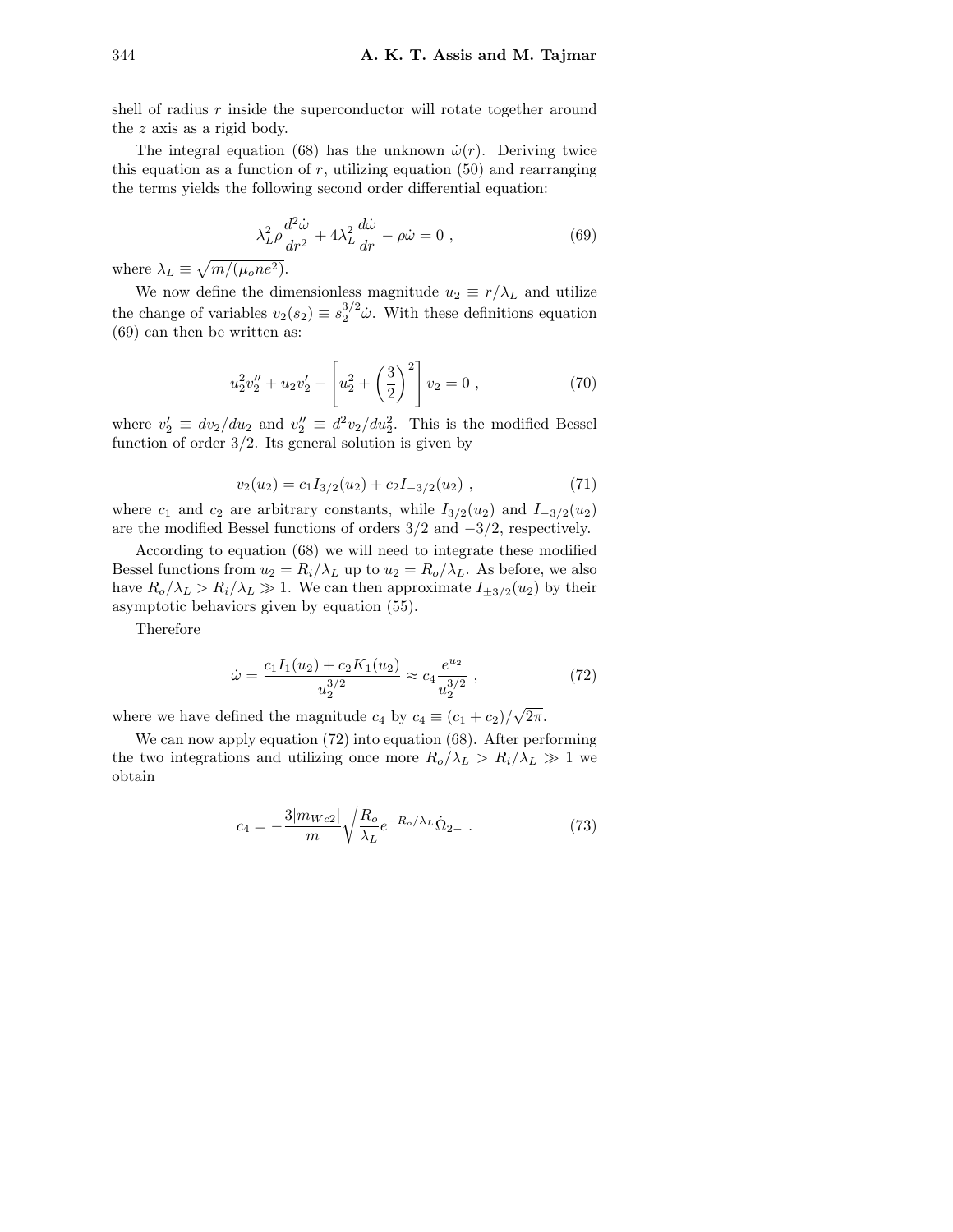Here  $|m_{Wc}| \equiv \mu_0 \epsilon \sigma_2 R_2/2 > 0$  is the magnitude of the weberian electromagnetic mass of the electrons of the cylindrical shell  $R_2$ .

Therefore  $\dot{\omega} = c_4 e^{u_2} / u_2^{3/2}$  will be proportional to  $\dot{\Omega}_{2-}$ , no matter how  $\Omega_{2-}$  changes with time. Integrating in time  $\omega$  yields  $\omega(t)$  proportional to  $\Omega_{2-}(t)$ . Both angular velocities begin from rest. After  $\Omega_{2-}$  reaches its final value  $\Omega_{2-f}$ , then the final value  $\omega_f(r)$  of the angular velocity of any conduction electron located at a distance  $r$  from the origin will be then given by:

$$
\omega_f(r) = \frac{e^{u_2}}{u_2^{3/2}} \int_{t=0}^{t_f} c_4 dt = -\frac{3|m_{Wc2}|}{m} \sqrt{\frac{R_o}{\lambda_L}} e^{-R_o/\lambda_L} \frac{e^{r/\lambda_L}}{(r/\lambda_L)^{3/2}} \Omega_{2-f} . \tag{74}
$$

The value of the angular velocity of the conduction electrons at the surface of the superconducting spherical shell,  $\omega_f(R_o)$ , is then given by:

$$
\omega_f(R_o) \equiv -\frac{3|m_{Wc2}|}{m} \frac{\lambda_L}{R_o} \Omega_{2-f} = -\frac{3e\mu_o \sigma_2 R_2}{2m} \frac{\lambda_L}{R_o} \Omega_{2-f} = -\frac{3e\lambda_L|\vec{B}_{apl}|}{2mR_o},\tag{75}
$$

where  $\vec{B}_{apl} = -\mu_o R_2 \sigma_2 \Omega_{2-f} \hat{z}$  is the uniform applied magnetic field generated by the current flowing in the external resistive shell  $R_2$ .

Equation (74) shows that we could then obtain how the angular velocities  $\omega_f(r)$  of the conduction electrons of the superconductor vary as a function of their distance  $r$  to the origin. We now calculate the value of this angular velocity very close to the outer surface of the superconductor, that is, at a distance  $r = R_o - d$ , with  $0 \leq d \ll R_o$ . Equation (74) yields:

$$
\omega_f(R_o - d) = \omega_f(R_o)e^{-d/\lambda_L} \tag{76}
$$

This equation indicates that the induced current in the superconductor exists essentially only at its surface, decreasing exponentially as we go inside the body.

The magnetic field inside the superconductor can be obtained combining the uniform applied field  $\vec{B}_{apl}$  generated by the external shell with the field due to the induced currents. The magnetic field at a distance r from the origin due to the induced currents can be obtained utilizing equation (21). To this end we consider a spherical shell of radius  $R'$  with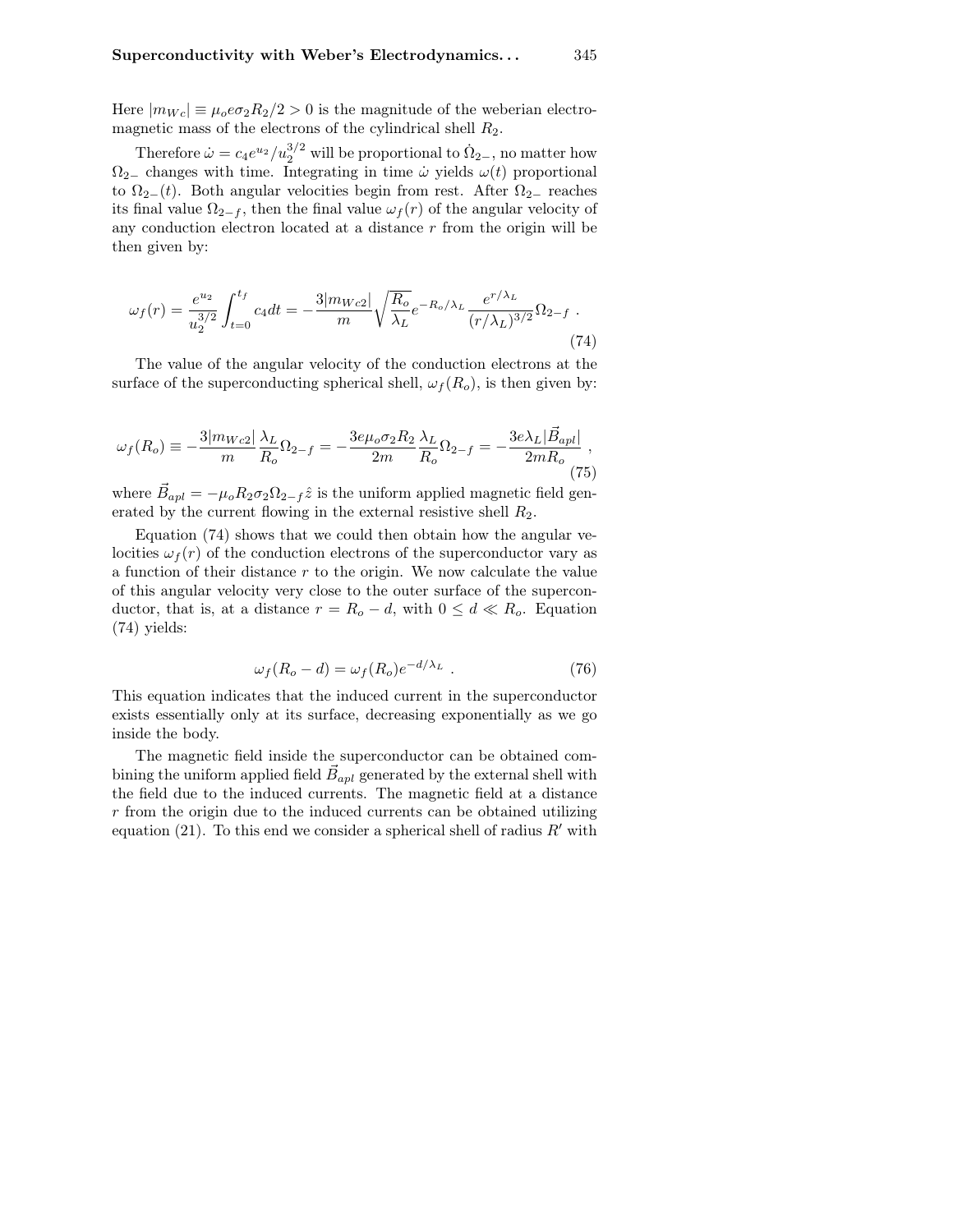$R_i < R' < R_o$ , thickness  $dR'$ , with positive charges at rest and negative charges rotating around the z axis with an angular velocity  $\omega_f(R')$ . We then replace in equation (21) the surface charge density  $\sigma$  of this shell by  $\pm$ nedR', where the upper (lower) sign represents the positive (negative) charges of this shell. We then add the applied magnetic field due to the resistive cylindrical shell of radius  $R_2$  with the magnetic fields due to these positive and negative spherical shells of radius  $R'$  and thickness  $dR'$ . After integration in  $R'$  the net magnetic field at a distance r from the origin will be then given by:

$$
\vec{B}(R_i \le r \le R_o) = \vec{B}_{apl} - \frac{\mu_o n e}{3r^3} (2 \cos\theta \hat{r} + \sin\theta \hat{\theta}) \int_{R'=R_i}^r R'^4 \omega_f(R') dR' - \frac{2}{3} \mu_o n e \hat{z} \int_{R'=r}^{R_o} R' \omega_f(R') dR' . \tag{77}
$$

Utilizing equation (74) we can integrate equation (77). For  $\lambda_L \ll$  $R_i < R_o < R_2$  this integration yields:

$$
\vec{B}(\lambda_L \ll R_i \le r \le R_o) = \vec{B}_{apl}
$$

$$
+\frac{ne^2\mu_o^2\sigma_2R_2}{2m}\frac{\lambda_L^5}{r^3}\sqrt{\frac{R_o}{\lambda_L}}e^{-R_o/\lambda_L}\Omega_{2-f}(2\cos\theta\hat{r}+\sin\theta\hat{\theta})\left[e^{r/\lambda_L}(r/\lambda_L)^{5/2}\right]
$$

$$
-\left[e^{R_i/\lambda_L}(R_i/\lambda_L)^{5/2}\right]
$$

$$
+\frac{ne^2\mu_o^2\sigma_2R_2}{m}\lambda_L^2\sqrt{\frac{R_o}{\lambda_L}}e^{-R_o/\lambda_L}\Omega_{2-f}\hat{z}\left[\frac{e^{R_o/\lambda_L}}{(R_o/\lambda_L)^{1/2}}-\frac{e^{r/\lambda_L}}{(r/\lambda_L)^{1/2}}\right].
$$
 (78)

Therefore, utilizing  $\hat{z} = \cos \theta \hat{r} - \sin \theta \hat{\theta}$ , the magnetic field at the outer surface  $R_o$  of the sphere is given by:

$$
\vec{B}(R_o) = \frac{3}{2}\mu_o R_2 \sigma_2 \Omega_{2-f} \sin \theta \hat{\theta} = \frac{3}{2} |\vec{B}_{apl}| \sin \theta \hat{\theta} . \tag{79}
$$

That is, it is a poloidal magnetic field.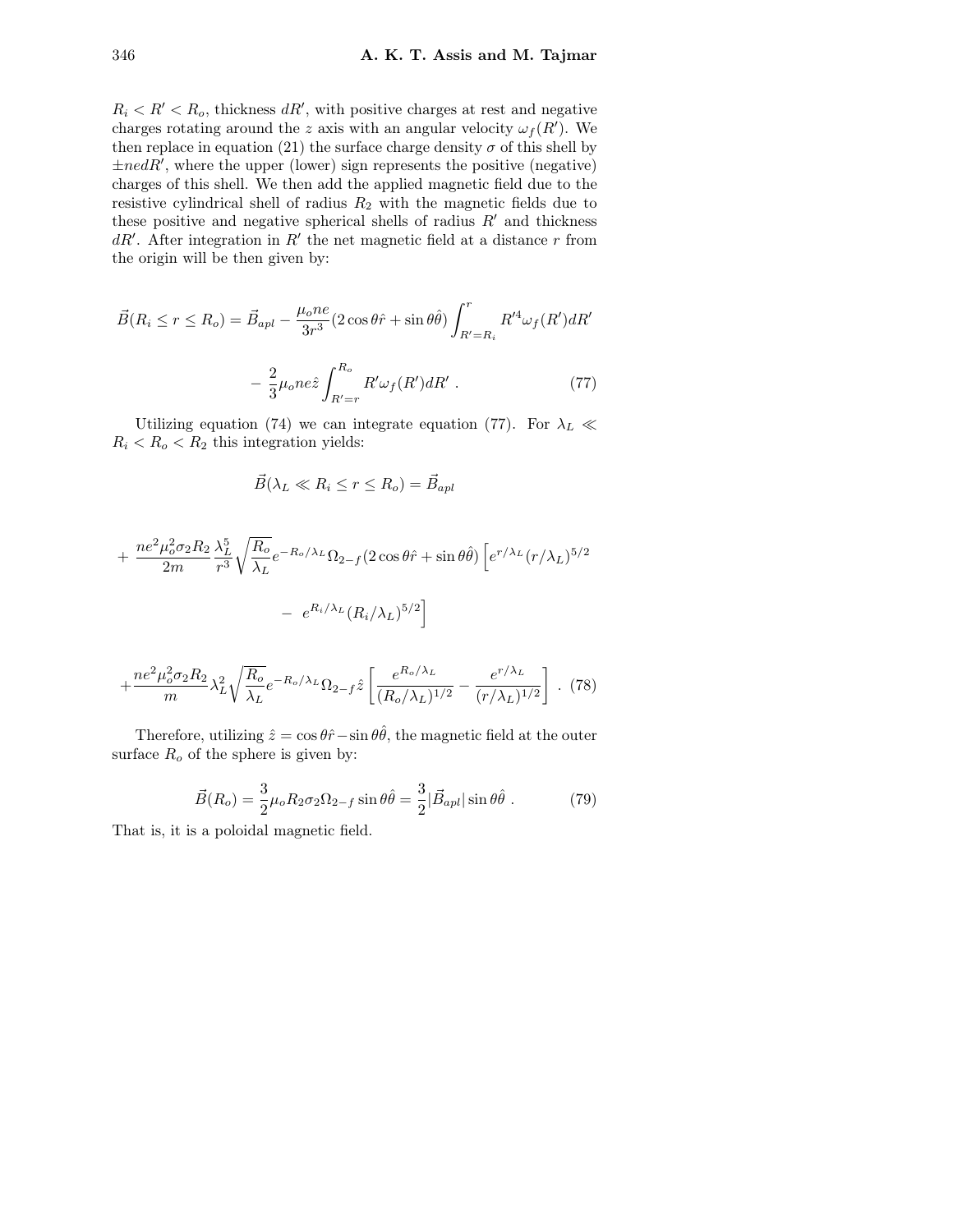Finally, the magnetic field very close to the outer surface of the superconductor, at a distance  $r = R_o - d$ , with  $0 \leq d \ll R_o$ , is given by:

$$
\vec{B}(R_o - d) = \vec{B}(R_o)e^{-d/\lambda_L} = \frac{3}{2}\mu_o R_2 \sigma_2 \Omega_{2-f} \sin\theta \hat{\theta} e^{-d/\lambda_L}
$$
\n
$$
= \frac{3}{2}|\vec{B}_{apl}|\sin\theta \hat{\theta} e^{-d/\lambda_L}.
$$
\n(80)

This equation shows that the magnetic field penetrates into a superconductor typically up to the London penetration depth  $\lambda_L$ . When  $d = \lambda_L$  the value of the magnetic field will be decreased to  $1/e$  of the value of this field in the external surface of the material, being negligible beyond this point.

### 6 General Discussion

If the effects of superconductivity have a classical explanation, it should also be applicable to cases at very low resistivity as Edwards noted already [8, 9]. On the other hand, one finds magnetic fields frozen into collision-less plasmas, but not expelled like it is observed in cases of a fully developed Meissner effect. An explanation for the "critical field" where superconductivity cannot be maintained any longer is beyond the scope of this work.

All calculations presented in this paper were based essentially on Weber's electrodynamics coupled with Newton's second law of motion applied to a conduction electron of the superconductor. In particular, we utilized the component of Weber's force which depends on the accelerations  $\vec{a}_2$  and  $\vec{a}_1$  of the source and test charges,  $q_2$  and  $q_1$ , respectively, as given by equation (2).

We first deduced the London moment showing that when a superconductor rotates relative to an inertial coordinate system with an angular velocity  $\vec{\Omega}$ , an internal magnetic field is produced given by  $\vec{B} = 2m\vec{\Omega}/e$ . This effect was deduced utilizing the force exerted by the positive lattice of the superconductor acting on its conduction electrons. This force depends on the time variation of the angular velocity of the conductor. It acts while the material increases its angular velocity. Weber's force has an azimuthal force component proportional to  $d\vec{\Omega}/dt$ .

In this work we also showed that when a magnetic field is produced around a superconductor, permanent currents will be induced on its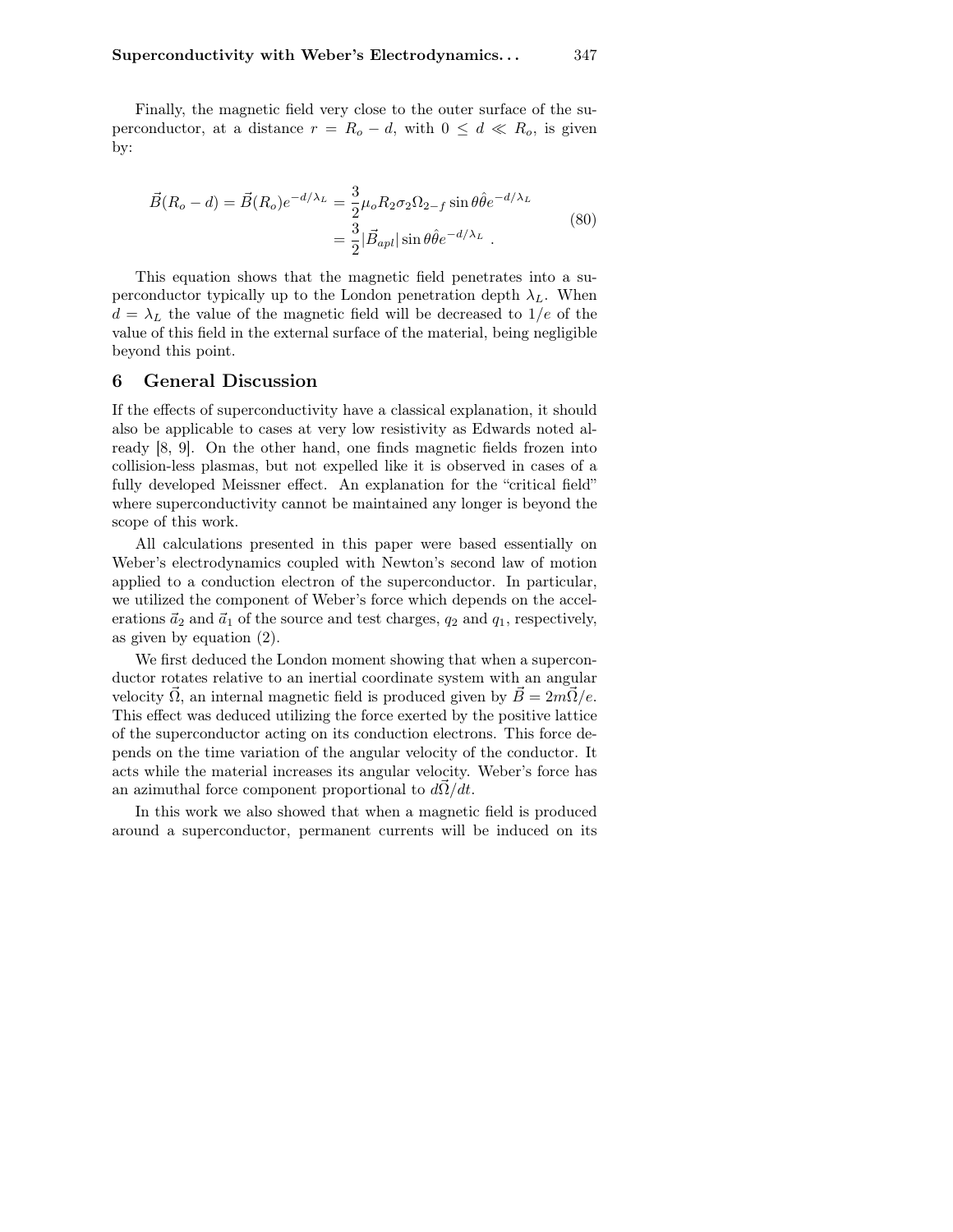surface. The magnetic field produced inside the superconductor by these surface currents will cancel almost exactly the applied magnetic field, except for an extremely small residual value. This behavior represents the essence of the Meissner effect. This fact was deduced utilizing the component of Weber's force which depends on the time variation of the angular velocity of the conduction electrons located at the outer resistive shell and producing the applied magnetic field. That is, we utilized the component of Weber's force which is proportional to  $d\vec{\Omega}_{2-}/dt$ .

We also deduced the London penetration depth. We showed that the current induced in the superconductor exists essentially only at its surface, decreasing exponentially as we penetrate the superconducting material. The net magnetic field at the outer surface of the superconductor is tangential to its surface.

In the original works of Becker, London *et al.* the masses of the free electrons appearing in the London moment and also in the Meissner effect were introduced ad hoc in purely electrodynamic equations. In particular, these masses were introduced in equations describing the magnetic field of the superconducting material. In our treatment, on the other hand, the mass of the test particle was introduced where it really belongs, namely, in Newton's second law of motion. This is the main advantage of the present treatment of these topics.

## Acknowledgments:

One of the authors (AKTA) wishes to thank the Alexander von Humboldt Foundation of Germany for a research fellowship during which the first ideas of this paper were developed.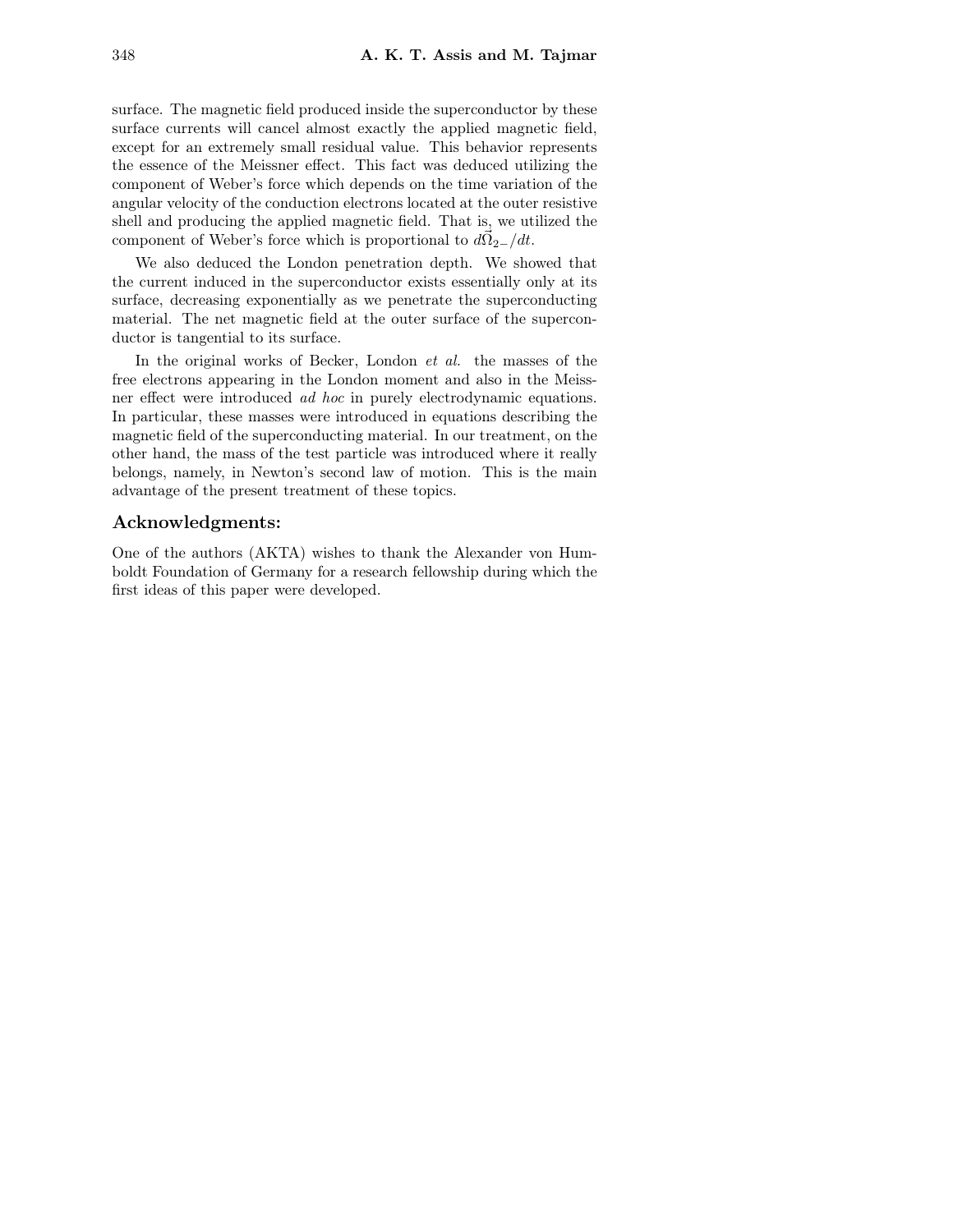## References

- [1] W. Meissner and R. Ochsenfeld. Ein neuer Effekt bei Eintritt der Supraleitfähigkeit. Naturwissenschaften, 21:787–788, 1933.
- [2] R. Becker, G. Heller, and F. Sauter. Über die Stromverteilung in einer supraleitenden Kugel. Zeitschrift für Physik, 85:772–787, 1933. DOI: 10.1007/BF01330324.
- [3] H. London. Production of heat in supraconductors by alternating currents. Nature, 133:497–498, 1934. DOI: 10.1038/133497b0.
- [4] F. London and H. London. The electromagnetic equations of the supraconductor. Proceedings of the Royal Society of London A, 149:71–88, 1935. DOI: 10.1098/rspa.1935.0048.
- [5] F. London. Superfluids, volume 1. Wiley, New York, 1950.
- [6] J. E. Hirsch. Charge expulsion and electric field in superconductors. Physical Review B, 68:184502, 2003.
- [7] M. Tajmar. Electrodynamics in superconductors explained by Proca equations. Physics Letters A, 372:3289–3291, 2008. DOI: 10.1016/j.physleta.2007.10.070.
- [8] W. F. Edwards. Classical derivation of the London equations. Physical Review Letters, 47:1863–1866, 1981.
- [9] W. Engelhardt. Interpretation of the London-equation as a classical equilibrium condition. Available at: https://www.researchgate.net/ publication/314086876, 1992.
- [10] A. K. T. Assis. Weber's Electrodynamics. Kluwer Academic Publishers, Dordrecht, 1994. ISBN: 0792331370.
- [11] M. d. A. Bueno and A. K. T. Assis. Inductance and Force Calculations in Electrical Circuits. Nova Science Publishers, Huntington, New York, 2001. ISBN: 1560729171.
- [12] J. Fukai. A Promenade Along Electrodynamics. Vales Lake Publishing, Pueblo West, 2003.
- [13] A. K. T. Assis and J. A. Hernandes. *The Electric Force of a Current:* Weber and the Surface Charges of Resistive Conductors Carrying Steady Currents. Apeiron, Montreal, 2007. ISBN: 9780973291155. Available at: www.ifi.unicamp.br/~assis.
- [14] A. K. T. Assis, K. H. Wiederkehr, and G. Wolfschmidt. Weber's Planetary Model of the Atom, volume 19 of Nuncius Hamburgensis — Beiträge zur Geschichte der Naturwissenschaften. Tredition Science, Hamburg, 2011. Edited by G. Wolfschmidt. ISBN: 9783842402416.
- [15] A. K. T. Assis. Relational Mechanics and Implementation of Mach's Principle with Weber's Gravitational Force. Apeiron, Montreal, 2014. ISBN: 978-0-9920456-3-0. Available at: www.ifi.unicamp.br/~assis.